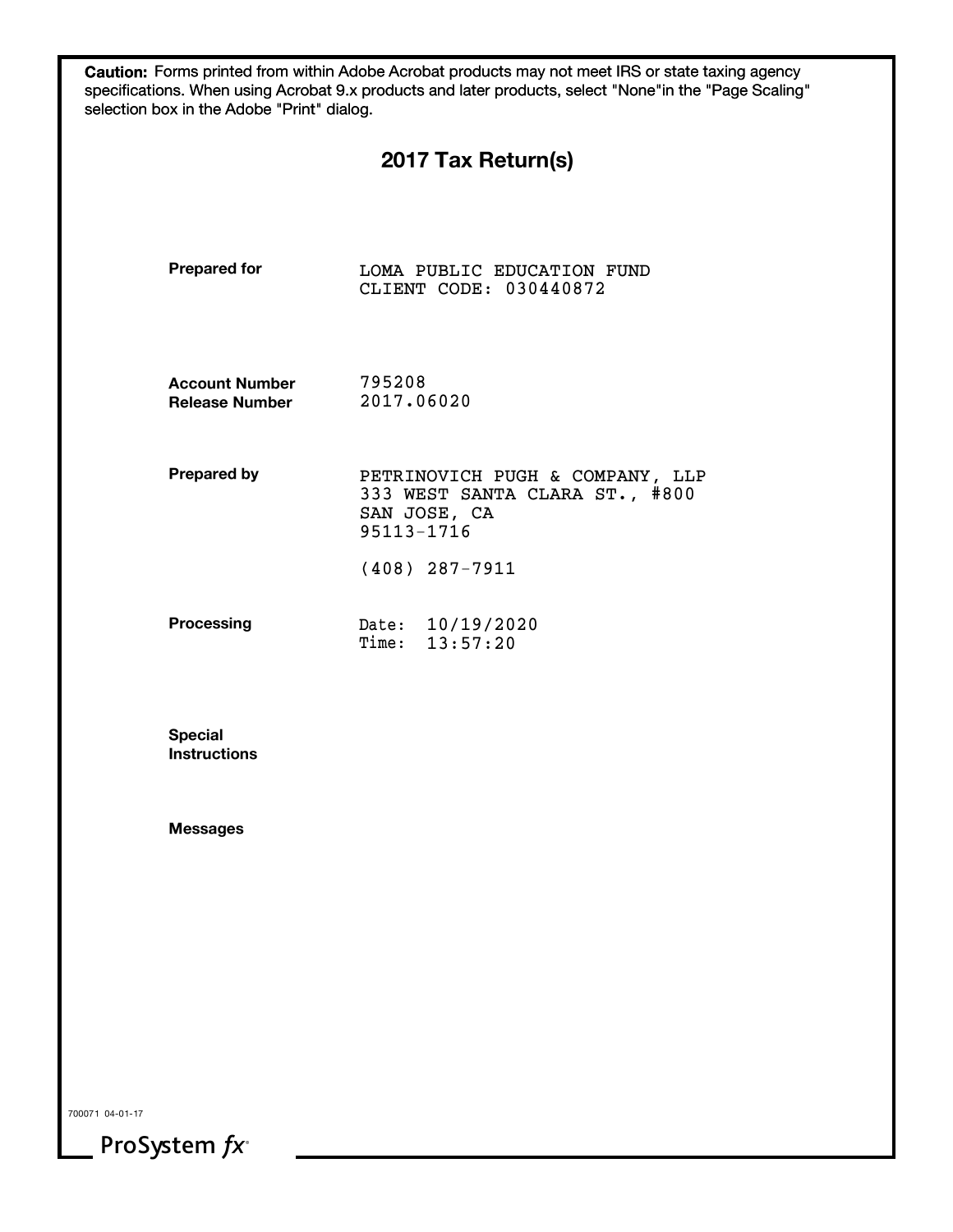|                                                                                                           |                              |                                                                                                                                             | ** PUBLIC DISCLOSURE COPY **                                                                                                                                               |            |                                                     |                                                           |
|-----------------------------------------------------------------------------------------------------------|------------------------------|---------------------------------------------------------------------------------------------------------------------------------------------|----------------------------------------------------------------------------------------------------------------------------------------------------------------------------|------------|-----------------------------------------------------|-----------------------------------------------------------|
|                                                                                                           |                              |                                                                                                                                             | <b>Return of Organization Exempt From Income Tax</b>                                                                                                                       |            |                                                     | OMB No. 1545-0047                                         |
|                                                                                                           | Form 991                     |                                                                                                                                             | Under section 501(c), 527, or 4947(a)(1) of the Internal Revenue Code (except private foundations)                                                                         |            |                                                     |                                                           |
| Do not enter social security numbers on this form as it may be made public.<br>Department of the Treasury |                              |                                                                                                                                             |                                                                                                                                                                            |            | <b>Open to Public</b>                               |                                                           |
|                                                                                                           |                              | Internal Revenue Service                                                                                                                    | Go to www.irs.gov/Form990 for instructions and the latest information.                                                                                                     |            |                                                     | Inspection                                                |
|                                                                                                           |                              |                                                                                                                                             | A For the 2017 calendar year, or tax year beginning $JUL$ 1, $2017$                                                                                                        |            | and ending JUN 30, 2018                             |                                                           |
| в                                                                                                         | Check if<br>applicable:      |                                                                                                                                             | C Name of organization                                                                                                                                                     |            | D Employer identification number                    |                                                           |
|                                                                                                           |                              |                                                                                                                                             |                                                                                                                                                                            |            |                                                     |                                                           |
|                                                                                                           | Address<br> change<br>Name   |                                                                                                                                             | LOMA PUBLIC EDUCATION FUND                                                                                                                                                 |            |                                                     | 03-0440872                                                |
|                                                                                                           | change<br>Initial            |                                                                                                                                             | Doing business as                                                                                                                                                          |            |                                                     |                                                           |
|                                                                                                           | ∣return<br>Final             |                                                                                                                                             | Number and street (or P.O. box if mail is not delivered to street address)<br>23800 SUMMIT ROAD                                                                            | Room/suite | E Telephone number                                  | $408 - 657 - 3322$                                        |
|                                                                                                           | return/<br>termin-           |                                                                                                                                             |                                                                                                                                                                            |            | G Gross receipts \$                                 | 480, 436.                                                 |
|                                                                                                           | ated<br>Amended              |                                                                                                                                             | City or town, state or province, country, and ZIP or foreign postal code<br>95033<br>LOS GATOS, CA                                                                         |            |                                                     |                                                           |
|                                                                                                           | Ireturn<br>Applica-<br>Ition |                                                                                                                                             | F Name and address of principal officer: CLAIRE GROSJEAN                                                                                                                   |            | H(a) Is this a group return<br>for subordinates?    | $\Box$ Yes $[\overline{\mathrm{X}}]$ No                   |
|                                                                                                           | pending                      |                                                                                                                                             | SAME AS C ABOVE                                                                                                                                                            |            | H(b) Are all subordinates included? Ves             | No                                                        |
|                                                                                                           |                              | <b>I</b> Tax-exempt status: $\boxed{\mathbf{X}}$ 501(c)(3)                                                                                  | $501(c)$ (<br>$4947(a)(1)$ or<br>$\blacktriangleleft$ (insert no.)                                                                                                         | 527        |                                                     | If "No," attach a list. (see instructions)                |
|                                                                                                           |                              |                                                                                                                                             | J Website: WWW.LPEF.ORG                                                                                                                                                    |            | $H(c)$ Group exemption number $\blacktriangleright$ |                                                           |
|                                                                                                           |                              |                                                                                                                                             | K Form of organization: $X$ Corporation<br>Trust<br>Association<br>Other $\blacktriangleright$                                                                             |            |                                                     | L Year of formation: $2002$ M State of legal domicile: CA |
|                                                                                                           | Part I                       | Summary                                                                                                                                     |                                                                                                                                                                            |            |                                                     |                                                           |
|                                                                                                           | 1                            |                                                                                                                                             | Briefly describe the organization's mission or most significant activities: ENHANCE THE EDUCATION EXPERIENCE                                                               |            |                                                     |                                                           |
|                                                                                                           |                              |                                                                                                                                             | FOR STUDENTS IN THE LOMA PRIETA JOINT UNION SCHOOL DISTRICT.                                                                                                               |            |                                                     |                                                           |
| Governance                                                                                                | 2                            | Check this box $\blacktriangleright$ $\Box$ if the organization discontinued its operations or disposed of more than 25% of its net assets. |                                                                                                                                                                            |            |                                                     |                                                           |
|                                                                                                           | З                            |                                                                                                                                             | Number of voting members of the governing body (Part VI, line 1a) [11] manufacture of voting members of the governing body (Part VI, line 1a)                              |            | $\mathbf{3}$                                        | 11                                                        |
|                                                                                                           | 4                            |                                                                                                                                             |                                                                                                                                                                            |            | $\overline{\mathbf{4}}$                             | 11                                                        |
| <b>Activities &amp;</b>                                                                                   | 5                            |                                                                                                                                             |                                                                                                                                                                            |            | 5                                                   | $\overline{0}$                                            |
|                                                                                                           |                              |                                                                                                                                             |                                                                                                                                                                            |            | 6                                                   | 40                                                        |
|                                                                                                           |                              |                                                                                                                                             |                                                                                                                                                                            |            | l 7a                                                | $\overline{0}$ .<br>$\overline{0}$ .                      |
|                                                                                                           |                              |                                                                                                                                             |                                                                                                                                                                            |            | 7b                                                  |                                                           |
|                                                                                                           |                              |                                                                                                                                             |                                                                                                                                                                            |            | <b>Prior Year</b><br>181,290.                       | <b>Current Year</b><br>154, 275.                          |
| Revenue                                                                                                   | 8                            |                                                                                                                                             |                                                                                                                                                                            |            | о.                                                  | $\overline{0}$ .                                          |
|                                                                                                           | 9                            |                                                                                                                                             | Program service revenue (Part VIII, line 2g)                                                                                                                               |            | 1,039.                                              | 3,206.                                                    |
|                                                                                                           | 10<br>11                     |                                                                                                                                             |                                                                                                                                                                            |            | 178,978.                                            | 257, 307.                                                 |
|                                                                                                           | 12                           |                                                                                                                                             | Total revenue - add lines 8 through 11 (must equal Part VIII, column (A), line 12)                                                                                         |            | 361,307.                                            | 414,788.                                                  |
|                                                                                                           | 13                           |                                                                                                                                             | Grants and similar amounts paid (Part IX, column (A), lines 1-3)                                                                                                           |            | 411, 105.                                           | 575,905.                                                  |
|                                                                                                           | 14                           |                                                                                                                                             |                                                                                                                                                                            |            |                                                     | $\overline{0}$ .                                          |
|                                                                                                           |                              |                                                                                                                                             | 15 Salaries, other compensation, employee benefits (Part IX, column (A), lines 5-10)                                                                                       |            | $\overline{0}$ .                                    | $\overline{0}$ .                                          |
|                                                                                                           |                              |                                                                                                                                             |                                                                                                                                                                            |            | σ.                                                  | $\overline{0}$ .                                          |
| Expenses                                                                                                  |                              |                                                                                                                                             | $0$ .<br><b>b</b> Total fundraising expenses (Part IX, column (D), line 25)<br>▶                                                                                           |            |                                                     |                                                           |
|                                                                                                           |                              |                                                                                                                                             |                                                                                                                                                                            |            | 13,336.                                             | 23,793.                                                   |
|                                                                                                           | 18                           |                                                                                                                                             | Total expenses. Add lines 13-17 (must equal Part IX, column (A), line 25)                                                                                                  |            | 424,441.                                            | 599,698.                                                  |
|                                                                                                           | 19                           |                                                                                                                                             |                                                                                                                                                                            |            | $-63, 134.$                                         | $-184,910.$                                               |
| Net Assets or                                                                                             |                              |                                                                                                                                             |                                                                                                                                                                            |            | <b>Beginning of Current Year</b>                    | <b>End of Year</b>                                        |
|                                                                                                           | 20                           | Total assets (Part X, line 16)                                                                                                              |                                                                                                                                                                            |            | 824,610.                                            | 568,694.                                                  |
|                                                                                                           | 21                           |                                                                                                                                             | Total liabilities (Part X, line 26)                                                                                                                                        |            | 455, 418.                                           | 384, 412.                                                 |
|                                                                                                           | 22                           |                                                                                                                                             |                                                                                                                                                                            |            | 369, 192.                                           | 184,282.                                                  |
|                                                                                                           | Part II                      | <b>Signature Block</b>                                                                                                                      |                                                                                                                                                                            |            |                                                     |                                                           |
|                                                                                                           |                              |                                                                                                                                             | Under penalties of perjury, I declare that I have examined this return, including accompanying schedules and statements, and to the best of my knowledge and belief, it is |            |                                                     |                                                           |
|                                                                                                           |                              |                                                                                                                                             | true, correct, and complete. Declaration of preparer (other than officer) is based on all information of which preparer has any knowledge.                                 |            |                                                     |                                                           |

| Sign<br>Here | Signature of officer<br>CLAIRE GROSJEAN,<br>TREASURER<br>Type or print name and title |                      | Date                                                |
|--------------|---------------------------------------------------------------------------------------|----------------------|-----------------------------------------------------|
| Paid         | Print/Type preparer's name<br>UOHN KAWAMOTO                                           | Preparer's signature | Date<br>PTIN<br>Check<br>P00476783<br>self-emploved |
| Preparer     | PETRINOVICH PUGH & COMPANY, LLP<br>Firm's name                                        |                      | 94-1668792<br>Firm's $EIN$                          |
| Use Only     | Firm's address 333 WEST SANTA CLARA ST., #800<br>SAN JOSE, CA 95113-1716              |                      | Phone no. $(408)$ 287-7911                          |
|              | May the IRS discuss this return with the preparer shown above? (see instructions)     |                      | X  <br>Yes<br>No<br>$\cdots$                        |

732001 11-28-17 **For Paperwork Reduction Act Notice, see the separate instructions.** LHA Form (2017)

Form **990** (2017)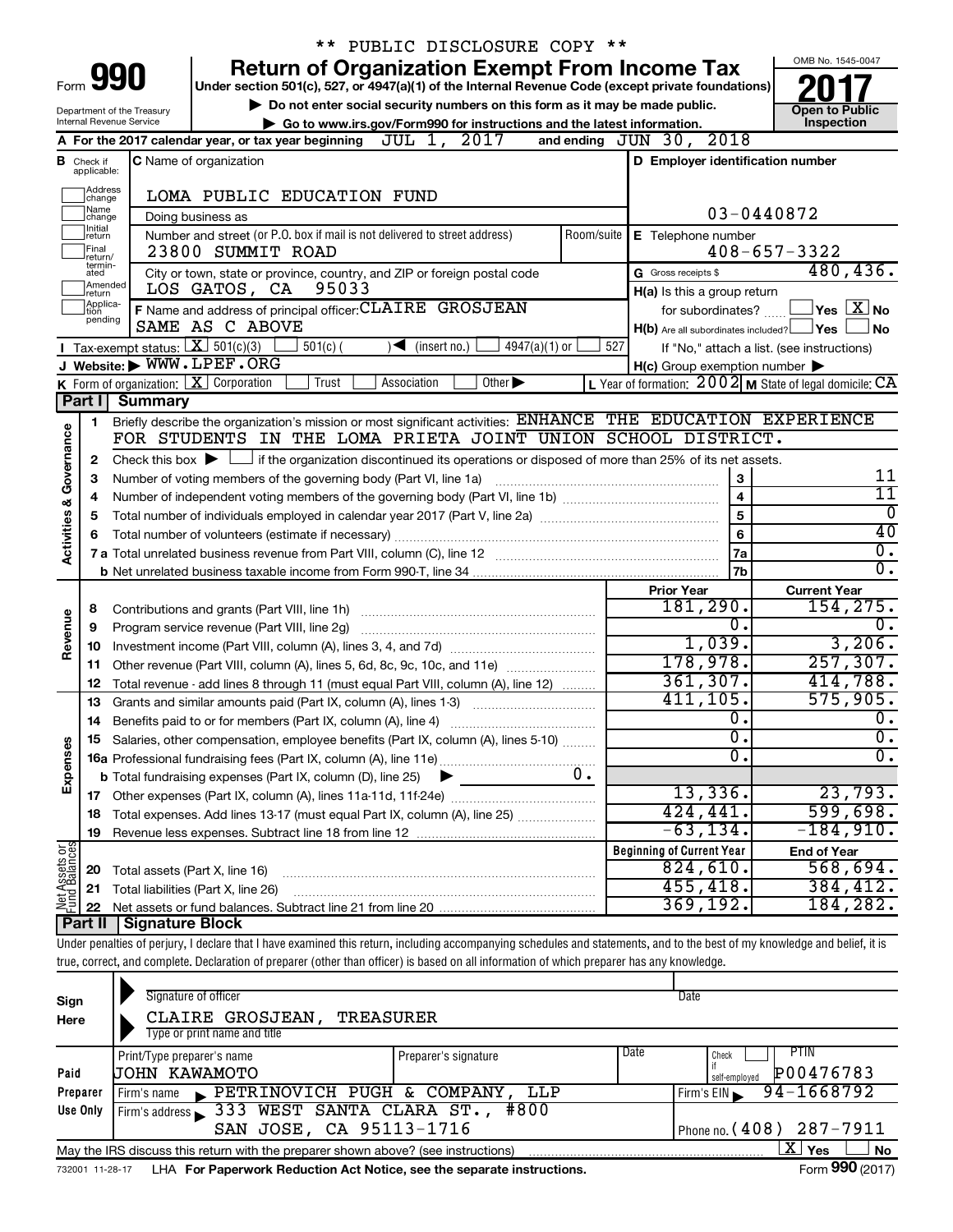|                | Form 990 (2017)                                                                                                                              | LOMA PUBLIC EDUCATION FUND                 |                         | $03 - 0440872$ | Page 2                                  |
|----------------|----------------------------------------------------------------------------------------------------------------------------------------------|--------------------------------------------|-------------------------|----------------|-----------------------------------------|
|                | <b>Part III   Statement of Program Service Accomplishments</b>                                                                               |                                            |                         |                |                                         |
|                |                                                                                                                                              |                                            |                         |                | $\overline{\mathbf{X}}$                 |
| 1              | Briefly describe the organization's mission:<br>TO RAISE MONEY TO ENHANCE THE EDUCATION EXPERIENCE FOR STUDENTS IN THE                       |                                            |                         |                |                                         |
|                | LOMA PRIETA JOINT UNION SCHOOL DISTRICT.                                                                                                     |                                            | THE FUNDS RAISED BY THE |                |                                         |
|                | SPECIAL EVENT FUNCTIONS REPRESENT A LARGE PART OF THE FUNDS COLLECTED                                                                        |                                            |                         |                |                                         |
|                | BY THE ORGANIZATION. THESE FUNDS ARE AWARDED AS SPECIFIC GRANTS TO THE                                                                       |                                            |                         |                |                                         |
| $\overline{2}$ | Did the organization undertake any significant program services during the year which were not listed on the                                 |                                            |                         |                |                                         |
|                | prior Form 990 or 990-EZ?                                                                                                                    |                                            |                         |                | $\sqrt{\mathsf{Yes}\ \mathsf{X}}$ No    |
|                | If "Yes," describe these new services on Schedule O.                                                                                         |                                            |                         |                |                                         |
| 3              | Did the organization cease conducting, or make significant changes in how it conducts, any program services?                                 |                                            |                         |                | $\Box$ Yes $[\overline{\mathrm{X}}]$ No |
|                | If "Yes," describe these changes on Schedule O.                                                                                              |                                            |                         |                |                                         |
| 4              | Describe the organization's program service accomplishments for each of its three largest program services, as measured by expenses.         |                                            |                         |                |                                         |
|                | Section 501(c)(3) and 501(c)(4) organizations are required to report the amount of grants and allocations to others, the total expenses, and |                                            |                         |                |                                         |
|                | revenue, if any, for each program service reported.                                                                                          | 599, 698. including grants of \$           | 575,905. ) (Revenue \$  |                |                                         |
| 4a             | ) (Expenses \$<br>(Code:<br>THE ORGANIZATION RAISES MONEY THROUGH FUND RAISING AND SPECIAL EVENTS.                                           |                                            |                         |                |                                         |
|                | THE MONIES ARE AWARDED AS SPECIFIC GRANTS TO THE LOMA PRIETA JOINT                                                                           |                                            |                         |                |                                         |
|                | UNION SCHOOL DISTRICT TO SUPPORT VARIOUS TYPES OF PROGRAMS.                                                                                  |                                            |                         |                |                                         |
|                |                                                                                                                                              |                                            |                         |                |                                         |
|                |                                                                                                                                              |                                            |                         |                |                                         |
|                |                                                                                                                                              |                                            |                         |                |                                         |
|                |                                                                                                                                              |                                            |                         |                |                                         |
|                |                                                                                                                                              |                                            |                         |                |                                         |
|                |                                                                                                                                              |                                            |                         |                |                                         |
|                |                                                                                                                                              |                                            |                         |                |                                         |
|                |                                                                                                                                              |                                            |                         |                |                                         |
|                |                                                                                                                                              |                                            |                         |                |                                         |
| 4b             | (Expenses \$<br>$\left(\text{Code:}\n\right)$                                                                                                | <b>Example 2018</b> including grants of \$ | ) (Revenue \$           |                | $\lambda$                               |
|                |                                                                                                                                              |                                            |                         |                |                                         |
|                |                                                                                                                                              |                                            |                         |                |                                         |
|                |                                                                                                                                              |                                            |                         |                |                                         |
|                |                                                                                                                                              |                                            |                         |                |                                         |
|                |                                                                                                                                              |                                            |                         |                |                                         |
|                |                                                                                                                                              |                                            |                         |                |                                         |
|                |                                                                                                                                              |                                            |                         |                |                                         |
|                |                                                                                                                                              |                                            |                         |                |                                         |
|                |                                                                                                                                              |                                            |                         |                |                                         |
|                |                                                                                                                                              |                                            |                         |                |                                         |
|                |                                                                                                                                              |                                            |                         |                |                                         |
| 4c             | $\left(\text{Code:}\right)$ $\left(\text{Expenses $}\right)$                                                                                 | including grants of $$$                    |                         | ) (Revenue \$  |                                         |
|                |                                                                                                                                              |                                            |                         |                |                                         |
|                |                                                                                                                                              |                                            |                         |                |                                         |
|                |                                                                                                                                              |                                            |                         |                |                                         |
|                |                                                                                                                                              |                                            |                         |                |                                         |
|                |                                                                                                                                              |                                            |                         |                |                                         |
|                |                                                                                                                                              |                                            |                         |                |                                         |
|                |                                                                                                                                              |                                            |                         |                |                                         |
|                |                                                                                                                                              |                                            |                         |                |                                         |
|                |                                                                                                                                              |                                            |                         |                |                                         |
|                |                                                                                                                                              |                                            |                         |                |                                         |
|                |                                                                                                                                              |                                            |                         |                |                                         |
| 4d             | Other program services (Describe in Schedule O.)                                                                                             |                                            |                         |                |                                         |
| 4е             | (Expenses \$<br>including grants of \$<br>Total program service expenses                                                                     | 599,698.                                   | (Revenue \$             |                |                                         |
|                |                                                                                                                                              |                                            |                         |                | Form 990 (2017)                         |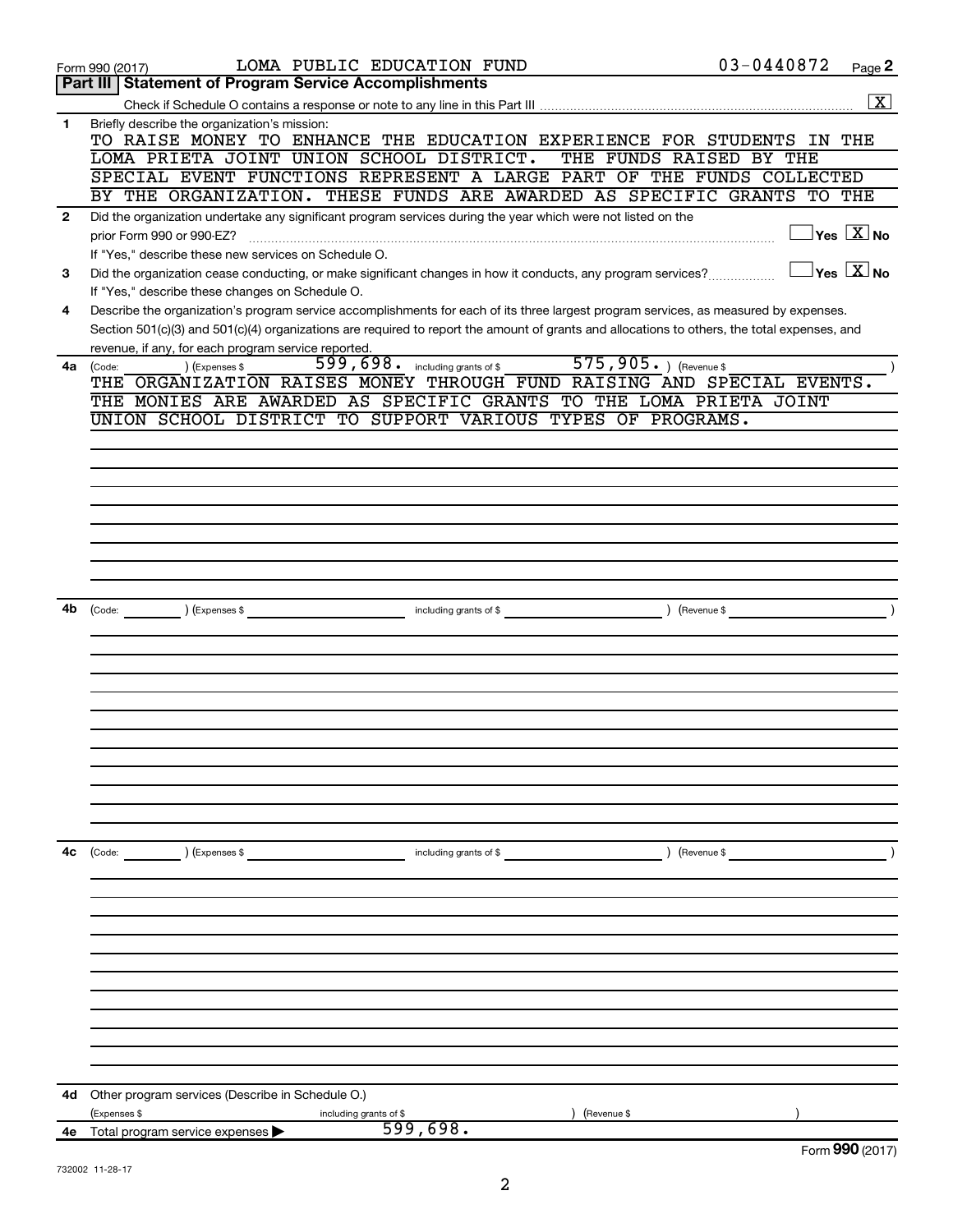|  | Form 990 (2017) |  |
|--|-----------------|--|

**Part IV Checklist of Required Schedules**

Form 990 (2017) Page LOMA PUBLIC EDUCATION FUND 03-0440872

|     |                                                                                                                                                                                         |                | Yes                   | No                      |
|-----|-----------------------------------------------------------------------------------------------------------------------------------------------------------------------------------------|----------------|-----------------------|-------------------------|
| 1.  | Is the organization described in section $501(c)(3)$ or $4947(a)(1)$ (other than a private foundation)?                                                                                 |                |                       |                         |
|     |                                                                                                                                                                                         | 1              | x                     |                         |
| 2   |                                                                                                                                                                                         | $\mathbf{2}$   | $\overline{\text{x}}$ |                         |
| 3   | Did the organization engage in direct or indirect political campaign activities on behalf of or in opposition to candidates for<br>public office? If "Yes," complete Schedule C, Part I | 3              |                       | x                       |
| 4   | Section 501(c)(3) organizations. Did the organization engage in lobbying activities, or have a section 501(h) election in effect                                                        |                |                       |                         |
|     |                                                                                                                                                                                         | 4              |                       | x                       |
| 5   | Is the organization a section 501(c)(4), 501(c)(5), or 501(c)(6) organization that receives membership dues, assessments, or                                                            |                |                       |                         |
|     |                                                                                                                                                                                         | 5              |                       | x                       |
| 6   | Did the organization maintain any donor advised funds or any similar funds or accounts for which donors have the right to                                                               |                |                       |                         |
|     | provide advice on the distribution or investment of amounts in such funds or accounts? If "Yes," complete Schedule D, Part I                                                            | 6              |                       | x                       |
| 7   | Did the organization receive or hold a conservation easement, including easements to preserve open space,                                                                               |                |                       |                         |
|     | the environment, historic land areas, or historic structures? If "Yes," complete Schedule D, Part II                                                                                    | $\overline{7}$ |                       | x                       |
| 8   | Did the organization maintain collections of works of art, historical treasures, or other similar assets? If "Yes," complete                                                            | 8              |                       | x                       |
| 9   | Did the organization report an amount in Part X, line 21, for escrow or custodial account liability, serve as a custodian for                                                           |                |                       |                         |
|     | amounts not listed in Part X; or provide credit counseling, debt management, credit repair, or debt negotiation services?                                                               |                |                       |                         |
|     | If "Yes," complete Schedule D, Part IV                                                                                                                                                  | 9              |                       | x                       |
| 10  | Did the organization, directly or through a related organization, hold assets in temporarily restricted endowments, permanent                                                           |                |                       | x                       |
|     | If the organization's answer to any of the following questions is "Yes," then complete Schedule D, Parts VI, VII, VIII, IX, or X                                                        | 10             |                       |                         |
| 11  | as applicable.                                                                                                                                                                          |                |                       |                         |
|     | a Did the organization report an amount for land, buildings, and equipment in Part X, line 10? If "Yes," complete Schedule D,                                                           |                |                       |                         |
|     | Part VI                                                                                                                                                                                 | 11a            |                       | x                       |
|     | <b>b</b> Did the organization report an amount for investments - other securities in Part X, line 12 that is 5% or more of its total                                                    |                |                       |                         |
|     |                                                                                                                                                                                         | 11b            |                       | x                       |
|     | c Did the organization report an amount for investments - program related in Part X, line 13 that is 5% or more of its total                                                            |                |                       |                         |
|     |                                                                                                                                                                                         | 11c            |                       | x                       |
|     | d Did the organization report an amount for other assets in Part X, line 15 that is 5% or more of its total assets reported in                                                          |                |                       |                         |
|     |                                                                                                                                                                                         | 11d            |                       | х                       |
|     | e Did the organization report an amount for other liabilities in Part X, line 25? If "Yes," complete Schedule D, Part X                                                                 | <b>11e</b>     |                       | $\overline{\text{X}}$   |
| f   | Did the organization's separate or consolidated financial statements for the tax year include a footnote that addresses                                                                 |                |                       |                         |
|     | the organization's liability for uncertain tax positions under FIN 48 (ASC 740)? If "Yes," complete Schedule D, Part X                                                                  | 11f            |                       | x                       |
|     | 12a Did the organization obtain separate, independent audited financial statements for the tax year? If "Yes," complete<br>Schedule D, Parts XI and XII                                 |                |                       | x                       |
|     | <b>b</b> Was the organization included in consolidated, independent audited financial statements for the tax year?                                                                      | 12a            |                       |                         |
|     | If "Yes," and if the organization answered "No" to line 12a, then completing Schedule D, Parts XI and XII is optional                                                                   | 12b            |                       | X                       |
| 13  |                                                                                                                                                                                         | 13             |                       | $\overline{\textbf{X}}$ |
| 14a | Did the organization maintain an office, employees, or agents outside of the United States?                                                                                             | 14a            |                       | х                       |
|     | <b>b</b> Did the organization have aggregate revenues or expenses of more than \$10,000 from grantmaking, fundraising, business,                                                        |                |                       |                         |
|     | investment, and program service activities outside the United States, or aggregate foreign investments valued at \$100,000                                                              |                |                       |                         |
|     |                                                                                                                                                                                         | 14b            |                       | X.                      |
| 15  | Did the organization report on Part IX, column (A), line 3, more than \$5,000 of grants or other assistance to or for any                                                               |                |                       |                         |
|     |                                                                                                                                                                                         | 15             |                       | X.                      |
| 16  | Did the organization report on Part IX, column (A), line 3, more than \$5,000 of aggregate grants or other assistance to                                                                | 16             |                       | x                       |
| 17  | Did the organization report a total of more than \$15,000 of expenses for professional fundraising services on Part IX,                                                                 |                |                       |                         |
|     |                                                                                                                                                                                         | 17             |                       | x                       |
| 18  | Did the organization report more than \$15,000 total of fundraising event gross income and contributions on Part VIII, lines                                                            |                |                       |                         |
|     |                                                                                                                                                                                         | 18             | X                     |                         |
| 19  | Did the organization report more than \$15,000 of gross income from gaming activities on Part VIII, line 9a? If "Yes,"                                                                  |                |                       | x                       |
|     |                                                                                                                                                                                         | 19             |                       |                         |

Form (2017) **990**

3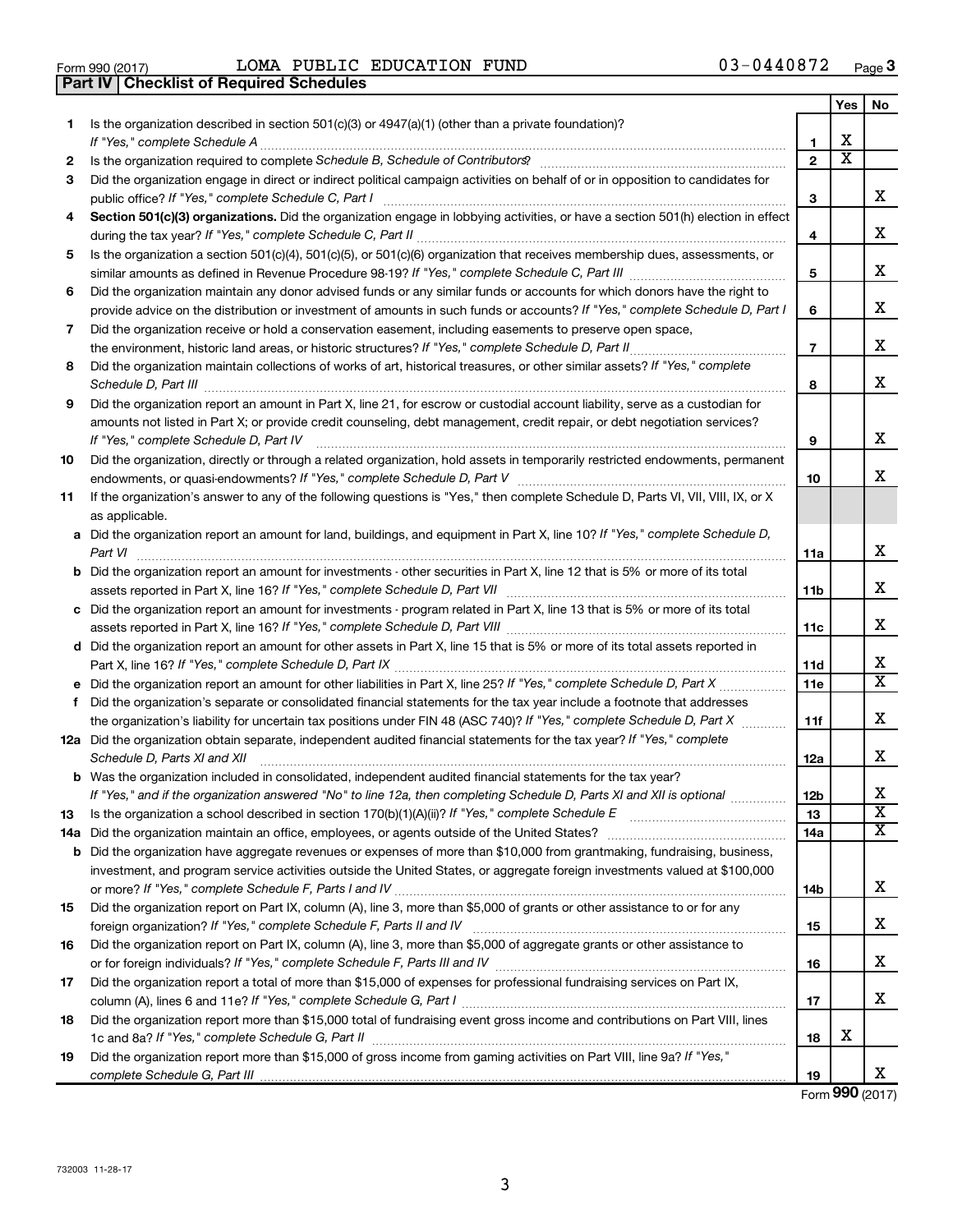|  | Form 990 (2017) |
|--|-----------------|

Form 990 (2017)  $LOMA$  PUBLIC EDUCATION FUND  $03-0440872$  Page

*(continued)* **Part IV Checklist of Required Schedules**

|     |                                                                                                                                                                                                                                                 |     | Yes | No                      |
|-----|-------------------------------------------------------------------------------------------------------------------------------------------------------------------------------------------------------------------------------------------------|-----|-----|-------------------------|
| 20a | Did the organization operate one or more hospital facilities? If "Yes," complete Schedule H                                                                                                                                                     | 20a |     | x                       |
| b   | If "Yes" to line 20a, did the organization attach a copy of its audited financial statements to this return?                                                                                                                                    | 20b |     |                         |
| 21  | Did the organization report more than \$5,000 of grants or other assistance to any domestic organization or                                                                                                                                     |     |     |                         |
|     | domestic government on Part IX, column (A), line 1? If "Yes," complete Schedule I, Parts I and II                                                                                                                                               | 21  | х   |                         |
| 22  | Did the organization report more than \$5,000 of grants or other assistance to or for domestic individuals on                                                                                                                                   |     |     |                         |
|     | Part IX, column (A), line 2? If "Yes," complete Schedule I, Parts I and III                                                                                                                                                                     | 22  |     | x                       |
| 23  | Did the organization answer "Yes" to Part VII, Section A, line 3, 4, or 5 about compensation of the organization's current                                                                                                                      |     |     |                         |
|     | and former officers, directors, trustees, key employees, and highest compensated employees? If "Yes," complete                                                                                                                                  |     |     |                         |
|     | Schedule J                                                                                                                                                                                                                                      | 23  |     | x                       |
| 24a | Did the organization have a tax-exempt bond issue with an outstanding principal amount of more than \$100,000 as of the                                                                                                                         |     |     |                         |
|     | last day of the year, that was issued after December 31, 2002? If "Yes," answer lines 24b through 24d and complete                                                                                                                              |     |     |                         |
|     | Schedule K. If "No", go to line 25a                                                                                                                                                                                                             | 24a |     | x                       |
| b   |                                                                                                                                                                                                                                                 | 24b |     |                         |
| с   | Did the organization maintain an escrow account other than a refunding escrow at any time during the year to defease                                                                                                                            |     |     |                         |
|     | any tax-exempt bonds?                                                                                                                                                                                                                           | 24c |     |                         |
|     |                                                                                                                                                                                                                                                 | 24d |     |                         |
|     | 25a Section 501(c)(3), 501(c)(4), and 501(c)(29) organizations. Did the organization engage in an excess benefit                                                                                                                                |     |     |                         |
|     | transaction with a disqualified person during the year? If "Yes," complete Schedule L, Part I                                                                                                                                                   | 25a |     | x                       |
| b   | Is the organization aware that it engaged in an excess benefit transaction with a disqualified person in a prior year, and                                                                                                                      |     |     |                         |
|     | that the transaction has not been reported on any of the organization's prior Forms 990 or 990-EZ? If "Yes," complete                                                                                                                           |     |     | x                       |
|     | Schedule L, Part I                                                                                                                                                                                                                              | 25b |     |                         |
| 26  | Did the organization report any amount on Part X, line 5, 6, or 22 for receivables from or payables to any current or<br>former officers, directors, trustees, key employees, highest compensated employees, or disqualified persons? If "Yes," |     |     |                         |
|     | complete Schedule L, Part II                                                                                                                                                                                                                    | 26  |     | x                       |
| 27  | Did the organization provide a grant or other assistance to an officer, director, trustee, key employee, substantial                                                                                                                            |     |     |                         |
|     | contributor or employee thereof, a grant selection committee member, or to a 35% controlled entity or family member                                                                                                                             |     |     |                         |
|     | of any of these persons? If "Yes," complete Schedule L, Part III                                                                                                                                                                                | 27  |     | x                       |
| 28  | Was the organization a party to a business transaction with one of the following parties (see Schedule L, Part IV                                                                                                                               |     |     |                         |
|     | instructions for applicable filing thresholds, conditions, and exceptions):                                                                                                                                                                     |     |     |                         |
| а   | A current or former officer, director, trustee, or key employee? If "Yes," complete Schedule L, Part IV                                                                                                                                         | 28a |     | x                       |
| b   | A family member of a current or former officer, director, trustee, or key employee? If "Yes," complete Schedule L, Part IV                                                                                                                      | 28b |     | $\overline{\mathtt{x}}$ |
| с   | An entity of which a current or former officer, director, trustee, or key employee (or a family member thereof) was an officer,                                                                                                                 |     |     |                         |
|     | director, trustee, or direct or indirect owner? If "Yes," complete Schedule L, Part IV                                                                                                                                                          | 28c |     | x                       |
| 29  |                                                                                                                                                                                                                                                 | 29  |     | $\overline{\mathtt{x}}$ |
| 30  | Did the organization receive contributions of art, historical treasures, or other similar assets, or qualified conservation                                                                                                                     |     |     |                         |
|     |                                                                                                                                                                                                                                                 | 30  |     | x                       |
| 31  | Did the organization liquidate, terminate, or dissolve and cease operations?                                                                                                                                                                    |     |     |                         |
|     |                                                                                                                                                                                                                                                 | 31  |     | x                       |
| 32  | Did the organization sell, exchange, dispose of, or transfer more than 25% of its net assets? If "Yes," complete                                                                                                                                |     |     |                         |
|     |                                                                                                                                                                                                                                                 | 32  |     | x                       |
| 33  | Did the organization own 100% of an entity disregarded as separate from the organization under Regulations                                                                                                                                      |     |     |                         |
|     |                                                                                                                                                                                                                                                 | 33  |     | x                       |
| 34  | Was the organization related to any tax-exempt or taxable entity? If "Yes," complete Schedule R, Part II, III, or IV, and                                                                                                                       |     |     |                         |
|     | Part V, line 1                                                                                                                                                                                                                                  | 34  |     | х                       |
| 35a |                                                                                                                                                                                                                                                 | 35a |     | $\overline{\mathbf{X}}$ |
| b   | If "Yes" to line 35a, did the organization receive any payment from or engage in any transaction with a controlled entity                                                                                                                       |     |     |                         |
|     |                                                                                                                                                                                                                                                 | 35b |     |                         |
| 36  | Section 501(c)(3) organizations. Did the organization make any transfers to an exempt non-charitable related organization?                                                                                                                      |     |     |                         |
|     |                                                                                                                                                                                                                                                 | 36  |     | X.                      |
| 37  | Did the organization conduct more than 5% of its activities through an entity that is not a related organization                                                                                                                                |     |     |                         |
|     |                                                                                                                                                                                                                                                 | 37  |     | x                       |
| 38  | Did the organization complete Schedule O and provide explanations in Schedule O for Part VI, lines 11b and 19?                                                                                                                                  |     |     |                         |
|     |                                                                                                                                                                                                                                                 | 38  | х   |                         |

Form (2017) **990**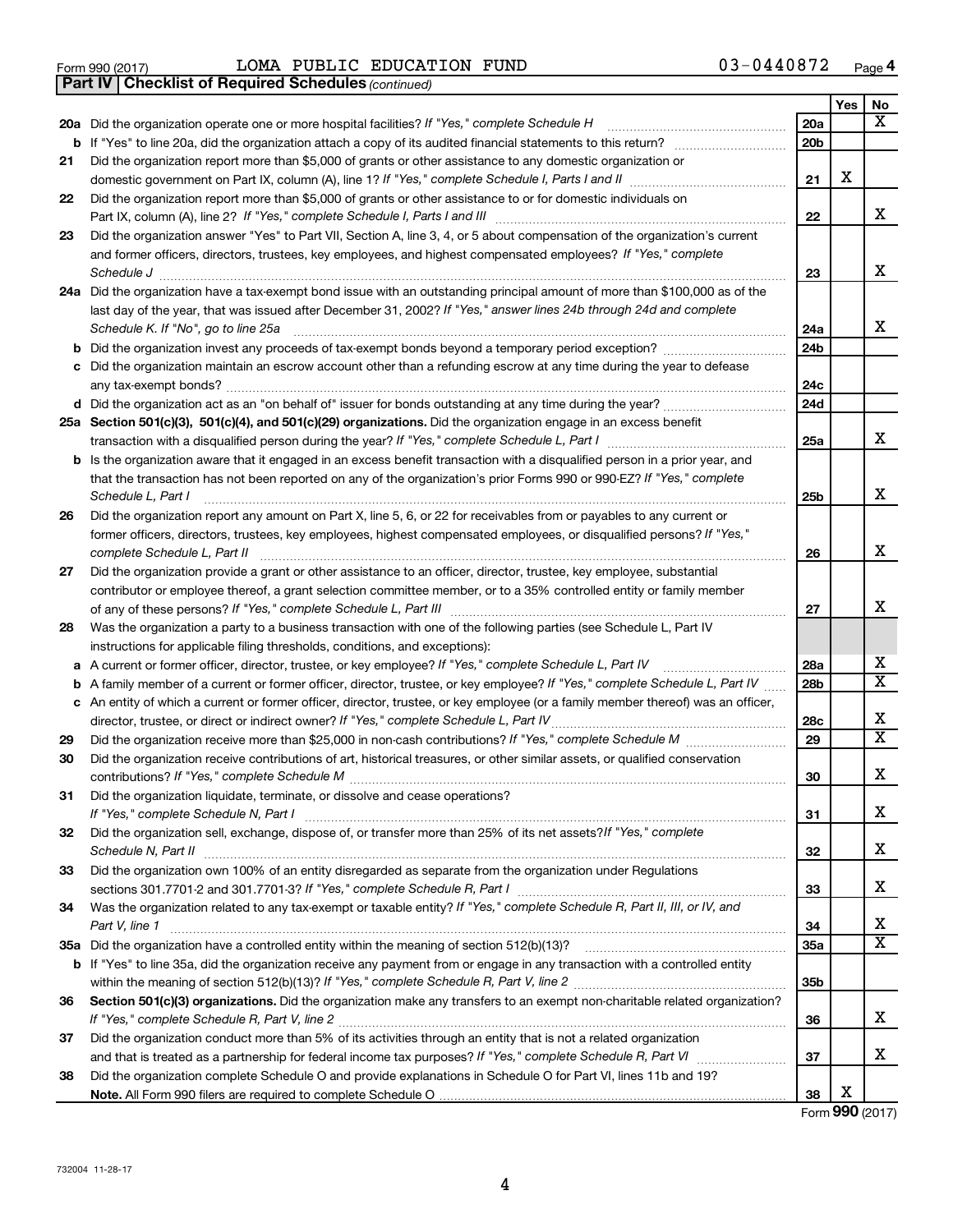|               | LOMA PUBLIC EDUCATION FUND<br>Form 990 (2017)                                                                                                   |                 | 03-0440872 |                |     | Page 5                  |
|---------------|-------------------------------------------------------------------------------------------------------------------------------------------------|-----------------|------------|----------------|-----|-------------------------|
| <b>Part V</b> | <b>Statements Regarding Other IRS Filings and Tax Compliance</b>                                                                                |                 |            |                |     |                         |
|               | Check if Schedule O contains a response or note to any line in this Part V                                                                      |                 |            |                |     |                         |
|               |                                                                                                                                                 |                 |            |                | Yes | No                      |
|               |                                                                                                                                                 | 1a              |            |                |     |                         |
| b             | Enter the number of Forms W-2G included in line 1a. Enter -0- if not applicable                                                                 | 1 <sub>b</sub>  |            |                |     |                         |
| c             | Did the organization comply with backup withholding rules for reportable payments to vendors and reportable gaming                              |                 |            |                |     |                         |
|               |                                                                                                                                                 |                 |            | 1c             |     |                         |
|               | 2a Enter the number of employees reported on Form W-3, Transmittal of Wage and Tax Statements,                                                  |                 |            |                |     |                         |
|               | filed for the calendar year ending with or within the year covered by this return                                                               | 2a              | 0          |                |     |                         |
|               | <b>b</b> If at least one is reported on line 2a, did the organization file all required federal employment tax returns?                         |                 |            | 2 <sub>b</sub> |     |                         |
|               |                                                                                                                                                 |                 |            |                |     |                         |
|               | 3a Did the organization have unrelated business gross income of \$1,000 or more during the year?                                                |                 |            | 3a             |     | x                       |
|               |                                                                                                                                                 |                 |            | 3b             |     |                         |
|               | 4a At any time during the calendar year, did the organization have an interest in, or a signature or other authority over, a                    |                 |            |                |     |                         |
|               | financial account in a foreign country (such as a bank account, securities account, or other financial account)?                                |                 |            | 4a             |     | x                       |
|               | <b>b</b> If "Yes," enter the name of the foreign country:                                                                                       |                 |            |                |     |                         |
|               | See instructions for filing requirements for FinCEN Form 114, Report of Foreign Bank and Financial Accounts (FBAR).                             |                 |            |                |     |                         |
|               | 5a Was the organization a party to a prohibited tax shelter transaction at any time during the tax year?                                        |                 |            | 5a             |     | х                       |
|               |                                                                                                                                                 |                 |            | 5b             |     | $\overline{\mathtt{x}}$ |
|               |                                                                                                                                                 |                 |            | 5c             |     |                         |
|               | 6a Does the organization have annual gross receipts that are normally greater than \$100,000, and did the organization solicit                  |                 |            |                |     |                         |
|               | any contributions that were not tax deductible as charitable contributions?                                                                     |                 |            | 6a             |     | x                       |
|               | b If "Yes," did the organization include with every solicitation an express statement that such contributions or gifts                          |                 |            |                |     |                         |
|               | were not tax deductible?                                                                                                                        |                 |            | 6b             |     |                         |
| 7             | Organizations that may receive deductible contributions under section 170(c).                                                                   |                 |            |                |     |                         |
| a             | Did the organization receive a payment in excess of \$75 made partly as a contribution and partly for goods and services provided to the payor? |                 |            | 7a             |     | x                       |
|               |                                                                                                                                                 |                 |            | 7b             |     |                         |
|               | c Did the organization sell, exchange, or otherwise dispose of tangible personal property for which it was required                             |                 |            |                |     |                         |
|               | to file Form 8282?                                                                                                                              |                 |            | 7c             |     | х                       |
|               | d If "Yes," indicate the number of Forms 8282 filed during the year manufacture intervent contained in the Sea                                  | 7d              |            |                |     |                         |
| е             |                                                                                                                                                 |                 |            | 7е             |     |                         |
| f.            | Did the organization, during the year, pay premiums, directly or indirectly, on a personal benefit contract?                                    |                 |            | 7f             |     |                         |
| g             | If the organization received a contribution of qualified intellectual property, did the organization file Form 8899 as required?                |                 |            | 7g             |     |                         |
|               | h If the organization received a contribution of cars, boats, airplanes, or other vehicles, did the organization file a Form 1098-C?            |                 |            | 7h             |     |                         |
| 8             | Sponsoring organizations maintaining donor advised funds. Did a donor advised fund maintained by the                                            |                 |            |                |     |                         |
|               | sponsoring organization have excess business holdings at any time during the year?                                                              |                 |            | 8              |     |                         |
| 9             | Sponsoring organizations maintaining donor advised funds.                                                                                       |                 |            |                |     |                         |
| а             | Did the sponsoring organization make any taxable distributions under section 4966?                                                              |                 |            | 9а             |     |                         |
| b             |                                                                                                                                                 |                 |            | 9b             |     |                         |
| 10            | Section 501(c)(7) organizations. Enter:                                                                                                         |                 |            |                |     |                         |
| а             |                                                                                                                                                 | 10a             |            |                |     |                         |
| b             | Gross receipts, included on Form 990, Part VIII, line 12, for public use of club facilities <i>manumum</i>                                      | 10 <sub>b</sub> |            |                |     |                         |
| 11            | Section 501(c)(12) organizations. Enter:                                                                                                        |                 |            |                |     |                         |
| а             |                                                                                                                                                 | 11a             |            |                |     |                         |
| b             | Gross income from other sources (Do not net amounts due or paid to other sources against                                                        |                 |            |                |     |                         |
|               |                                                                                                                                                 | 11b             |            |                |     |                         |
|               | 12a Section 4947(a)(1) non-exempt charitable trusts. Is the organization filing Form 990 in lieu of Form 1041?                                  |                 |            | 12a            |     |                         |
| b             | If "Yes," enter the amount of tax-exempt interest received or accrued during the year                                                           | 12 <sub>b</sub> |            |                |     |                         |
| 13            | Section 501(c)(29) qualified nonprofit health insurance issuers.                                                                                |                 |            |                |     |                         |
| а             |                                                                                                                                                 |                 |            | 13a            |     |                         |
|               | Note. See the instructions for additional information the organization must report on Schedule O.                                               |                 |            |                |     |                         |
|               | <b>b</b> Enter the amount of reserves the organization is required to maintain by the states in which the                                       |                 |            |                |     |                         |
|               |                                                                                                                                                 | 13 <sub>b</sub> |            |                |     |                         |
|               |                                                                                                                                                 | 13 <sub>c</sub> |            |                |     |                         |
|               | 14a Did the organization receive any payments for indoor tanning services during the tax year?                                                  |                 |            | 14a            |     | X                       |
|               |                                                                                                                                                 |                 |            | 14b            |     |                         |

|  |  | Form 990 (2017) |
|--|--|-----------------|
|--|--|-----------------|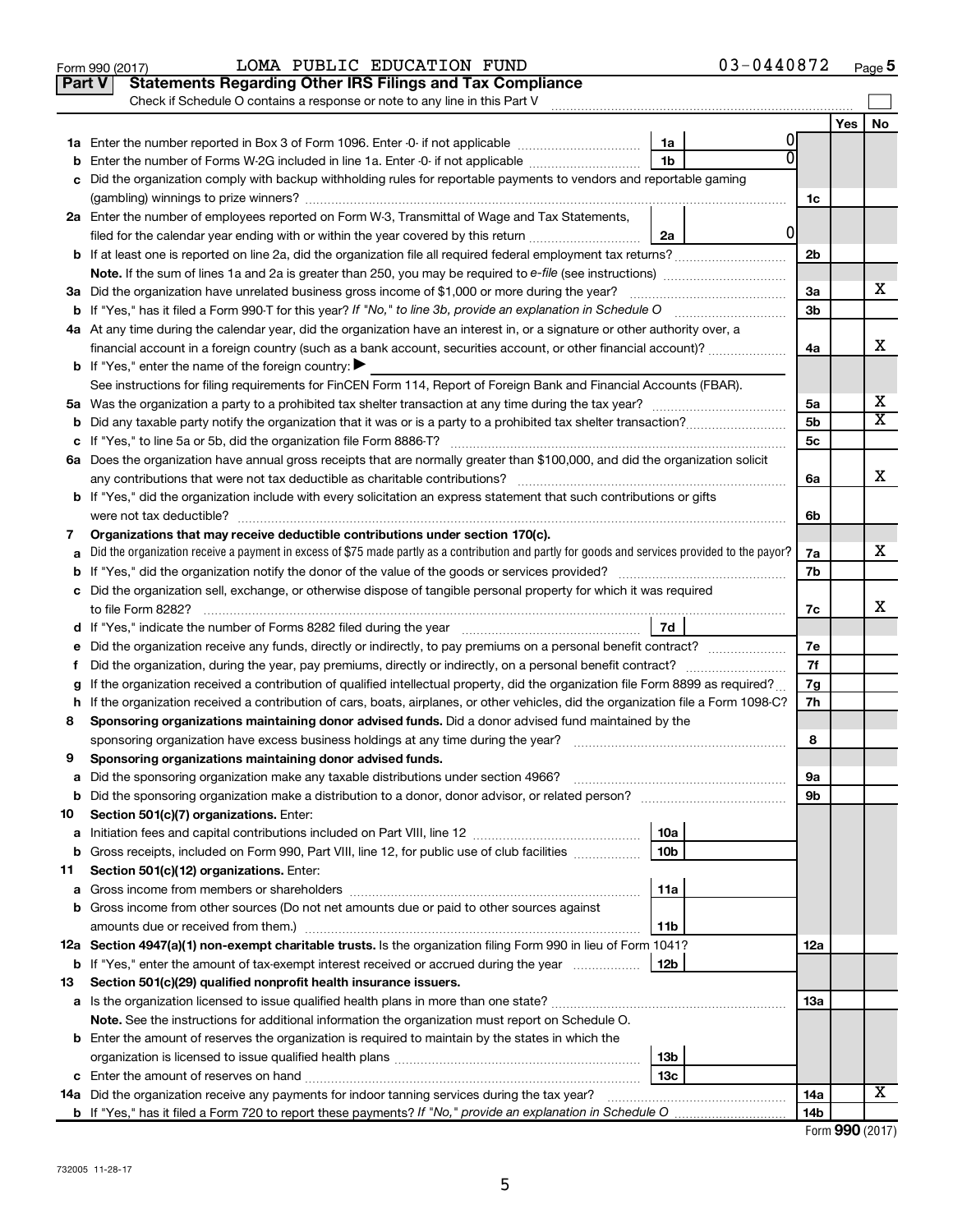| 20 |  |
|----|--|
|    |  |

### State the name, addres CLAIRE GROSJ

# 23800 SUMMIT

|     |                                                                                                                                                                               |                 | Yes             | No                          |
|-----|-------------------------------------------------------------------------------------------------------------------------------------------------------------------------------|-----------------|-----------------|-----------------------------|
|     |                                                                                                                                                                               | 10a             |                 | $\overline{\textbf{x}}$     |
|     | b If "Yes," did the organization have written policies and procedures governing the activities of such chapters, affiliates,                                                  |                 |                 |                             |
|     |                                                                                                                                                                               | 10 <sub>b</sub> |                 |                             |
|     | 11a Has the organization provided a complete copy of this Form 990 to all members of its governing body before filing the form?                                               | 11a             | x               |                             |
| b   | Describe in Schedule O the process, if any, used by the organization to review this Form 990.                                                                                 |                 |                 |                             |
| 12a | Did the organization have a written conflict of interest policy? If "No," go to line 13                                                                                       | 12a             |                 | x                           |
| b   | Were officers, directors, or trustees, and key employees required to disclose annually interests that could give rise to conflicts?                                           | 12 <sub>b</sub> |                 |                             |
| c   | Did the organization regularly and consistently monitor and enforce compliance with the policy? If "Yes," describe                                                            |                 |                 |                             |
|     | in Schedule O how this was done                                                                                                                                               | 12c             |                 |                             |
| 13  |                                                                                                                                                                               | 13              |                 | х                           |
| 14  | Did the organization have a written document retention and destruction policy? [11] manufaction in the organization have a written document retention and destruction policy? | 14              |                 | $\overline{\textnormal{x}}$ |
| 15  | Did the process for determining compensation of the following persons include a review and approval by independent                                                            |                 |                 |                             |
|     | persons, comparability data, and contemporaneous substantiation of the deliberation and decision?                                                                             |                 |                 |                             |
| a   |                                                                                                                                                                               | <b>15a</b>      |                 | х                           |
|     |                                                                                                                                                                               | 15 <sub>b</sub> |                 | $\overline{\textnormal{x}}$ |
|     | If "Yes" to line 15a or 15b, describe the process in Schedule O (see instructions).                                                                                           |                 |                 |                             |
|     | 16a Did the organization invest in, contribute assets to, or participate in a joint venture or similar arrangement with a                                                     |                 |                 |                             |
|     | taxable entity during the year?                                                                                                                                               | 16a             |                 | х                           |
|     | <b>b</b> If "Yes," did the organization follow a written policy or procedure requiring the organization to evaluate its participation                                         |                 |                 |                             |
|     | in joint venture arrangements under applicable federal tax law, and take steps to safequard the organization's                                                                |                 |                 |                             |
|     |                                                                                                                                                                               | 16 <sub>b</sub> |                 |                             |
|     | <b>Section C. Disclosure</b>                                                                                                                                                  |                 |                 |                             |
| 17  | List the states with which a copy of this Form 990 is required to be filed $\blacktriangleright$ CA                                                                           |                 |                 |                             |
| 18  | Section 6104 requires an organization to make its Forms 1023 (or 1024 if applicable), 990, and 990-T (Section 501(c)(3)s only) available                                      |                 |                 |                             |
|     | for public inspection. Indicate how you made these available. Check all that apply.                                                                                           |                 |                 |                             |
|     | $\lfloor x \rfloor$ Upon request<br>Another's website<br>Own website<br>Other (explain in Schedule O)                                                                         |                 |                 |                             |
| 19  | Describe in Schedule O whether (and if so, how) the organization made its governing documents, conflict of interest policy, and financial                                     |                 |                 |                             |
|     | statements available to the public during the tax year.                                                                                                                       |                 |                 |                             |
| 20  | State the name, address, and telephone number of the person who possesses the organization's books and records:                                                               |                 |                 |                             |
|     | CLAIRE GROSJEAN - 408-657-3322                                                                                                                                                |                 |                 |                             |
|     | 23800 SUMMIT ROAD, LOS GATOS, CA<br>95033                                                                                                                                     |                 |                 |                             |
|     | 732006 11-28-17                                                                                                                                                               |                 | Form 990 (2017) |                             |
|     | 6                                                                                                                                                                             |                 |                 |                             |
|     |                                                                                                                                                                               |                 |                 |                             |
|     |                                                                                                                                                                               |                 |                 |                             |

| Form 990 (2017) |                                                                                                                                      | LOMA PUBLIC EDUCATION FUND |  | 03-0440872 | Page $6$ |
|-----------------|--------------------------------------------------------------------------------------------------------------------------------------|----------------------------|--|------------|----------|
|                 | <b>Part VI</b>   Governance, Management, and Disclosure For each "Yes" response to lines 2 through 7b below, and for a "No" response |                            |  |            |          |
|                 | to line 8a, 8b, or 10b below, describe the circumstances, processes, or changes in Schedule O. See instructions.                     |                            |  |            |          |

Check if Schedule O contains a response or note to any line in this Part VI

**Section A. Governing Body and Management**

|    |                                                                                                                                                                                                                               |                         | Yes                     | <b>No</b>                  |
|----|-------------------------------------------------------------------------------------------------------------------------------------------------------------------------------------------------------------------------------|-------------------------|-------------------------|----------------------------|
|    | 11<br>1a<br>1a Enter the number of voting members of the governing body at the end of the tax year <i>manumining</i>                                                                                                          |                         |                         |                            |
|    | If there are material differences in voting rights among members of the governing body, or if the governing                                                                                                                   |                         |                         |                            |
|    | body delegated broad authority to an executive committee or similar committee, explain in Schedule O.                                                                                                                         |                         |                         |                            |
|    | 11<br><b>b</b> Enter the number of voting members included in line 1a, above, who are independent <i>manumum</i><br>1b                                                                                                        |                         |                         |                            |
| 2  | Did any officer, director, trustee, or key employee have a family relationship or a business relationship with any other                                                                                                      |                         |                         |                            |
|    | officer, director, trustee, or key employee?                                                                                                                                                                                  | $\mathbf{2}$            |                         | X                          |
| 3  | Did the organization delegate control over management duties customarily performed by or under the direct supervision                                                                                                         |                         |                         |                            |
|    |                                                                                                                                                                                                                               | З                       |                         | X                          |
| 4  | Did the organization make any significant changes to its governing documents since the prior Form 990 was filed?                                                                                                              | $\overline{\mathbf{4}}$ |                         | X                          |
| 5  | Did the organization become aware during the year of a significant diversion of the organization's assets?                                                                                                                    | 5                       |                         | х                          |
| 6  |                                                                                                                                                                                                                               | 6                       |                         | х                          |
|    | 7a Did the organization have members, stockholders, or other persons who had the power to elect or appoint one or                                                                                                             |                         |                         |                            |
|    |                                                                                                                                                                                                                               | 7a                      |                         | X                          |
|    | <b>b</b> Are any governance decisions of the organization reserved to (or subject to approval by) members, stockholders, or                                                                                                   |                         |                         |                            |
|    |                                                                                                                                                                                                                               | 7b                      |                         | х                          |
| 8  | Did the organization contemporaneously document the meetings held or written actions undertaken during the year by the following:                                                                                             |                         |                         |                            |
| a  |                                                                                                                                                                                                                               | 8a                      | х                       |                            |
| b  |                                                                                                                                                                                                                               | 8b                      | $\overline{\mathbf{x}}$ |                            |
| 9  | Is there any officer, director, trustee, or key employee listed in Part VII, Section A, who cannot be reached at the                                                                                                          |                         |                         |                            |
|    |                                                                                                                                                                                                                               | 9                       |                         | X                          |
|    | Section B. Policies (This Section B requests information about policies not required by the Internal Revenue Code.)                                                                                                           |                         |                         |                            |
|    |                                                                                                                                                                                                                               |                         |                         |                            |
|    |                                                                                                                                                                                                                               |                         | Yes                     | <b>No</b>                  |
|    |                                                                                                                                                                                                                               | 10a                     |                         | $\overline{\textbf{x}}$    |
|    | <b>b</b> If "Yes," did the organization have written policies and procedures governing the activities of such chapters, affiliates,                                                                                           |                         |                         |                            |
|    |                                                                                                                                                                                                                               | 10b                     |                         |                            |
|    | 11a Has the organization provided a complete copy of this Form 990 to all members of its governing body before filing the form?                                                                                               | 11a                     | $\overline{\textbf{x}}$ |                            |
|    | <b>b</b> Describe in Schedule O the process, if any, used by the organization to review this Form 990.                                                                                                                        |                         |                         |                            |
|    | 12a Did the organization have a written conflict of interest policy? If "No," go to line 13                                                                                                                                   | 12a                     |                         | X                          |
| b  | Were officers, directors, or trustees, and key employees required to disclose annually interests that could give rise to conflicts?                                                                                           | 12 <sub>b</sub>         |                         |                            |
|    | c Did the organization regularly and consistently monitor and enforce compliance with the policy? If "Yes," describe                                                                                                          |                         |                         |                            |
|    | in Schedule O how this was done                                                                                                                                                                                               | 12c                     |                         |                            |
| 13 | Did the organization have a written whistleblower policy?                                                                                                                                                                     | 13                      |                         | $\overline{\textbf{x}}$    |
| 14 | Did the organization have a written document retention and destruction policy? [11] manufaction manufaction in                                                                                                                | 14                      |                         | $\overline{\mathbf{x}}$    |
| 15 | Did the process for determining compensation of the following persons include a review and approval by independent                                                                                                            |                         |                         |                            |
|    | persons, comparability data, and contemporaneous substantiation of the deliberation and decision?                                                                                                                             |                         |                         |                            |
| a  | The organization's CEO, Executive Director, or top management official manufactured content content of the organization's CEO, Executive Director, or top management official manufactured content of the original content of | <b>15a</b>              |                         | X<br>$\overline{\text{x}}$ |

 $\boxed{\text{X}}$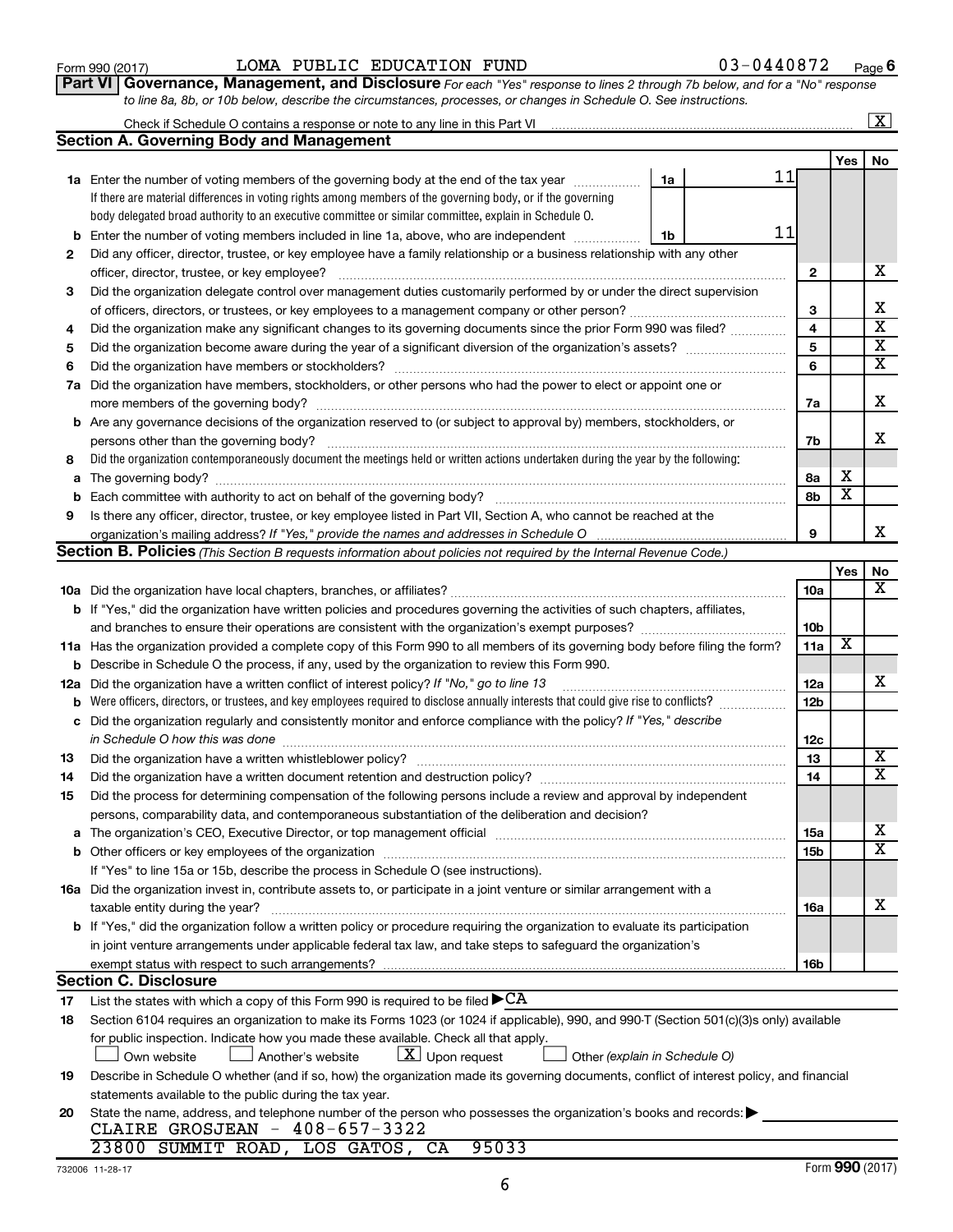$\Box$ 

| Part VII Compensation of Officers, Directors, Trustees, Key Employees, Highest Compensated |  |  |  |  |
|--------------------------------------------------------------------------------------------|--|--|--|--|
| <b>Employees, and Independent Contractors</b>                                              |  |  |  |  |

#### Check if Schedule O contains a response or note to any line in this Part VII

**Section A. Officers, Directors, Trustees, Key Employees, and Highest Compensated Employees**

**1a**  Complete this table for all persons required to be listed. Report compensation for the calendar year ending with or within the organization's tax year.

**•** List all of the organization's current officers, directors, trustees (whether individuals or organizations), regardless of amount of compensation. Enter  $-0$ - in columns  $(D)$ ,  $(E)$ , and  $(F)$  if no compensation was paid.

**•** List all of the organization's **current** key employees, if any. See instructions for definition of "key employee."

**•** List the organization's five current highest compensated employees (other than an officer, director, trustee, or key employee) who received reportable compensation (Box 5 of Form W-2 and/or Box 7 of Form 1099-MISC) of more than \$100,000 from the organization and any related organizations.

**•** List all of the organization's former officers, key employees, and highest compensated employees who received more than \$100,000 of reportable compensation from the organization and any related organizations.

**•** List all of the organization's former directors or trustees that received, in the capacity as a former director or trustee of the organization, more than \$10,000 of reportable compensation from the organization and any related organizations.

List persons in the following order: individual trustees or directors; institutional trustees; officers; key employees; highest compensated employees; and former such persons.

 $\boxed{\textbf{X}}$  Check this box if neither the organization nor any related organization compensated any current officer, director, or trustee.

| (A)                         | (B)           |                                |                       |             | (C)          |                                 |        | (D)             | (E)             | (F)           |
|-----------------------------|---------------|--------------------------------|-----------------------|-------------|--------------|---------------------------------|--------|-----------------|-----------------|---------------|
| Name and Title              | Average       |                                |                       | Position    |              | (do not check more than one     |        | Reportable      | Reportable      | Estimated     |
|                             | hours per     |                                |                       |             |              | box, unless person is both an   |        | compensation    | compensation    | amount of     |
|                             | week          |                                |                       |             |              | officer and a director/trustee) |        | from            | from related    | other         |
|                             | (list any     |                                |                       |             |              |                                 |        | the             | organizations   | compensation  |
|                             | hours for     |                                |                       |             |              |                                 |        | organization    | (W-2/1099-MISC) | from the      |
|                             | related       |                                |                       |             |              |                                 |        | (W-2/1099-MISC) |                 | organization  |
|                             | organizations |                                |                       |             |              |                                 |        |                 |                 | and related   |
|                             | below         | Individual trustee or director | Institutional trustee |             | Key employee | Highest compensated<br>employee | Former |                 |                 | organizations |
|                             | line)         |                                |                       | Officer     |              |                                 |        |                 |                 |               |
| <b>BEN ABELN</b><br>(1)     | 10.00         |                                |                       |             |              |                                 |        |                 |                 |               |
| PRESIDENT                   |               | $\rm X$                        |                       | $\mathbf X$ |              |                                 |        | 0.              | 0.              | $\mathbf 0$ . |
| (2)<br><b>JENNIFER CHEN</b> | 3.00          |                                |                       |             |              |                                 |        |                 |                 |               |
| <b>MEMBER</b>               |               | X                              |                       |             |              |                                 |        | $\mathbf 0$ .   | 0.              | $\mathbf 0$ . |
| DANIELLE GARVEY<br>(3)      | 3.00          |                                |                       |             |              |                                 |        |                 |                 |               |
| <b>MEMBER</b>               |               | X                              |                       |             |              |                                 |        | 0.              | 0.              | $\mathbf 0$ . |
| (4)<br>CLAIRE GROSJEAN      | 3.00          |                                |                       |             |              |                                 |        |                 |                 |               |
| <b>TREASURER</b>            |               | X                              |                       | X           |              |                                 |        | $\mathbf 0$ .   | 0.              | $\mathbf 0$ . |
| KATE LECORNU<br>(5)         | 3.00          |                                |                       |             |              |                                 |        |                 |                 |               |
| <b>MEMBER</b>               |               | $\overline{\textbf{X}}$        |                       |             |              |                                 |        | 0.              | 0.              | $\mathbf 0$ . |
| (6)<br>ADELIA ROWLAND       | 3.00          |                                |                       |             |              |                                 |        |                 |                 |               |
| <b>MEMBER</b>               |               | X                              |                       |             |              |                                 |        | 0               | 0.              | $\mathbf 0$ . |
| ARCHIE SCHMITT<br>(7)       | 3.00          |                                |                       |             |              |                                 |        |                 |                 |               |
| <b>MEMBER</b>               |               | $\mathbf X$                    |                       |             |              |                                 |        | $\mathbf 0$ .   | $\mathbf 0$ .   | $\mathbf 0$ . |
| JONI THOMAS<br>(8)          | 3.00          |                                |                       |             |              |                                 |        |                 |                 |               |
| <b>MEMBER</b>               |               | X                              |                       |             |              |                                 |        | $\pmb{0}$       | 0.              | $\mathbf 0$ . |
| LINDSEY WINTER<br>(9)       | 3.00          |                                |                       |             |              |                                 |        |                 |                 |               |
| <b>MEMBER</b>               |               | X                              |                       |             |              |                                 |        | $\mathbf 0$ .   | 0.              | $\mathbf 0$ . |
| (10) ERIN ASHEGHIAN         | 3.00          |                                |                       |             |              |                                 |        |                 |                 |               |
| <b>MEMBER</b>               |               | X                              |                       |             |              |                                 |        | $\mathbf 0$     | 0.              | $0$ .         |
| (11) SARA STEFFEN           | 3.00          |                                |                       |             |              |                                 |        |                 |                 |               |
| <b>MEMBER</b>               |               | $\mathbf X$                    |                       |             |              |                                 |        | $\mathbf 0$     | 0.              | $0$ .         |
|                             |               |                                |                       |             |              |                                 |        |                 |                 |               |
|                             |               |                                |                       |             |              |                                 |        |                 |                 |               |
|                             |               |                                |                       |             |              |                                 |        |                 |                 |               |
|                             |               |                                |                       |             |              |                                 |        |                 |                 |               |
|                             |               |                                |                       |             |              |                                 |        |                 |                 |               |
|                             |               |                                |                       |             |              |                                 |        |                 |                 |               |
|                             |               |                                |                       |             |              |                                 |        |                 |                 |               |
|                             |               |                                |                       |             |              |                                 |        |                 |                 |               |
|                             |               |                                |                       |             |              |                                 |        |                 |                 |               |
|                             |               |                                |                       |             |              |                                 |        |                 |                 |               |
|                             |               |                                |                       |             |              |                                 |        |                 |                 |               |

Form (2017) **990**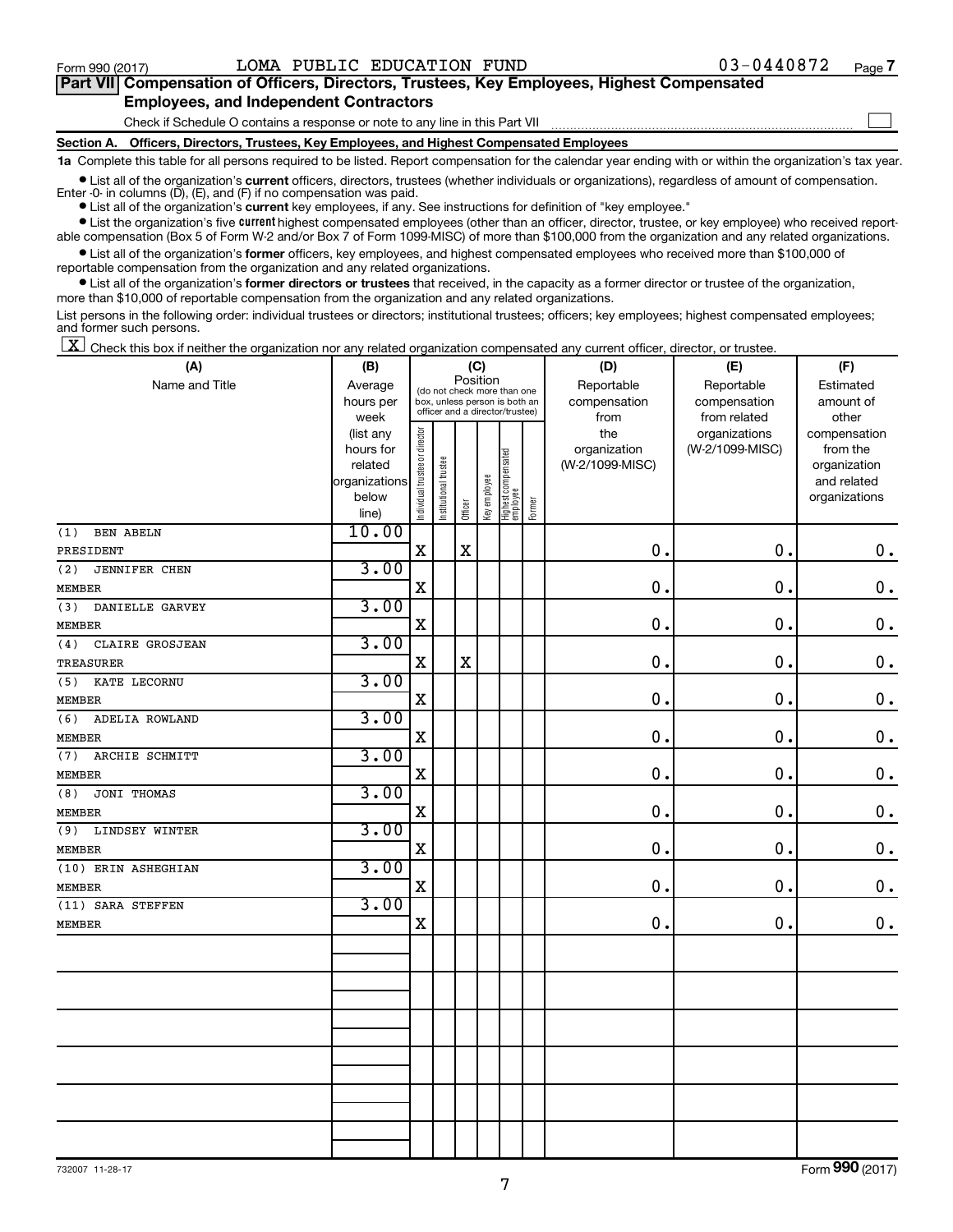|    | LOMA PUBLIC EDUCATION FUND<br>Form 990 (2017)                                                                                                                                                                                                          |                                                                      |                                |                       |         |                                                                                                                    |                                   |        |                                           | 03-0440872                                        |                        |                                                                          | Page 8                               |
|----|--------------------------------------------------------------------------------------------------------------------------------------------------------------------------------------------------------------------------------------------------------|----------------------------------------------------------------------|--------------------------------|-----------------------|---------|--------------------------------------------------------------------------------------------------------------------|-----------------------------------|--------|-------------------------------------------|---------------------------------------------------|------------------------|--------------------------------------------------------------------------|--------------------------------------|
|    | <b>Part VII</b><br>Section A. Officers, Directors, Trustees, Key Employees, and Highest Compensated Employees (continued)                                                                                                                              |                                                                      |                                |                       |         |                                                                                                                    |                                   |        |                                           |                                                   |                        |                                                                          |                                      |
|    | (A)<br>Name and title                                                                                                                                                                                                                                  | (B)<br>Average<br>hours per<br>week                                  |                                |                       |         | (C)<br>Position<br>(do not check more than one<br>box, unless person is both an<br>officer and a director/trustee) |                                   |        | (D)<br>Reportable<br>compensation<br>from | (E)<br>Reportable<br>compensation<br>from related |                        | (F)<br>Estimated<br>amount of<br>other                                   |                                      |
|    |                                                                                                                                                                                                                                                        | (list any<br>hours for<br>related<br>organizations<br>below<br>line) | Individual trustee or director | Institutional trustee | Officer | Key employee                                                                                                       | Highest compensated<br>  employee | Former | the<br>organization<br>(W-2/1099-MISC)    | organizations<br>(W-2/1099-MISC)                  |                        | compensation<br>from the<br>organization<br>and related<br>organizations |                                      |
|    |                                                                                                                                                                                                                                                        |                                                                      |                                |                       |         |                                                                                                                    |                                   |        |                                           |                                                   |                        |                                                                          |                                      |
|    |                                                                                                                                                                                                                                                        |                                                                      |                                |                       |         |                                                                                                                    |                                   |        |                                           |                                                   |                        |                                                                          |                                      |
|    |                                                                                                                                                                                                                                                        |                                                                      |                                |                       |         |                                                                                                                    |                                   |        |                                           |                                                   |                        |                                                                          |                                      |
|    |                                                                                                                                                                                                                                                        |                                                                      |                                |                       |         |                                                                                                                    |                                   |        |                                           |                                                   |                        |                                                                          |                                      |
|    |                                                                                                                                                                                                                                                        |                                                                      |                                |                       |         |                                                                                                                    |                                   |        |                                           |                                                   |                        |                                                                          |                                      |
|    |                                                                                                                                                                                                                                                        |                                                                      |                                |                       |         |                                                                                                                    |                                   |        |                                           |                                                   |                        |                                                                          |                                      |
|    |                                                                                                                                                                                                                                                        |                                                                      |                                |                       |         |                                                                                                                    |                                   |        |                                           |                                                   |                        |                                                                          |                                      |
|    | 1b Sub-total                                                                                                                                                                                                                                           |                                                                      |                                |                       |         |                                                                                                                    |                                   |        | $\overline{\mathbf{0}}$ .                 |                                                   | 0.                     |                                                                          | $\overline{0}$ .                     |
|    | c Total from continuation sheets to Part VII, Section A manufactured by                                                                                                                                                                                |                                                                      |                                |                       |         |                                                                                                                    |                                   |        | $\overline{0}$ .<br>0.                    |                                                   | 0.<br>$\overline{0}$ . |                                                                          | $\overline{0}$ .<br>$\overline{0}$ . |
| 2  | Total number of individuals (including but not limited to those listed above) who received more than \$100,000 of reportable                                                                                                                           |                                                                      |                                |                       |         |                                                                                                                    |                                   |        |                                           |                                                   |                        |                                                                          |                                      |
|    | compensation from the organization $\blacktriangleright$                                                                                                                                                                                               |                                                                      |                                |                       |         |                                                                                                                    |                                   |        |                                           |                                                   |                        |                                                                          | 0                                    |
|    |                                                                                                                                                                                                                                                        |                                                                      |                                |                       |         |                                                                                                                    |                                   |        |                                           |                                                   |                        | Yes                                                                      | No                                   |
| 3  | Did the organization list any former officer, director, or trustee, key employee, or highest compensated employee on                                                                                                                                   |                                                                      |                                |                       |         |                                                                                                                    |                                   |        |                                           |                                                   |                        |                                                                          | х                                    |
|    | line 1a? If "Yes," complete Schedule J for such individual manufactured content to the set of the set of the s<br>For any individual listed on line 1a, is the sum of reportable compensation and other compensation from the organization             |                                                                      |                                |                       |         |                                                                                                                    |                                   |        |                                           |                                                   | з                      |                                                                          |                                      |
|    | and related organizations greater than \$150,000? If "Yes," complete Schedule J for such individual                                                                                                                                                    |                                                                      |                                |                       |         |                                                                                                                    |                                   |        |                                           |                                                   | 4                      |                                                                          | x                                    |
| 5  | Did any person listed on line 1a receive or accrue compensation from any unrelated organization or individual for services                                                                                                                             |                                                                      |                                |                       |         |                                                                                                                    |                                   |        |                                           |                                                   |                        |                                                                          |                                      |
|    | <b>Section B. Independent Contractors</b>                                                                                                                                                                                                              |                                                                      |                                |                       |         |                                                                                                                    |                                   |        |                                           |                                                   | 5                      |                                                                          | х                                    |
| 1. | Complete this table for your five highest compensated independent contractors that received more than \$100,000 of compensation from<br>the organization. Report compensation for the calendar year ending with or within the organization's tax year. |                                                                      |                                |                       |         |                                                                                                                    |                                   |        |                                           |                                                   |                        |                                                                          |                                      |
|    | (A)<br>Name and business address                                                                                                                                                                                                                       |                                                                      |                                | <b>NONE</b>           |         |                                                                                                                    |                                   |        | (B)<br>Description of services            |                                                   |                        | (C)<br>Compensation                                                      |                                      |
|    |                                                                                                                                                                                                                                                        |                                                                      |                                |                       |         |                                                                                                                    |                                   |        |                                           |                                                   |                        |                                                                          |                                      |
|    |                                                                                                                                                                                                                                                        |                                                                      |                                |                       |         |                                                                                                                    |                                   |        |                                           |                                                   |                        |                                                                          |                                      |
|    |                                                                                                                                                                                                                                                        |                                                                      |                                |                       |         |                                                                                                                    |                                   |        |                                           |                                                   |                        |                                                                          |                                      |
|    |                                                                                                                                                                                                                                                        |                                                                      |                                |                       |         |                                                                                                                    |                                   |        |                                           |                                                   |                        |                                                                          |                                      |
| 2  | Total number of independent contractors (including but not limited to those listed above) who received more than<br>\$100,000 of compensation from the organization                                                                                    |                                                                      |                                |                       |         | 0                                                                                                                  |                                   |        |                                           |                                                   |                        |                                                                          |                                      |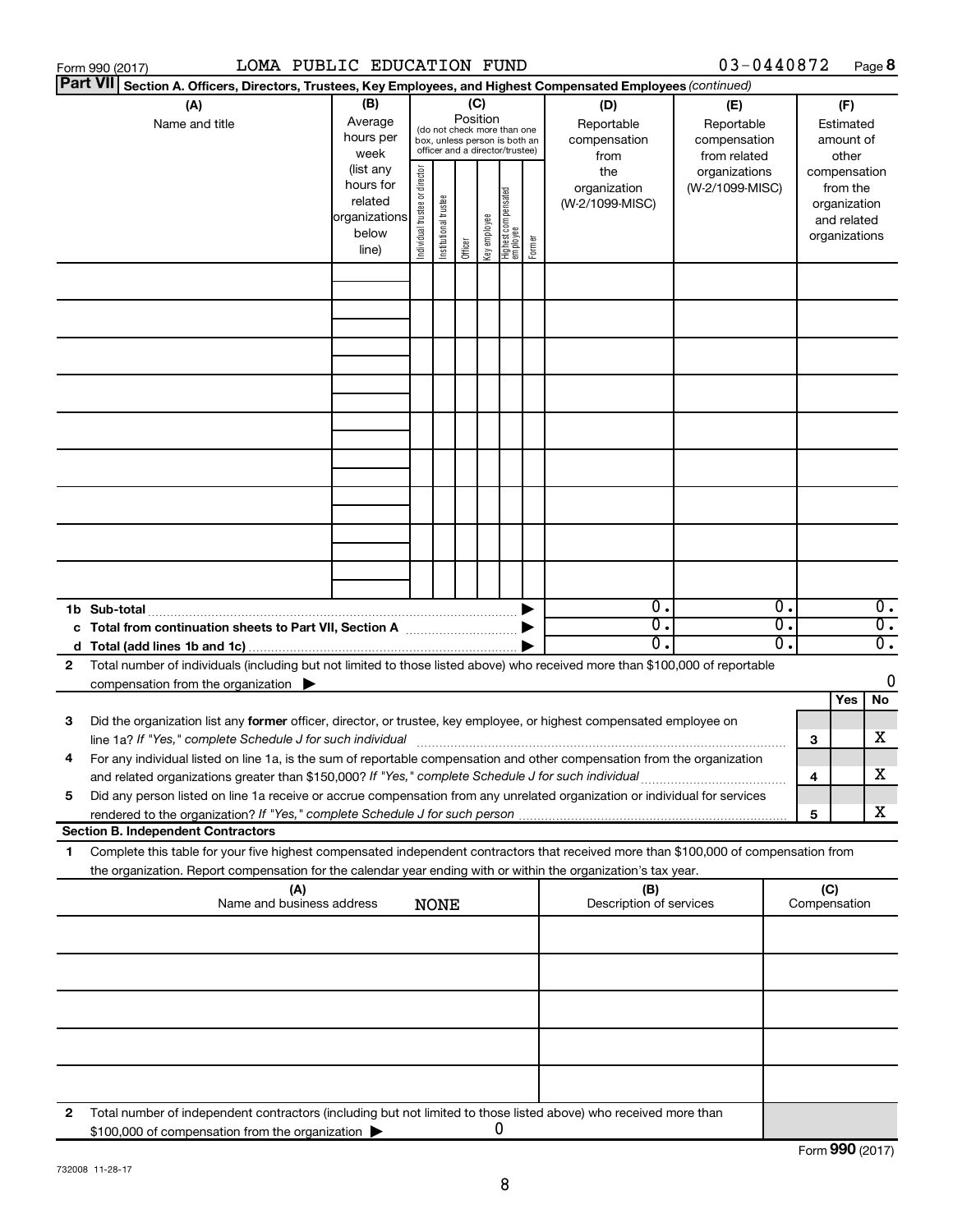|                                                                                         | <b>Part VIII</b>                  | <b>Statement of Revenue</b>                                                                                                                                                                                                                                                                                                                                                                                                                                                             |                                              |                                                                      |                      |                                                 |                                         |                                                               |
|-----------------------------------------------------------------------------------------|-----------------------------------|-----------------------------------------------------------------------------------------------------------------------------------------------------------------------------------------------------------------------------------------------------------------------------------------------------------------------------------------------------------------------------------------------------------------------------------------------------------------------------------------|----------------------------------------------|----------------------------------------------------------------------|----------------------|-------------------------------------------------|-----------------------------------------|---------------------------------------------------------------|
|                                                                                         |                                   |                                                                                                                                                                                                                                                                                                                                                                                                                                                                                         |                                              |                                                                      |                      |                                                 |                                         |                                                               |
|                                                                                         |                                   |                                                                                                                                                                                                                                                                                                                                                                                                                                                                                         |                                              |                                                                      | (A)<br>Total revenue | (B)<br>Related or<br>exempt function<br>revenue | (C)<br>Unrelated<br>business<br>revenue | Revenue excluded<br>from tax under<br>sections<br>$512 - 514$ |
| Contributions, Gifts, Grants<br>and Other Similar Amounts<br>Program Service<br>Revenue | a<br>2 a<br>b<br>с<br>d<br>е<br>f | d Related organizations<br>Government grants (contributions)<br>f All other contributions, gifts, grants, and<br>similar amounts not included above<br>Noncash contributions included in lines 1a-1f: \$<br>the contract of the contract of the contract of the contract of<br>the control of the control of the control of the control of the control of<br><u> 1989 - Johann Barbara, martxa alemaniar arg</u><br><u> 1989 - Johann Stein, mars an deus Amerikaansk kommunister (</u> | l 1b<br>l 1c<br>1 <sub>d</sub><br>1e<br>l 1f | 154,275.<br>$\overline{\blacktriangleright}$<br><b>Business Code</b> | 154,275.             |                                                 |                                         |                                                               |
|                                                                                         | 3                                 | Investment income (including dividends, interest, and                                                                                                                                                                                                                                                                                                                                                                                                                                   |                                              | $\blacktriangleright$<br>▶                                           | 3,206.               |                                                 |                                         | 3,206.                                                        |
|                                                                                         | 4<br>5                            | Income from investment of tax-exempt bond proceeds                                                                                                                                                                                                                                                                                                                                                                                                                                      |                                              |                                                                      |                      |                                                 |                                         |                                                               |
|                                                                                         | 6а<br>b<br>с                      | Gross rents<br><u> 11. martin 11. martin 12. martin 12. martin 12. martin 12. martin 12. martin 12. martin 12. martin 12. marti</u><br>Less: rental expenses   <br>Rental income or (loss)                                                                                                                                                                                                                                                                                              | (i) Real                                     | (ii) Personal                                                        |                      |                                                 |                                         |                                                               |
|                                                                                         |                                   | <b>7 a</b> Gross amount from sales of<br>assets other than inventory<br><b>b</b> Less: cost or other basis                                                                                                                                                                                                                                                                                                                                                                              | (i) Securities                               | ▶<br>(ii) Other                                                      |                      |                                                 |                                         |                                                               |
|                                                                                         |                                   |                                                                                                                                                                                                                                                                                                                                                                                                                                                                                         |                                              |                                                                      |                      |                                                 |                                         |                                                               |
| <b>Other Revenue</b>                                                                    |                                   | 8 a Gross income from fundraising events (not  <br>including \$<br>contributions reported on line 1c). See                                                                                                                                                                                                                                                                                                                                                                              | of                                           | $b \overline{65,648}$ .                                              |                      |                                                 |                                         |                                                               |
|                                                                                         |                                   | c Net income or (loss) from fundraising events<br>9 a Gross income from gaming activities. See                                                                                                                                                                                                                                                                                                                                                                                          |                                              | ▶                                                                    | 257,307.             |                                                 |                                         | 257,307.                                                      |
|                                                                                         |                                   |                                                                                                                                                                                                                                                                                                                                                                                                                                                                                         |                                              |                                                                      |                      |                                                 |                                         |                                                               |
|                                                                                         |                                   | c Net income or (loss) from gaming activities<br>10 a Gross sales of inventory, less returns<br><b>b</b> Less: cost of goods sold $\ldots$ <b>b</b><br>c Net income or (loss) from sales of inventory                                                                                                                                                                                                                                                                                   |                                              | ▶                                                                    |                      |                                                 |                                         |                                                               |
|                                                                                         |                                   | Miscellaneous Revenue                                                                                                                                                                                                                                                                                                                                                                                                                                                                   |                                              | <b>Business Code</b>                                                 |                      |                                                 |                                         |                                                               |
|                                                                                         | 11a<br>b                          | the control of the control of the control of the control of the control of                                                                                                                                                                                                                                                                                                                                                                                                              |                                              |                                                                      |                      |                                                 |                                         |                                                               |
|                                                                                         | с                                 |                                                                                                                                                                                                                                                                                                                                                                                                                                                                                         |                                              |                                                                      |                      |                                                 |                                         |                                                               |
|                                                                                         | d                                 |                                                                                                                                                                                                                                                                                                                                                                                                                                                                                         |                                              |                                                                      |                      |                                                 |                                         |                                                               |
|                                                                                         |                                   |                                                                                                                                                                                                                                                                                                                                                                                                                                                                                         |                                              |                                                                      |                      |                                                 |                                         |                                                               |
|                                                                                         | 12                                |                                                                                                                                                                                                                                                                                                                                                                                                                                                                                         |                                              |                                                                      | 414,788.             | $\overline{0}$ .                                |                                         | $0.$   260,513.                                               |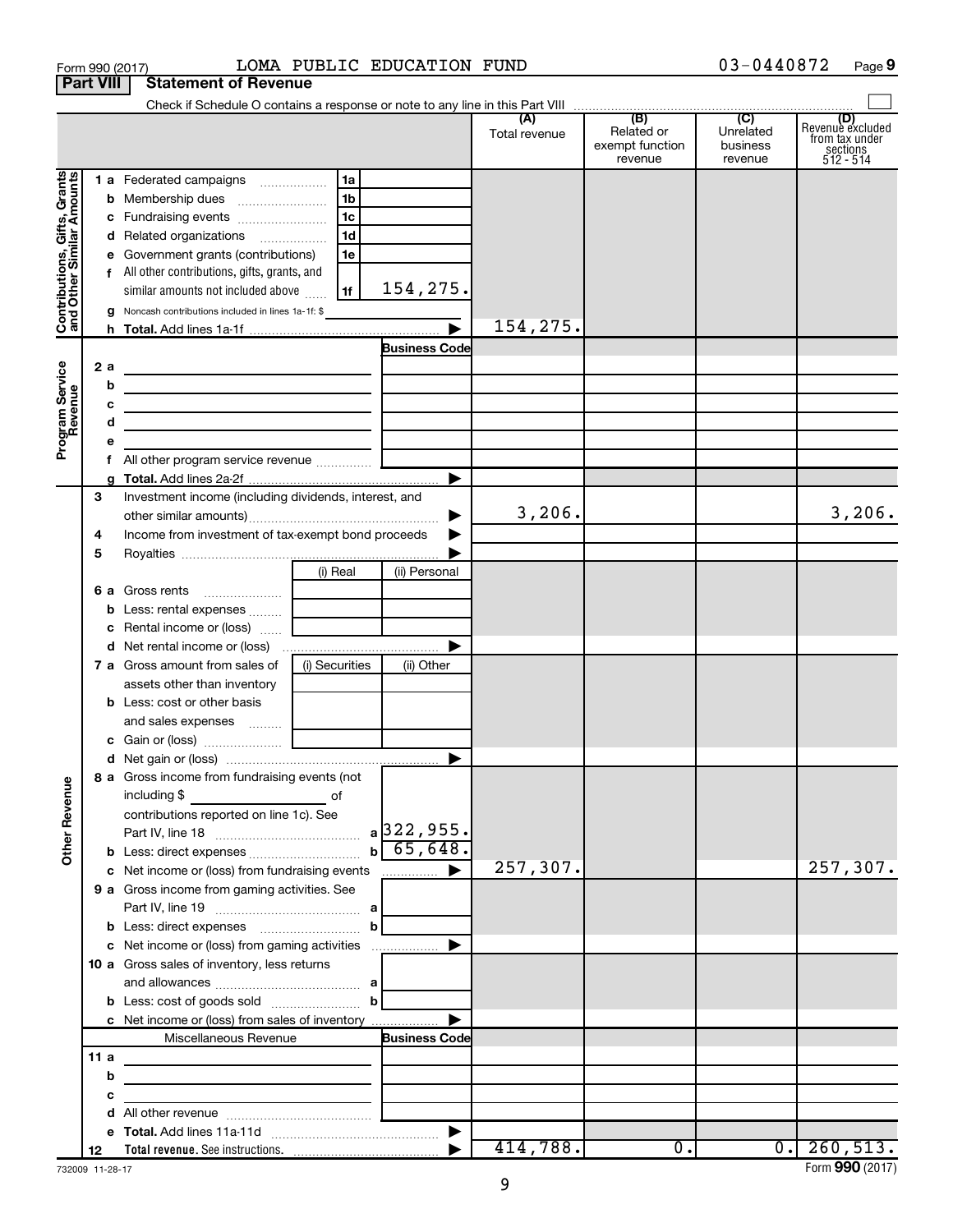**Part IX Statement of Functional Expenses** 

Form 990 (2017)  $LOMA$  PUBLIC EDUCATION FUND  $03-0440872$  Page

*Section 501(c)(3) and 501(c)(4) organizations must complete all columns. All other organizations must complete column (A).*

|          | Do not include amounts reported on lines 6b,<br>7b. 8b. 9b. and 10b of Part VIII.               | (A)<br>Total expenses | (B)<br>Program service<br>expenses | (C)<br>Management and<br>general expenses | (D)<br>Fundraising<br>expenses |
|----------|-------------------------------------------------------------------------------------------------|-----------------------|------------------------------------|-------------------------------------------|--------------------------------|
| 1.       | Grants and other assistance to domestic organizations                                           |                       |                                    |                                           |                                |
|          | and domestic governments. See Part IV, line 21                                                  | 575,905.              | 575,905.                           |                                           |                                |
| 2        | Grants and other assistance to domestic                                                         |                       |                                    |                                           |                                |
|          | individuals. See Part IV, line 22                                                               |                       |                                    |                                           |                                |
| 3        | Grants and other assistance to foreign                                                          |                       |                                    |                                           |                                |
|          | organizations, foreign governments, and foreign                                                 |                       |                                    |                                           |                                |
|          | individuals. See Part IV, lines 15 and 16                                                       |                       |                                    |                                           |                                |
| 4        | Benefits paid to or for members                                                                 |                       |                                    |                                           |                                |
| 5        | Compensation of current officers, directors,                                                    |                       |                                    |                                           |                                |
|          | trustees, and key employees                                                                     |                       |                                    |                                           |                                |
| 6        | Compensation not included above, to disqualified                                                |                       |                                    |                                           |                                |
|          | persons (as defined under section $4958(f)(1)$ ) and                                            |                       |                                    |                                           |                                |
|          | persons described in section 4958(c)(3)(B)                                                      |                       |                                    |                                           |                                |
| 7        | Other salaries and wages                                                                        |                       |                                    |                                           |                                |
| 8        | Pension plan accruals and contributions (include                                                |                       |                                    |                                           |                                |
|          | section 401(k) and 403(b) employer contributions)                                               |                       |                                    |                                           |                                |
| 9        |                                                                                                 |                       |                                    |                                           |                                |
| 10       |                                                                                                 |                       |                                    |                                           |                                |
| 11       | Fees for services (non-employees):                                                              |                       |                                    |                                           |                                |
| a        |                                                                                                 |                       |                                    |                                           |                                |
| b        |                                                                                                 |                       | 6,590.                             |                                           |                                |
|          |                                                                                                 | 6,590.                |                                    |                                           |                                |
| d        |                                                                                                 |                       |                                    |                                           |                                |
| f        | Professional fundraising services. See Part IV, line 17<br>Investment management fees           |                       |                                    |                                           |                                |
| a        | Other. (If line 11g amount exceeds 10% of line 25,                                              |                       |                                    |                                           |                                |
|          | column (A) amount, list line 11g expenses on Sch 0.)                                            |                       |                                    |                                           |                                |
| 12       |                                                                                                 |                       |                                    |                                           |                                |
| 13       |                                                                                                 |                       |                                    |                                           |                                |
| 14       |                                                                                                 |                       |                                    |                                           |                                |
| 15       |                                                                                                 |                       |                                    |                                           |                                |
| 16       |                                                                                                 |                       |                                    |                                           |                                |
| 17       | Travel                                                                                          |                       |                                    |                                           |                                |
| 18       | Payments of travel or entertainment expenses                                                    |                       |                                    |                                           |                                |
|          | for any federal, state, or local public officials                                               |                       |                                    |                                           |                                |
| 19       | Conferences, conventions, and meetings                                                          |                       |                                    |                                           |                                |
| 20       | Interest                                                                                        |                       |                                    |                                           |                                |
| 21       | Depreciation, depletion, and amortization                                                       |                       |                                    |                                           |                                |
| 22<br>23 | Insurance                                                                                       | 1,681.                | 1,681.                             |                                           |                                |
| 24       | Other expenses. Itemize expenses not covered                                                    |                       |                                    |                                           |                                |
|          | above. (List miscellaneous expenses in line 24e. If line                                        |                       |                                    |                                           |                                |
|          | 24e amount exceeds 10% of line 25, column (A)<br>amount, list line 24e expenses on Schedule O.) |                       |                                    |                                           |                                |
| a        | <b>OTHER FEES</b>                                                                               | 13,428.               | 13,428.                            |                                           |                                |
| b        | PAYPAL FEES                                                                                     | 2,094.                | 2,094.                             |                                           |                                |
| с        |                                                                                                 |                       |                                    |                                           |                                |
| d        |                                                                                                 |                       |                                    |                                           |                                |
|          | e All other expenses                                                                            |                       |                                    |                                           |                                |
| 25       | Total functional expenses. Add lines 1 through 24e                                              | 599,698.              | 599,698.                           | Ο.                                        | $\overline{0}$ .               |
| 26       | Joint costs. Complete this line only if the organization                                        |                       |                                    |                                           |                                |
|          | reported in column (B) joint costs from a combined                                              |                       |                                    |                                           |                                |
|          | educational campaign and fundraising solicitation.<br>Check here $\blacktriangleright$          |                       |                                    |                                           |                                |
|          | if following SOP 98-2 (ASC 958-720)                                                             |                       |                                    |                                           |                                |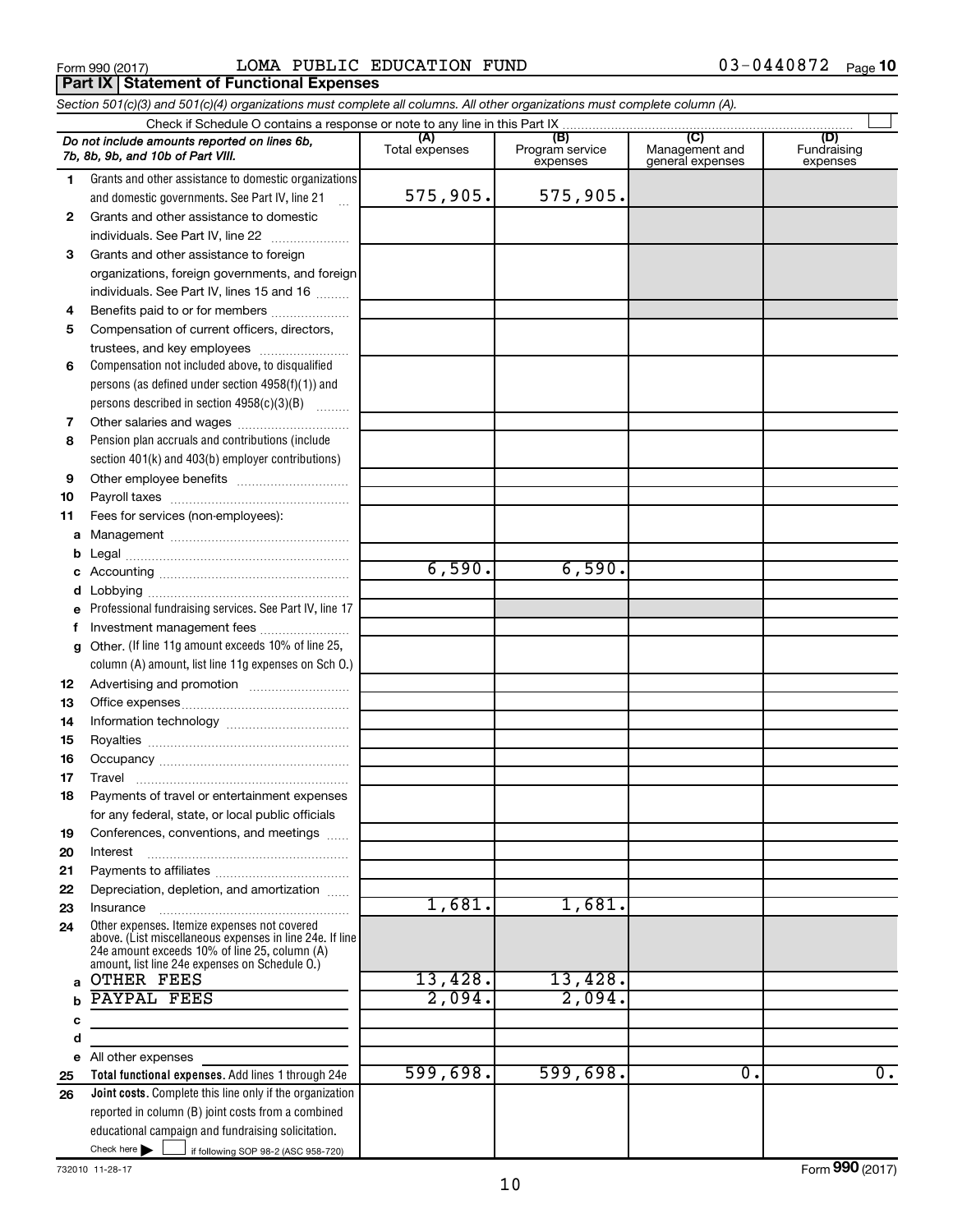| Form 990 (2017) |                               |  | LOMA PUBLIC EDUCATION | FUND | 03-0440872 | Page 11 |
|-----------------|-------------------------------|--|-----------------------|------|------------|---------|
|                 | <b>Part X   Balance Sheet</b> |  |                       |      |            |         |

|                             |          |                                                                                                                                                                                                                               | (A)<br>Beginning of year |                          | (B)<br>End of year |
|-----------------------------|----------|-------------------------------------------------------------------------------------------------------------------------------------------------------------------------------------------------------------------------------|--------------------------|--------------------------|--------------------|
|                             | 1        |                                                                                                                                                                                                                               | 304, 710.                | $\mathbf{1}$             | 136,658.           |
|                             | 2        |                                                                                                                                                                                                                               | 464, 169.                | $\mathbf{2}$             | 357,723.           |
|                             | З        |                                                                                                                                                                                                                               |                          | 3                        |                    |
|                             | 4        |                                                                                                                                                                                                                               | 55,731.                  | $\overline{4}$           | 71,668.            |
|                             | 5        | Loans and other receivables from current and former officers, directors,                                                                                                                                                      |                          |                          |                    |
|                             |          | trustees, key employees, and highest compensated employees. Complete                                                                                                                                                          |                          |                          |                    |
|                             |          | Part II of Schedule Latin and Communication of Schedule Latin and Communication of Schedule Latin and Schedule                                                                                                                |                          | 5                        |                    |
|                             | 6        | Loans and other receivables from other disqualified persons (as defined under                                                                                                                                                 |                          |                          |                    |
|                             |          | section 4958(f)(1)), persons described in section 4958(c)(3)(B), and contributing                                                                                                                                             |                          |                          |                    |
|                             |          | employers and sponsoring organizations of section 501(c)(9) voluntary                                                                                                                                                         |                          |                          |                    |
|                             |          | employees' beneficiary organizations (see instr). Complete Part II of Sch L                                                                                                                                                   |                          | 6                        |                    |
| Assets                      | 7        |                                                                                                                                                                                                                               |                          | $\overline{\phantom{a}}$ |                    |
|                             | 8        |                                                                                                                                                                                                                               |                          | 8                        |                    |
|                             | 9        | Prepaid expenses and deferred charges [11] [11] prepaid expenses and deferred charges [11] [11] minimum and the Prepaid expension of Prepaid experiment and the Prepaid experiment and the Prepaid experiment and the Prepaid |                          | 9                        | 2,645.             |
|                             |          | 10a Land, buildings, and equipment: cost or other                                                                                                                                                                             |                          |                          |                    |
|                             |          | basis. Complete Part VI of Schedule D<br>10a                                                                                                                                                                                  |                          |                          |                    |
|                             |          | 10 <sub>b</sub><br><b>b</b> Less: accumulated depreciation <i>mimimimini</i> ng                                                                                                                                               |                          | 10 <sub>c</sub>          |                    |
|                             | 11       |                                                                                                                                                                                                                               |                          | 11                       |                    |
|                             | 12       |                                                                                                                                                                                                                               |                          | 12                       |                    |
|                             | 13       |                                                                                                                                                                                                                               |                          | 13                       |                    |
|                             | 14       |                                                                                                                                                                                                                               |                          | 14                       |                    |
|                             | 15       |                                                                                                                                                                                                                               |                          | 15                       |                    |
|                             | 16       |                                                                                                                                                                                                                               | 824,610.                 | 16                       | 568,694.           |
|                             | 17       |                                                                                                                                                                                                                               | 63.                      | 17                       | 162.               |
|                             | 18       |                                                                                                                                                                                                                               | 455, 355.                | 18                       | 384, 250.          |
|                             | 19       |                                                                                                                                                                                                                               |                          | 19                       |                    |
|                             | 20       |                                                                                                                                                                                                                               |                          | 20                       |                    |
|                             | 21       | Escrow or custodial account liability. Complete Part IV of Schedule D                                                                                                                                                         |                          | 21                       |                    |
| Liabilities                 | 22       | Loans and other payables to current and former officers, directors, trustees,                                                                                                                                                 |                          |                          |                    |
|                             |          | key employees, highest compensated employees, and disqualified persons.                                                                                                                                                       |                          |                          |                    |
|                             |          |                                                                                                                                                                                                                               |                          | 22                       |                    |
|                             | 23       | Secured mortgages and notes payable to unrelated third parties                                                                                                                                                                |                          | 23                       |                    |
|                             | 24<br>25 |                                                                                                                                                                                                                               |                          | 24                       |                    |
|                             |          | Other liabilities (including federal income tax, payables to related third<br>parties, and other liabilities not included on lines 17-24). Complete Part X of                                                                 |                          |                          |                    |
|                             |          | Schedule D                                                                                                                                                                                                                    |                          | 25                       |                    |
|                             | 26       |                                                                                                                                                                                                                               | 455, 418.                | 26                       | 384, 412.          |
|                             |          | Organizations that follow SFAS 117 (ASC 958), check here ><br>and                                                                                                                                                             |                          |                          |                    |
|                             |          | complete lines 27 through 29, and lines 33 and 34.                                                                                                                                                                            |                          |                          |                    |
|                             | 27       |                                                                                                                                                                                                                               |                          | 27                       |                    |
|                             | 28       |                                                                                                                                                                                                                               |                          | 28                       |                    |
|                             | 29       | Permanently restricted net assets                                                                                                                                                                                             |                          | 29                       |                    |
|                             |          | Organizations that do not follow SFAS 117 (ASC 958), check here $\blacktriangleright \boxed{X}$                                                                                                                               |                          |                          |                    |
|                             |          | and complete lines 30 through 34.                                                                                                                                                                                             |                          |                          |                    |
|                             | 30       |                                                                                                                                                                                                                               | 0.                       | 30                       | 0.                 |
|                             | 31       | Paid-in or capital surplus, or land, building, or equipment fund                                                                                                                                                              | σ.                       | 31                       | $\overline{0}$ .   |
| Net Assets or Fund Balances | 32       | Retained earnings, endowment, accumulated income, or other funds                                                                                                                                                              | 369, 192.                | 32                       | 184,282.           |
|                             | 33       |                                                                                                                                                                                                                               | 369, 192.                | 33                       | 184,282.           |
|                             | 34       |                                                                                                                                                                                                                               | 824,610.                 | 34                       | 568,694.           |

Form (2017) **990**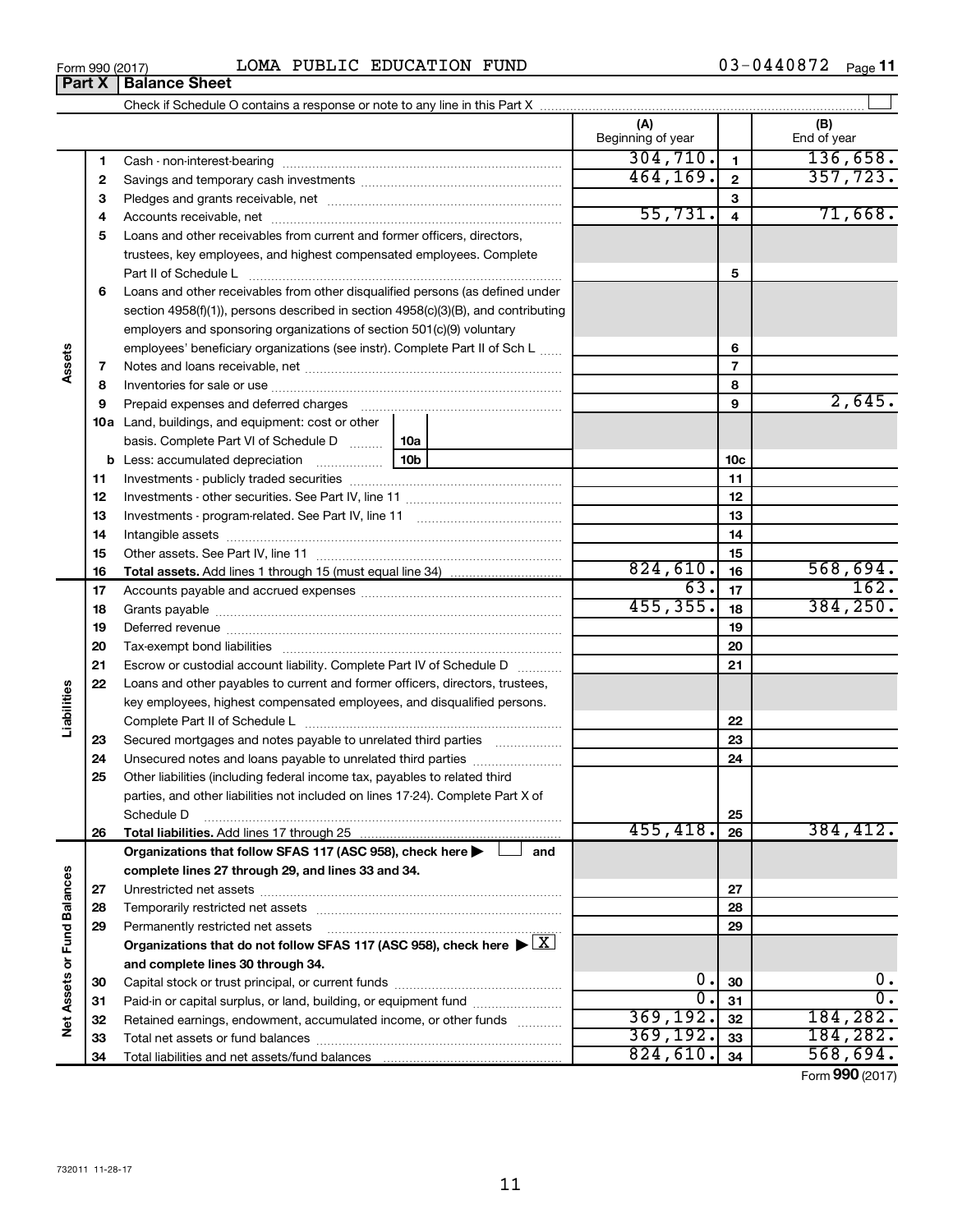| <b>Part XI</b><br><b>Reconciliation of Net Assets</b><br>Check if Schedule O contains a response or note to any line in this Part XI<br>414,788.<br>$\mathbf{1}$<br>1<br>599,698.<br>$\mathbf{2}$<br>2<br>$-184,910.$<br>3<br>Revenue less expenses. Subtract line 2 from line 1<br>З<br>369, 192.<br>$\overline{\mathbf{4}}$<br>4<br>5<br>5<br>6<br>Donated services and use of facilities<br>6<br>$\overline{7}$<br>Investment expenses<br>7<br>8<br>8<br>$\overline{0}$ .<br>9<br>9<br>Net assets or fund balances at end of year. Combine lines 3 through 9 (must equal Part X, line 33,<br>10<br>184,282.<br>column (B))<br>10<br><b>Part XII Financial Statements and Reporting</b><br>Yes<br><b>No</b><br>$\lfloor \mathbf{X} \rfloor$ Accrual<br>Accounting method used to prepare the Form 990: $\Box$ Cash<br>Other<br>1.<br>If the organization changed its method of accounting from a prior year or checked "Other," explain in Schedule O.<br>х<br>2a<br>If "Yes," check a box below to indicate whether the financial statements for the year were compiled or reviewed on a<br>separate basis, consolidated basis, or both:<br>Separate basis<br>Consolidated basis<br>Both consolidated and separate basis<br>x<br>2 <sub>b</sub><br>If "Yes," check a box below to indicate whether the financial statements for the year were audited on a separate basis,<br>consolidated basis, or both:<br>Separate basis<br><b>Consolidated basis</b><br>Both consolidated and separate basis<br>c If "Yes" to line 2a or 2b, does the organization have a committee that assumes responsibility for oversight of the audit,<br>review, or compilation of its financial statements and selection of an independent accountant?<br>2c<br>If the organization changed either its oversight process or selection process during the tax year, explain in Schedule O.<br>3a As a result of a federal award, was the organization required to undergo an audit or audits as set forth in the Single Audit<br>х<br>Act and OMB Circular A-133?<br>За<br><b>b</b> If "Yes," did the organization undergo the required audit or audits? If the organization did not undergo the required audit | LOMA PUBLIC EDUCATION FUND<br>Form 990 (2017) | 03-0440872 |    | Page 12 |
|-----------------------------------------------------------------------------------------------------------------------------------------------------------------------------------------------------------------------------------------------------------------------------------------------------------------------------------------------------------------------------------------------------------------------------------------------------------------------------------------------------------------------------------------------------------------------------------------------------------------------------------------------------------------------------------------------------------------------------------------------------------------------------------------------------------------------------------------------------------------------------------------------------------------------------------------------------------------------------------------------------------------------------------------------------------------------------------------------------------------------------------------------------------------------------------------------------------------------------------------------------------------------------------------------------------------------------------------------------------------------------------------------------------------------------------------------------------------------------------------------------------------------------------------------------------------------------------------------------------------------------------------------------------------------------------------------------------------------------------------------------------------------------------------------------------------------------------------------------------------------------------------------------------------------------------------------------------------------------------------------------------------------------------------------------------------------------------------------------------------------------------------------------------------------------------------------|-----------------------------------------------|------------|----|---------|
|                                                                                                                                                                                                                                                                                                                                                                                                                                                                                                                                                                                                                                                                                                                                                                                                                                                                                                                                                                                                                                                                                                                                                                                                                                                                                                                                                                                                                                                                                                                                                                                                                                                                                                                                                                                                                                                                                                                                                                                                                                                                                                                                                                                               |                                               |            |    |         |
|                                                                                                                                                                                                                                                                                                                                                                                                                                                                                                                                                                                                                                                                                                                                                                                                                                                                                                                                                                                                                                                                                                                                                                                                                                                                                                                                                                                                                                                                                                                                                                                                                                                                                                                                                                                                                                                                                                                                                                                                                                                                                                                                                                                               |                                               |            |    |         |
|                                                                                                                                                                                                                                                                                                                                                                                                                                                                                                                                                                                                                                                                                                                                                                                                                                                                                                                                                                                                                                                                                                                                                                                                                                                                                                                                                                                                                                                                                                                                                                                                                                                                                                                                                                                                                                                                                                                                                                                                                                                                                                                                                                                               |                                               |            |    |         |
|                                                                                                                                                                                                                                                                                                                                                                                                                                                                                                                                                                                                                                                                                                                                                                                                                                                                                                                                                                                                                                                                                                                                                                                                                                                                                                                                                                                                                                                                                                                                                                                                                                                                                                                                                                                                                                                                                                                                                                                                                                                                                                                                                                                               |                                               |            |    |         |
|                                                                                                                                                                                                                                                                                                                                                                                                                                                                                                                                                                                                                                                                                                                                                                                                                                                                                                                                                                                                                                                                                                                                                                                                                                                                                                                                                                                                                                                                                                                                                                                                                                                                                                                                                                                                                                                                                                                                                                                                                                                                                                                                                                                               |                                               |            |    |         |
|                                                                                                                                                                                                                                                                                                                                                                                                                                                                                                                                                                                                                                                                                                                                                                                                                                                                                                                                                                                                                                                                                                                                                                                                                                                                                                                                                                                                                                                                                                                                                                                                                                                                                                                                                                                                                                                                                                                                                                                                                                                                                                                                                                                               |                                               |            |    |         |
|                                                                                                                                                                                                                                                                                                                                                                                                                                                                                                                                                                                                                                                                                                                                                                                                                                                                                                                                                                                                                                                                                                                                                                                                                                                                                                                                                                                                                                                                                                                                                                                                                                                                                                                                                                                                                                                                                                                                                                                                                                                                                                                                                                                               |                                               |            |    |         |
|                                                                                                                                                                                                                                                                                                                                                                                                                                                                                                                                                                                                                                                                                                                                                                                                                                                                                                                                                                                                                                                                                                                                                                                                                                                                                                                                                                                                                                                                                                                                                                                                                                                                                                                                                                                                                                                                                                                                                                                                                                                                                                                                                                                               |                                               |            |    |         |
|                                                                                                                                                                                                                                                                                                                                                                                                                                                                                                                                                                                                                                                                                                                                                                                                                                                                                                                                                                                                                                                                                                                                                                                                                                                                                                                                                                                                                                                                                                                                                                                                                                                                                                                                                                                                                                                                                                                                                                                                                                                                                                                                                                                               |                                               |            |    |         |
|                                                                                                                                                                                                                                                                                                                                                                                                                                                                                                                                                                                                                                                                                                                                                                                                                                                                                                                                                                                                                                                                                                                                                                                                                                                                                                                                                                                                                                                                                                                                                                                                                                                                                                                                                                                                                                                                                                                                                                                                                                                                                                                                                                                               |                                               |            |    |         |
|                                                                                                                                                                                                                                                                                                                                                                                                                                                                                                                                                                                                                                                                                                                                                                                                                                                                                                                                                                                                                                                                                                                                                                                                                                                                                                                                                                                                                                                                                                                                                                                                                                                                                                                                                                                                                                                                                                                                                                                                                                                                                                                                                                                               |                                               |            |    |         |
|                                                                                                                                                                                                                                                                                                                                                                                                                                                                                                                                                                                                                                                                                                                                                                                                                                                                                                                                                                                                                                                                                                                                                                                                                                                                                                                                                                                                                                                                                                                                                                                                                                                                                                                                                                                                                                                                                                                                                                                                                                                                                                                                                                                               |                                               |            |    |         |
|                                                                                                                                                                                                                                                                                                                                                                                                                                                                                                                                                                                                                                                                                                                                                                                                                                                                                                                                                                                                                                                                                                                                                                                                                                                                                                                                                                                                                                                                                                                                                                                                                                                                                                                                                                                                                                                                                                                                                                                                                                                                                                                                                                                               |                                               |            |    |         |
|                                                                                                                                                                                                                                                                                                                                                                                                                                                                                                                                                                                                                                                                                                                                                                                                                                                                                                                                                                                                                                                                                                                                                                                                                                                                                                                                                                                                                                                                                                                                                                                                                                                                                                                                                                                                                                                                                                                                                                                                                                                                                                                                                                                               |                                               |            |    |         |
|                                                                                                                                                                                                                                                                                                                                                                                                                                                                                                                                                                                                                                                                                                                                                                                                                                                                                                                                                                                                                                                                                                                                                                                                                                                                                                                                                                                                                                                                                                                                                                                                                                                                                                                                                                                                                                                                                                                                                                                                                                                                                                                                                                                               |                                               |            |    |         |
|                                                                                                                                                                                                                                                                                                                                                                                                                                                                                                                                                                                                                                                                                                                                                                                                                                                                                                                                                                                                                                                                                                                                                                                                                                                                                                                                                                                                                                                                                                                                                                                                                                                                                                                                                                                                                                                                                                                                                                                                                                                                                                                                                                                               |                                               |            |    |         |
|                                                                                                                                                                                                                                                                                                                                                                                                                                                                                                                                                                                                                                                                                                                                                                                                                                                                                                                                                                                                                                                                                                                                                                                                                                                                                                                                                                                                                                                                                                                                                                                                                                                                                                                                                                                                                                                                                                                                                                                                                                                                                                                                                                                               |                                               |            |    |         |
|                                                                                                                                                                                                                                                                                                                                                                                                                                                                                                                                                                                                                                                                                                                                                                                                                                                                                                                                                                                                                                                                                                                                                                                                                                                                                                                                                                                                                                                                                                                                                                                                                                                                                                                                                                                                                                                                                                                                                                                                                                                                                                                                                                                               |                                               |            |    |         |
|                                                                                                                                                                                                                                                                                                                                                                                                                                                                                                                                                                                                                                                                                                                                                                                                                                                                                                                                                                                                                                                                                                                                                                                                                                                                                                                                                                                                                                                                                                                                                                                                                                                                                                                                                                                                                                                                                                                                                                                                                                                                                                                                                                                               |                                               |            |    |         |
|                                                                                                                                                                                                                                                                                                                                                                                                                                                                                                                                                                                                                                                                                                                                                                                                                                                                                                                                                                                                                                                                                                                                                                                                                                                                                                                                                                                                                                                                                                                                                                                                                                                                                                                                                                                                                                                                                                                                                                                                                                                                                                                                                                                               |                                               |            |    |         |
|                                                                                                                                                                                                                                                                                                                                                                                                                                                                                                                                                                                                                                                                                                                                                                                                                                                                                                                                                                                                                                                                                                                                                                                                                                                                                                                                                                                                                                                                                                                                                                                                                                                                                                                                                                                                                                                                                                                                                                                                                                                                                                                                                                                               |                                               |            |    |         |
|                                                                                                                                                                                                                                                                                                                                                                                                                                                                                                                                                                                                                                                                                                                                                                                                                                                                                                                                                                                                                                                                                                                                                                                                                                                                                                                                                                                                                                                                                                                                                                                                                                                                                                                                                                                                                                                                                                                                                                                                                                                                                                                                                                                               |                                               |            |    |         |
|                                                                                                                                                                                                                                                                                                                                                                                                                                                                                                                                                                                                                                                                                                                                                                                                                                                                                                                                                                                                                                                                                                                                                                                                                                                                                                                                                                                                                                                                                                                                                                                                                                                                                                                                                                                                                                                                                                                                                                                                                                                                                                                                                                                               |                                               |            |    |         |
|                                                                                                                                                                                                                                                                                                                                                                                                                                                                                                                                                                                                                                                                                                                                                                                                                                                                                                                                                                                                                                                                                                                                                                                                                                                                                                                                                                                                                                                                                                                                                                                                                                                                                                                                                                                                                                                                                                                                                                                                                                                                                                                                                                                               |                                               |            |    |         |
|                                                                                                                                                                                                                                                                                                                                                                                                                                                                                                                                                                                                                                                                                                                                                                                                                                                                                                                                                                                                                                                                                                                                                                                                                                                                                                                                                                                                                                                                                                                                                                                                                                                                                                                                                                                                                                                                                                                                                                                                                                                                                                                                                                                               |                                               |            |    |         |
|                                                                                                                                                                                                                                                                                                                                                                                                                                                                                                                                                                                                                                                                                                                                                                                                                                                                                                                                                                                                                                                                                                                                                                                                                                                                                                                                                                                                                                                                                                                                                                                                                                                                                                                                                                                                                                                                                                                                                                                                                                                                                                                                                                                               |                                               |            |    |         |
|                                                                                                                                                                                                                                                                                                                                                                                                                                                                                                                                                                                                                                                                                                                                                                                                                                                                                                                                                                                                                                                                                                                                                                                                                                                                                                                                                                                                                                                                                                                                                                                                                                                                                                                                                                                                                                                                                                                                                                                                                                                                                                                                                                                               |                                               |            |    |         |
|                                                                                                                                                                                                                                                                                                                                                                                                                                                                                                                                                                                                                                                                                                                                                                                                                                                                                                                                                                                                                                                                                                                                                                                                                                                                                                                                                                                                                                                                                                                                                                                                                                                                                                                                                                                                                                                                                                                                                                                                                                                                                                                                                                                               |                                               |            |    |         |
|                                                                                                                                                                                                                                                                                                                                                                                                                                                                                                                                                                                                                                                                                                                                                                                                                                                                                                                                                                                                                                                                                                                                                                                                                                                                                                                                                                                                                                                                                                                                                                                                                                                                                                                                                                                                                                                                                                                                                                                                                                                                                                                                                                                               |                                               |            |    |         |
|                                                                                                                                                                                                                                                                                                                                                                                                                                                                                                                                                                                                                                                                                                                                                                                                                                                                                                                                                                                                                                                                                                                                                                                                                                                                                                                                                                                                                                                                                                                                                                                                                                                                                                                                                                                                                                                                                                                                                                                                                                                                                                                                                                                               |                                               |            |    |         |
|                                                                                                                                                                                                                                                                                                                                                                                                                                                                                                                                                                                                                                                                                                                                                                                                                                                                                                                                                                                                                                                                                                                                                                                                                                                                                                                                                                                                                                                                                                                                                                                                                                                                                                                                                                                                                                                                                                                                                                                                                                                                                                                                                                                               |                                               |            |    |         |
|                                                                                                                                                                                                                                                                                                                                                                                                                                                                                                                                                                                                                                                                                                                                                                                                                                                                                                                                                                                                                                                                                                                                                                                                                                                                                                                                                                                                                                                                                                                                                                                                                                                                                                                                                                                                                                                                                                                                                                                                                                                                                                                                                                                               |                                               |            |    |         |
|                                                                                                                                                                                                                                                                                                                                                                                                                                                                                                                                                                                                                                                                                                                                                                                                                                                                                                                                                                                                                                                                                                                                                                                                                                                                                                                                                                                                                                                                                                                                                                                                                                                                                                                                                                                                                                                                                                                                                                                                                                                                                                                                                                                               |                                               |            |    |         |
| $000 \, \text{m}$                                                                                                                                                                                                                                                                                                                                                                                                                                                                                                                                                                                                                                                                                                                                                                                                                                                                                                                                                                                                                                                                                                                                                                                                                                                                                                                                                                                                                                                                                                                                                                                                                                                                                                                                                                                                                                                                                                                                                                                                                                                                                                                                                                             |                                               |            | Зb |         |

Form (2017) **990**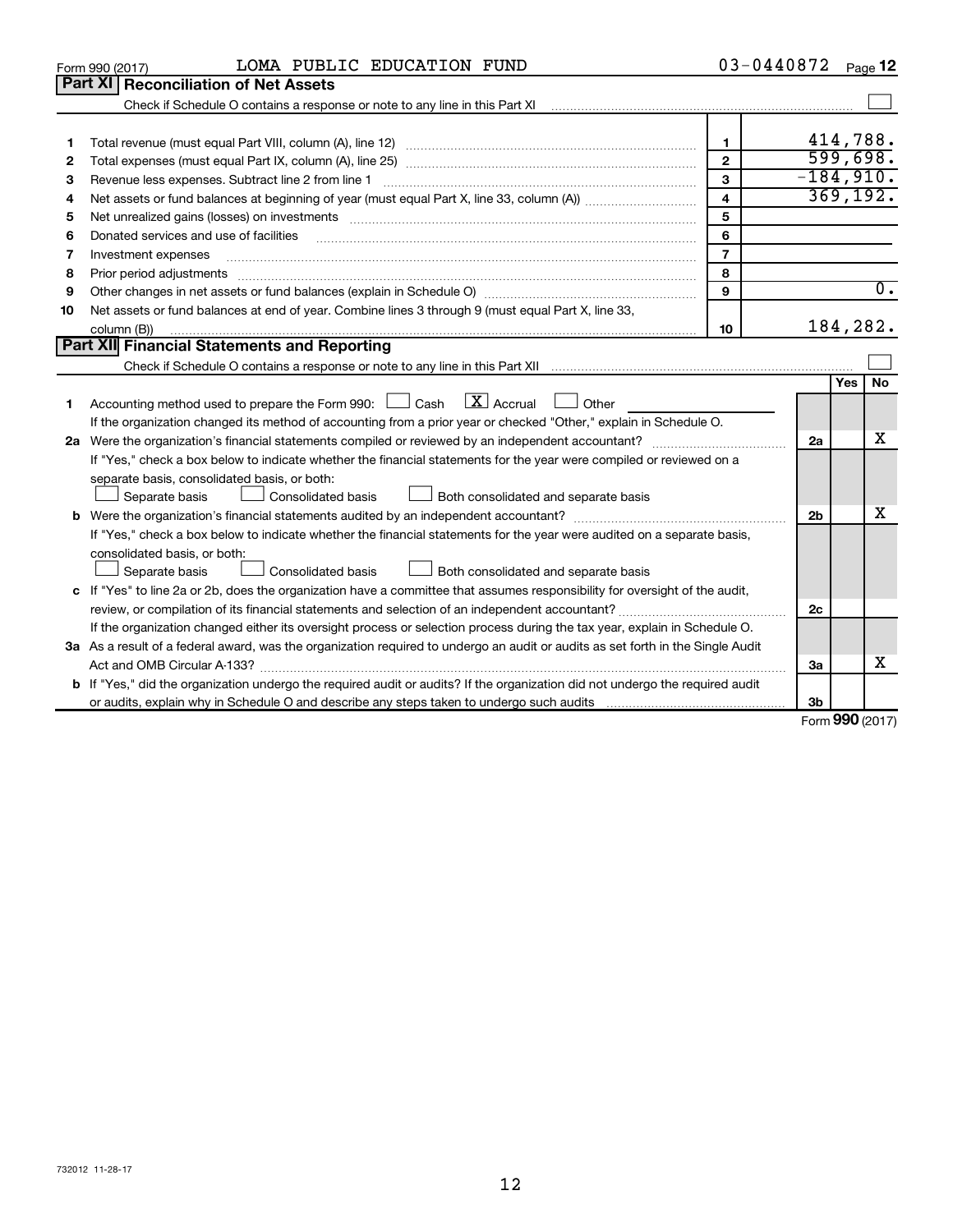| <b>SCHEDULE A</b> |  |
|-------------------|--|
|-------------------|--|

Department of the Treasury Internal Revenue Service

| (Form 990 or 990-EZ) |  |  |
|----------------------|--|--|
|                      |  |  |

# Form 990 or 990-EZ)<br>
Complete if the organization is a section 501(c)(3) organization or a section<br> **Public Charity Status and Public Support**

**4947(a)(1) nonexempt charitable trust. | Attach to Form 990 or Form 990-EZ.** 

**| Go to www.irs.gov/Form990 for instructions and the latest information.**

|  | <b>Open to Public</b><br>Inspection   |
|--|---------------------------------------|
|  | <b>Employer identification number</b> |

OMB No. 1545-0047

| Name of the organization |  |
|--------------------------|--|
|--------------------------|--|

|               |                  |                                                                                                                                                                                                                                                 |          | LOMA PUBLIC EDUCATION FUND                             |                                                                |    |                            |  | $03 - 0440872$             |  |
|---------------|------------------|-------------------------------------------------------------------------------------------------------------------------------------------------------------------------------------------------------------------------------------------------|----------|--------------------------------------------------------|----------------------------------------------------------------|----|----------------------------|--|----------------------------|--|
| <b>Part I</b> |                  | Reason for Public Charity Status (All organizations must complete this part.) See instructions.                                                                                                                                                 |          |                                                        |                                                                |    |                            |  |                            |  |
|               |                  | The organization is not a private foundation because it is: (For lines 1 through 12, check only one box.)                                                                                                                                       |          |                                                        |                                                                |    |                            |  |                            |  |
| 1             |                  | A church, convention of churches, or association of churches described in section 170(b)(1)(A)(i).                                                                                                                                              |          |                                                        |                                                                |    |                            |  |                            |  |
| 2             |                  | A school described in section 170(b)(1)(A)(ii). (Attach Schedule E (Form 990 or 990-EZ).)                                                                                                                                                       |          |                                                        |                                                                |    |                            |  |                            |  |
| 3             |                  | A hospital or a cooperative hospital service organization described in section 170(b)(1)(A)(iii).                                                                                                                                               |          |                                                        |                                                                |    |                            |  |                            |  |
| 4             |                  | A medical research organization operated in conjunction with a hospital described in section 170(b)(1)(A)(iii). Enter the hospital's name,                                                                                                      |          |                                                        |                                                                |    |                            |  |                            |  |
|               | city, and state: |                                                                                                                                                                                                                                                 |          |                                                        |                                                                |    |                            |  |                            |  |
| 5             |                  | An organization operated for the benefit of a college or university owned or operated by a governmental unit described in                                                                                                                       |          |                                                        |                                                                |    |                            |  |                            |  |
|               |                  | section 170(b)(1)(A)(iv). (Complete Part II.)                                                                                                                                                                                                   |          |                                                        |                                                                |    |                            |  |                            |  |
| 6             |                  | A federal, state, or local government or governmental unit described in section 170(b)(1)(A)(v).                                                                                                                                                |          |                                                        |                                                                |    |                            |  |                            |  |
| 7             | $\mathbf{X}$     | An organization that normally receives a substantial part of its support from a governmental unit or from the general public described in                                                                                                       |          |                                                        |                                                                |    |                            |  |                            |  |
|               |                  | section 170(b)(1)(A)(vi). (Complete Part II.)                                                                                                                                                                                                   |          |                                                        |                                                                |    |                            |  |                            |  |
| 8             |                  | A community trust described in section 170(b)(1)(A)(vi). (Complete Part II.)                                                                                                                                                                    |          |                                                        |                                                                |    |                            |  |                            |  |
| 9             |                  | An agricultural research organization described in section 170(b)(1)(A)(ix) operated in conjunction with a land-grant college                                                                                                                   |          |                                                        |                                                                |    |                            |  |                            |  |
|               |                  | or university or a non-land-grant college of agriculture (see instructions). Enter the name, city, and state of the college or                                                                                                                  |          |                                                        |                                                                |    |                            |  |                            |  |
|               |                  | university:                                                                                                                                                                                                                                     |          |                                                        |                                                                |    |                            |  |                            |  |
| 10            |                  | An organization that normally receives: (1) more than 33 1/3% of its support from contributions, membership fees, and gross receipts from                                                                                                       |          |                                                        |                                                                |    |                            |  |                            |  |
|               |                  | activities related to its exempt functions - subject to certain exceptions, and (2) no more than 33 1/3% of its support from gross investment                                                                                                   |          |                                                        |                                                                |    |                            |  |                            |  |
|               |                  | income and unrelated business taxable income (less section 511 tax) from businesses acquired by the organization after June 30, 1975.                                                                                                           |          |                                                        |                                                                |    |                            |  |                            |  |
|               |                  | See section 509(a)(2). (Complete Part III.)                                                                                                                                                                                                     |          |                                                        |                                                                |    |                            |  |                            |  |
| 11            |                  | An organization organized and operated exclusively to test for public safety. See section 509(a)(4).                                                                                                                                            |          |                                                        |                                                                |    |                            |  |                            |  |
| 12            |                  | An organization organized and operated exclusively for the benefit of, to perform the functions of, or to carry out the purposes of one or                                                                                                      |          |                                                        |                                                                |    |                            |  |                            |  |
|               |                  | more publicly supported organizations described in section 509(a)(1) or section 509(a)(2). See section 509(a)(3). Check the box in                                                                                                              |          |                                                        |                                                                |    |                            |  |                            |  |
|               |                  | lines 12a through 12d that describes the type of supporting organization and complete lines 12e, 12f, and 12g.                                                                                                                                  |          |                                                        |                                                                |    |                            |  |                            |  |
| а             |                  | Type I. A supporting organization operated, supervised, or controlled by its supported organization(s), typically by giving                                                                                                                     |          |                                                        |                                                                |    |                            |  |                            |  |
|               |                  | the supported organization(s) the power to regularly appoint or elect a majority of the directors or trustees of the supporting                                                                                                                 |          |                                                        |                                                                |    |                            |  |                            |  |
|               |                  | organization. You must complete Part IV, Sections A and B.                                                                                                                                                                                      |          |                                                        |                                                                |    |                            |  |                            |  |
| b             |                  | Type II. A supporting organization supervised or controlled in connection with its supported organization(s), by having<br>control or management of the supporting organization vested in the same persons that control or manage the supported |          |                                                        |                                                                |    |                            |  |                            |  |
|               |                  | organization(s). You must complete Part IV, Sections A and C.                                                                                                                                                                                   |          |                                                        |                                                                |    |                            |  |                            |  |
| с             |                  | Type III functionally integrated. A supporting organization operated in connection with, and functionally integrated with,                                                                                                                      |          |                                                        |                                                                |    |                            |  |                            |  |
|               |                  | its supported organization(s) (see instructions). You must complete Part IV, Sections A, D, and E.                                                                                                                                              |          |                                                        |                                                                |    |                            |  |                            |  |
| d             |                  | Type III non-functionally integrated. A supporting organization operated in connection with its supported organization(s)                                                                                                                       |          |                                                        |                                                                |    |                            |  |                            |  |
|               |                  | that is not functionally integrated. The organization generally must satisfy a distribution requirement and an attentiveness                                                                                                                    |          |                                                        |                                                                |    |                            |  |                            |  |
|               |                  | requirement (see instructions). You must complete Part IV, Sections A and D, and Part V.                                                                                                                                                        |          |                                                        |                                                                |    |                            |  |                            |  |
| е             |                  | Check this box if the organization received a written determination from the IRS that it is a Type I, Type II, Type III                                                                                                                         |          |                                                        |                                                                |    |                            |  |                            |  |
|               |                  | functionally integrated, or Type III non-functionally integrated supporting organization.                                                                                                                                                       |          |                                                        |                                                                |    |                            |  |                            |  |
|               |                  | f Enter the number of supported organizations                                                                                                                                                                                                   |          |                                                        |                                                                |    |                            |  |                            |  |
|               |                  | Provide the following information about the supported organization(s).                                                                                                                                                                          |          |                                                        |                                                                |    |                            |  |                            |  |
|               |                  | (i) Name of supported                                                                                                                                                                                                                           | (ii) EIN | (iii) Type of organization<br>(described on lines 1-10 | (iv) Is the organization listed<br>in your governing document? |    | (v) Amount of monetary     |  | (vi) Amount of other       |  |
|               |                  | organization                                                                                                                                                                                                                                    |          | above (see instructions))                              | Yes                                                            | No | support (see instructions) |  | support (see instructions) |  |
|               |                  |                                                                                                                                                                                                                                                 |          |                                                        |                                                                |    |                            |  |                            |  |
|               |                  |                                                                                                                                                                                                                                                 |          |                                                        |                                                                |    |                            |  |                            |  |
|               |                  |                                                                                                                                                                                                                                                 |          |                                                        |                                                                |    |                            |  |                            |  |
|               |                  |                                                                                                                                                                                                                                                 |          |                                                        |                                                                |    |                            |  |                            |  |
|               |                  |                                                                                                                                                                                                                                                 |          |                                                        |                                                                |    |                            |  |                            |  |
|               |                  |                                                                                                                                                                                                                                                 |          |                                                        |                                                                |    |                            |  |                            |  |
|               |                  |                                                                                                                                                                                                                                                 |          |                                                        |                                                                |    |                            |  |                            |  |
|               |                  |                                                                                                                                                                                                                                                 |          |                                                        |                                                                |    |                            |  |                            |  |
| Total         |                  |                                                                                                                                                                                                                                                 |          |                                                        |                                                                |    |                            |  |                            |  |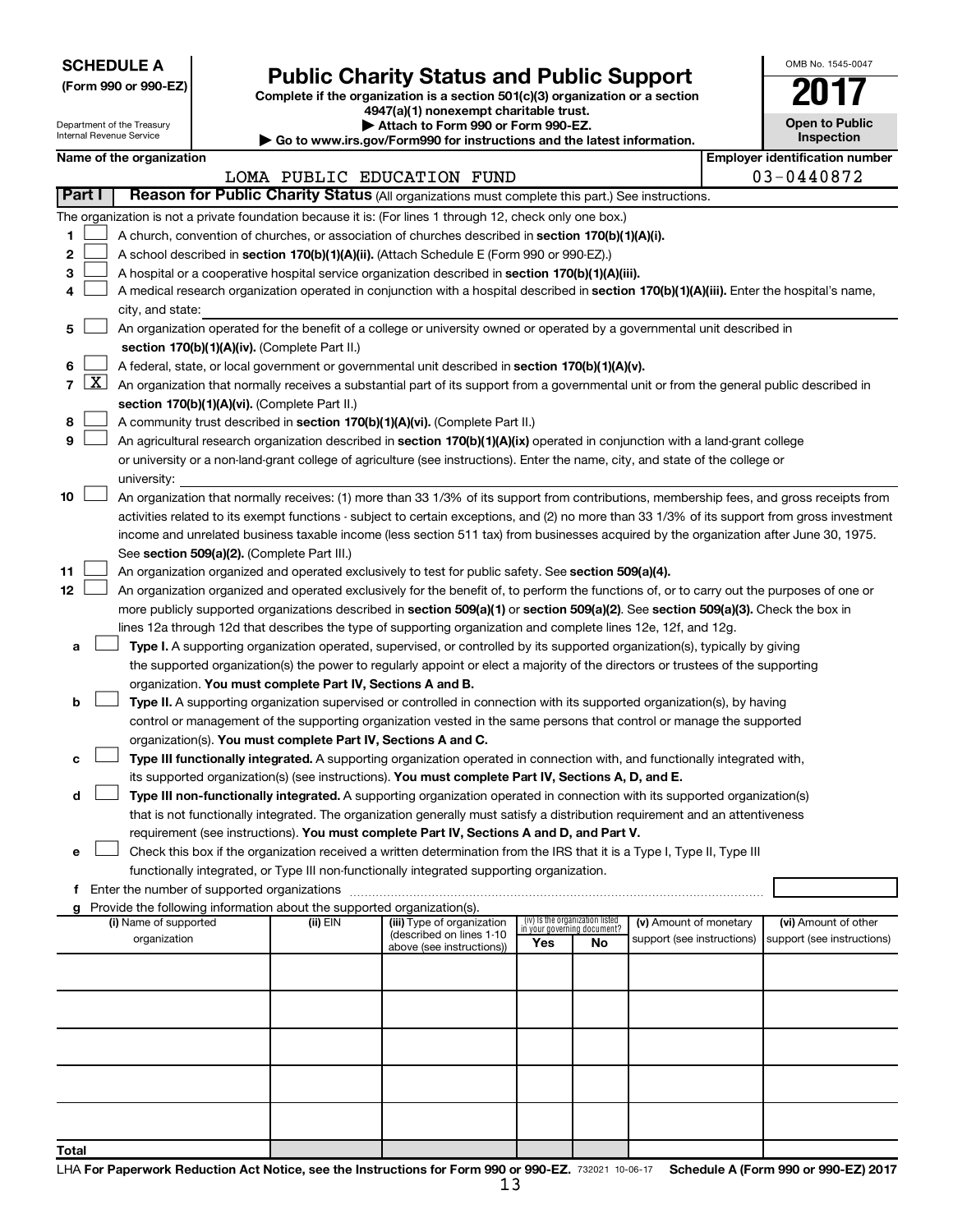### Schedule A (Form 990 or 990-EZ) 2017  $\,$  LOMA PUBLIC EDUCATION FUND  $\,$  03-0440872  $\,$  Page

(Complete only if you checked the box on line 5, 7, or 8 of Part I or if the organization failed to qualify under Part III. If the organization fails to qualify under the tests listed below, please complete Part III.) **Part II Support Schedule for Organizations Described in Sections 170(b)(1)(A)(iv) and 170(b)(1)(A)(vi)**

|    | <b>Section A. Public Support</b>                                                                                                                                                                                              |                      |                        |                       |                         |                      |                                    |
|----|-------------------------------------------------------------------------------------------------------------------------------------------------------------------------------------------------------------------------------|----------------------|------------------------|-----------------------|-------------------------|----------------------|------------------------------------|
|    | Calendar year (or fiscal year beginning in)                                                                                                                                                                                   | (a) 2013             | (b) 2014               | $(c)$ 2015            | $(d)$ 2016              | (e) 2017             | (f) Total                          |
|    | 1 Gifts, grants, contributions, and                                                                                                                                                                                           |                      |                        |                       |                         |                      |                                    |
|    | membership fees received. (Do not                                                                                                                                                                                             |                      |                        |                       |                         |                      |                                    |
|    | include any "unusual grants.")                                                                                                                                                                                                | 539,406.             | 337,697.               | 355,461.              | 360, 268.               | 411,582.             | 2,004,414.                         |
|    | 2 Tax revenues levied for the organ-                                                                                                                                                                                          |                      |                        |                       |                         |                      |                                    |
|    | ization's benefit and either paid to                                                                                                                                                                                          |                      |                        |                       |                         |                      |                                    |
|    | or expended on its behalf                                                                                                                                                                                                     |                      |                        |                       |                         |                      |                                    |
|    | 3 The value of services or facilities                                                                                                                                                                                         |                      |                        |                       |                         |                      |                                    |
|    | furnished by a governmental unit to                                                                                                                                                                                           |                      |                        |                       |                         |                      |                                    |
|    | the organization without charge                                                                                                                                                                                               |                      |                        |                       |                         |                      |                                    |
|    | 4 Total. Add lines 1 through 3                                                                                                                                                                                                | 539,406.             | 337,697.               | 355,461.              | 360, 268.               | 411,582.             | 2,004,414.                         |
|    | 5 The portion of total contributions                                                                                                                                                                                          |                      |                        |                       |                         |                      |                                    |
|    | by each person (other than a                                                                                                                                                                                                  |                      |                        |                       |                         |                      |                                    |
|    | governmental unit or publicly                                                                                                                                                                                                 |                      |                        |                       |                         |                      |                                    |
|    | supported organization) included                                                                                                                                                                                              |                      |                        |                       |                         |                      |                                    |
|    | on line 1 that exceeds 2% of the                                                                                                                                                                                              |                      |                        |                       |                         |                      |                                    |
|    | amount shown on line 11,                                                                                                                                                                                                      |                      |                        |                       |                         |                      |                                    |
|    | column (f)                                                                                                                                                                                                                    |                      |                        |                       |                         |                      |                                    |
|    |                                                                                                                                                                                                                               |                      |                        |                       |                         |                      | 2,004,414.                         |
|    | 6 Public support. Subtract line 5 from line 4.<br><b>Section B. Total Support</b>                                                                                                                                             |                      |                        |                       |                         |                      |                                    |
|    |                                                                                                                                                                                                                               |                      |                        |                       |                         |                      |                                    |
|    | Calendar year (or fiscal year beginning in)                                                                                                                                                                                   | (a) 2013<br>539,406. | $(b)$ 2014<br>337,697. | $(c)$ 2015<br>355,461 | $(d)$ 2016<br>360, 268. | (e) 2017<br>411,582. | (f) Total<br>2,004,414.            |
|    | 7 Amounts from line 4                                                                                                                                                                                                         |                      |                        |                       |                         |                      |                                    |
|    | 8 Gross income from interest,                                                                                                                                                                                                 |                      |                        |                       |                         |                      |                                    |
|    | dividends, payments received on                                                                                                                                                                                               |                      |                        |                       |                         |                      |                                    |
|    | securities loans, rents, royalties,                                                                                                                                                                                           |                      |                        |                       |                         |                      |                                    |
|    | and income from similar sources                                                                                                                                                                                               | 502.                 | 28.                    | 151.                  | 1,039.                  | 3,206.               | 4,926.                             |
|    | <b>9</b> Net income from unrelated business                                                                                                                                                                                   |                      |                        |                       |                         |                      |                                    |
|    | activities, whether or not the                                                                                                                                                                                                |                      |                        |                       |                         |                      |                                    |
|    | business is regularly carried on                                                                                                                                                                                              |                      |                        |                       |                         |                      |                                    |
|    | 10 Other income. Do not include gain                                                                                                                                                                                          |                      |                        |                       |                         |                      |                                    |
|    | or loss from the sale of capital                                                                                                                                                                                              |                      |                        |                       |                         |                      |                                    |
|    | assets (Explain in Part VI.)                                                                                                                                                                                                  |                      |                        |                       |                         |                      |                                    |
|    | 11 Total support. Add lines 7 through 10                                                                                                                                                                                      |                      |                        |                       |                         |                      | 2,009,340.                         |
|    | 12 Gross receipts from related activities, etc. (see instructions)                                                                                                                                                            |                      |                        |                       |                         | 12                   | 44,535.                            |
|    | 13 First five years. If the Form 990 is for the organization's first, second, third, fourth, or fifth tax year as a section 501(c)(3)                                                                                         |                      |                        |                       |                         |                      |                                    |
|    | organization, check this box and stop here                                                                                                                                                                                    |                      |                        |                       |                         |                      |                                    |
|    | <b>Section C. Computation of Public Support Percentage</b>                                                                                                                                                                    |                      |                        |                       |                         |                      |                                    |
|    |                                                                                                                                                                                                                               |                      |                        |                       |                         | 14                   | 99.75<br>%                         |
|    |                                                                                                                                                                                                                               |                      |                        |                       |                         | 15                   | 99.90<br>%                         |
|    | 16a 33 1/3% support test - 2017. If the organization did not check the box on line 13, and line 14 is 33 1/3% or more, check this box and                                                                                     |                      |                        |                       |                         |                      |                                    |
|    | stop here. The organization qualifies as a publicly supported organization manufaction manufacture or manufacture manufacture manufacture manufacture manufacture manufacture manufacture manufacture manufacture manufacture |                      |                        |                       |                         |                      | $\blacktriangleright$ $\mathbf{X}$ |
|    | b 33 1/3% support test - 2016. If the organization did not check a box on line 13 or 16a, and line 15 is 33 1/3% or more, check this box                                                                                      |                      |                        |                       |                         |                      |                                    |
|    |                                                                                                                                                                                                                               |                      |                        |                       |                         |                      |                                    |
|    | 17a 10% -facts-and-circumstances test - 2017. If the organization did not check a box on line 13, 16a, or 16b, and line 14 is 10% or more,                                                                                    |                      |                        |                       |                         |                      |                                    |
|    | and if the organization meets the "facts-and-circumstances" test, check this box and stop here. Explain in Part VI how the organization                                                                                       |                      |                        |                       |                         |                      |                                    |
|    |                                                                                                                                                                                                                               |                      |                        |                       |                         |                      |                                    |
|    | <b>b 10%</b> -facts-and-circumstances test - 2016. If the organization did not check a box on line 13, 16a, 16b, or 17a, and line 15 is 10% or                                                                                |                      |                        |                       |                         |                      |                                    |
|    | more, and if the organization meets the "facts-and-circumstances" test, check this box and stop here. Explain in Part VI how the                                                                                              |                      |                        |                       |                         |                      |                                    |
|    |                                                                                                                                                                                                                               |                      |                        |                       |                         |                      |                                    |
| 18 | Private foundation. If the organization did not check a box on line 13, 16a, 16b, 17a, or 17b, check this box and see instructions                                                                                            |                      |                        |                       |                         |                      |                                    |
|    |                                                                                                                                                                                                                               |                      |                        |                       |                         |                      |                                    |

**Schedule A (Form 990 or 990-EZ) 2017**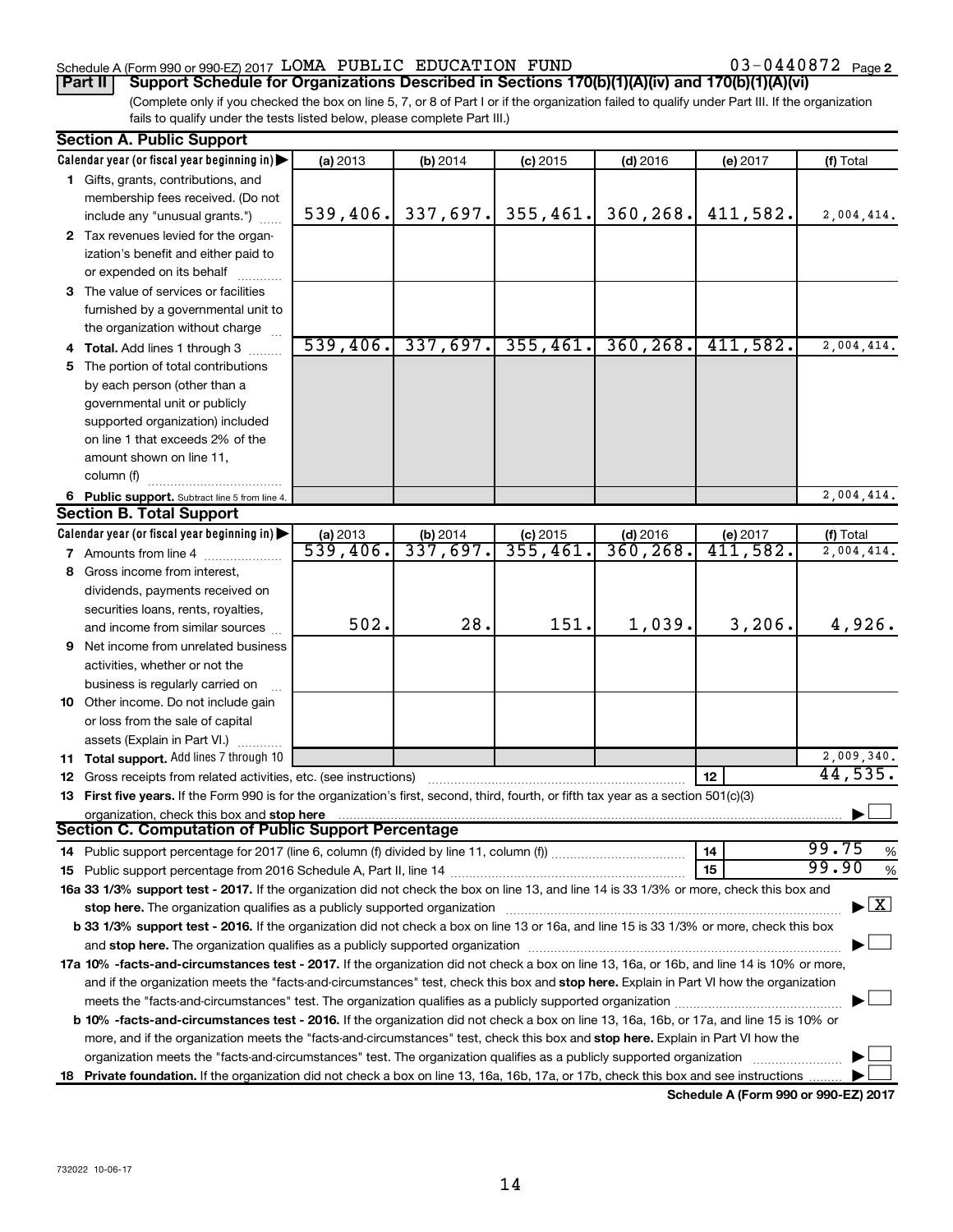### Schedule A (Form 990 or 990-EZ) 2017  $\,$  LOMA PUBLIC EDUCATION FUND  $\,$  03-0440872  $\,$  Page **Part III Support Schedule for Organizations Described in Section 509(a)(2)**

(Complete only if you checked the box on line 10 of Part I or if the organization failed to qualify under Part II. If the organization fails to qualify under the tests listed below, please complete Part II.)

| <b>Section A. Public Support</b>                                                                                                                                                                                         |          |          |            |            |          |                                      |
|--------------------------------------------------------------------------------------------------------------------------------------------------------------------------------------------------------------------------|----------|----------|------------|------------|----------|--------------------------------------|
| Calendar year (or fiscal year beginning in)                                                                                                                                                                              | (a) 2013 | (b) 2014 | $(c)$ 2015 | $(d)$ 2016 | (e) 2017 | (f) Total                            |
| 1 Gifts, grants, contributions, and                                                                                                                                                                                      |          |          |            |            |          |                                      |
| membership fees received. (Do not                                                                                                                                                                                        |          |          |            |            |          |                                      |
| include any "unusual grants.")                                                                                                                                                                                           |          |          |            |            |          |                                      |
| 2 Gross receipts from admissions,<br>merchandise sold or services per-<br>formed, or facilities furnished in<br>any activity that is related to the<br>organization's tax-exempt purpose                                 |          |          |            |            |          |                                      |
| 3 Gross receipts from activities that                                                                                                                                                                                    |          |          |            |            |          |                                      |
| are not an unrelated trade or bus-<br>iness under section 513                                                                                                                                                            |          |          |            |            |          |                                      |
| 4 Tax revenues levied for the organ-                                                                                                                                                                                     |          |          |            |            |          |                                      |
| ization's benefit and either paid to                                                                                                                                                                                     |          |          |            |            |          |                                      |
| or expended on its behalf<br>.                                                                                                                                                                                           |          |          |            |            |          |                                      |
| 5 The value of services or facilities<br>furnished by a governmental unit to                                                                                                                                             |          |          |            |            |          |                                      |
| the organization without charge                                                                                                                                                                                          |          |          |            |            |          |                                      |
| <b>6 Total.</b> Add lines 1 through 5                                                                                                                                                                                    |          |          |            |            |          |                                      |
| 7a Amounts included on lines 1, 2, and                                                                                                                                                                                   |          |          |            |            |          |                                      |
| 3 received from disqualified persons<br><b>b</b> Amounts included on lines 2 and 3 received<br>from other than disqualified persons that<br>exceed the greater of \$5,000 or 1% of the<br>amount on line 13 for the year |          |          |            |            |          |                                      |
| c Add lines 7a and 7b                                                                                                                                                                                                    |          |          |            |            |          |                                      |
| 8 Public support. (Subtract line 7c from line 6.)                                                                                                                                                                        |          |          |            |            |          |                                      |
| <b>Section B. Total Support</b>                                                                                                                                                                                          |          |          |            |            |          |                                      |
| Calendar year (or fiscal year beginning in)                                                                                                                                                                              | (a) 2013 | (b) 2014 | $(c)$ 2015 | $(d)$ 2016 | (e) 2017 | (f) Total                            |
| <b>9</b> Amounts from line 6                                                                                                                                                                                             |          |          |            |            |          |                                      |
| <b>10a</b> Gross income from interest,<br>dividends, payments received on<br>securities loans, rents, royalties,<br>and income from similar sources                                                                      |          |          |            |            |          |                                      |
| <b>b</b> Unrelated business taxable income                                                                                                                                                                               |          |          |            |            |          |                                      |
| (less section 511 taxes) from businesses<br>acquired after June 30, 1975                                                                                                                                                 |          |          |            |            |          |                                      |
| c Add lines 10a and 10b                                                                                                                                                                                                  |          |          |            |            |          |                                      |
| <b>11</b> Net income from unrelated business<br>activities not included in line 10b.<br>whether or not the business is<br>regularly carried on                                                                           |          |          |            |            |          |                                      |
| 12 Other income. Do not include gain<br>or loss from the sale of capital<br>assets (Explain in Part VI.)                                                                                                                 |          |          |            |            |          |                                      |
| <b>13</b> Total support. (Add lines 9, 10c, 11, and 12.)                                                                                                                                                                 |          |          |            |            |          |                                      |
| 14 First five years. If the Form 990 is for the organization's first, second, third, fourth, or fifth tax year as a section 501(c)(3) organization,                                                                      |          |          |            |            |          |                                      |
| check this box and stop here <i>macuum macuum macuum macuum macuum macuum macuum macuum macuum</i>                                                                                                                       |          |          |            |            |          |                                      |
| Section C. Computation of Public Support Percentage                                                                                                                                                                      |          |          |            |            |          |                                      |
|                                                                                                                                                                                                                          |          |          |            |            | 15       | %                                    |
| 16 Public support percentage from 2016 Schedule A, Part III, line 15                                                                                                                                                     |          |          |            |            | 16       | %                                    |
| Section D. Computation of Investment Income Percentage                                                                                                                                                                   |          |          |            |            |          |                                      |
|                                                                                                                                                                                                                          |          |          |            |            | 17       | %                                    |
| 18 Investment income percentage from 2016 Schedule A, Part III, line 17                                                                                                                                                  |          |          |            |            | 18       | %                                    |
| 19a 33 1/3% support tests - 2017. If the organization did not check the box on line 14, and line 15 is more than 33 1/3%, and line 17 is not                                                                             |          |          |            |            |          |                                      |
| more than 33 1/3%, check this box and stop here. The organization qualifies as a publicly supported organization                                                                                                         |          |          |            |            |          |                                      |
| b 33 1/3% support tests - 2016. If the organization did not check a box on line 14 or line 19a, and line 16 is more than 33 1/3%, and                                                                                    |          |          |            |            |          |                                      |
| line 18 is not more than 33 1/3%, check this box and stop here. The organization qualifies as a publicly supported organization                                                                                          |          |          |            |            |          |                                      |
|                                                                                                                                                                                                                          |          |          |            |            |          |                                      |
| 732023 10-06-17                                                                                                                                                                                                          |          |          |            |            |          | Schedule A (Form 990 or 990-EZ) 2017 |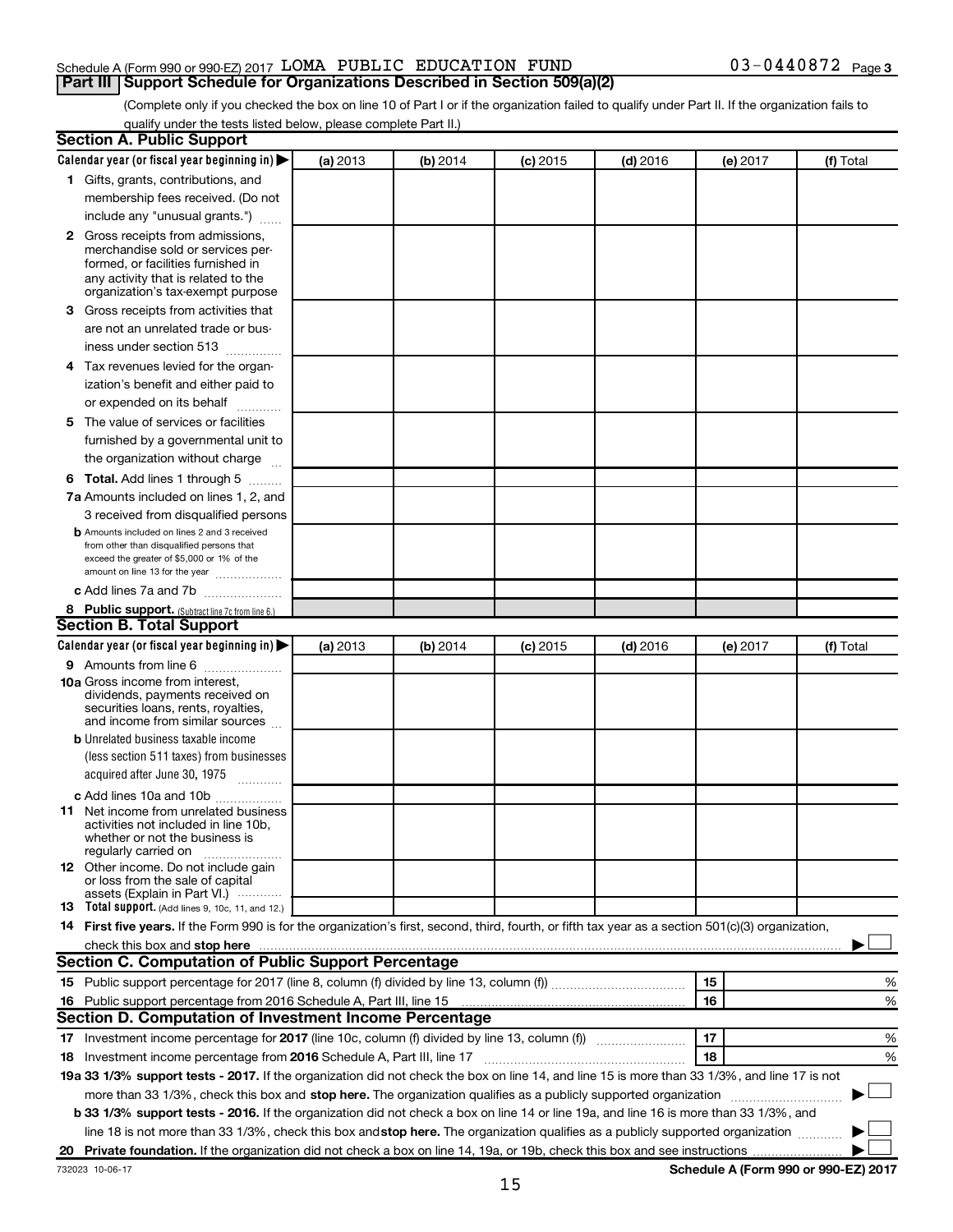**Yes No**

### **Part IV Supporting Organizations**

(Complete only if you checked a box in line 12 on Part I. If you checked 12a of Part I, complete Sections A and B. If you checked 12b of Part I, complete Sections A and C. If you checked 12c of Part I, complete Sections A, D, and E. If you checked 12d of Part I, complete Sections A and D, and complete Part V.)

### **Section A. All Supporting Organizations**

- **1** Are all of the organization's supported organizations listed by name in the organization's governing documents? If "No," describe in Part VI how the supported organizations are designated. If designated by *class or purpose, describe the designation. If historic and continuing relationship, explain.*
- **2** Did the organization have any supported organization that does not have an IRS determination of status under section 509(a)(1) or (2)? If "Yes," explain in Part **VI** how the organization determined that the supported *organization was described in section 509(a)(1) or (2).*
- **3a** Did the organization have a supported organization described in section 501(c)(4), (5), or (6)? If "Yes," answer *(b) and (c) below.*
- **b** Did the organization confirm that each supported organization qualified under section 501(c)(4), (5), or (6) and satisfied the public support tests under section 509(a)(2)? If "Yes," describe in Part VI when and how the *organization made the determination.*
- **c** Did the organization ensure that all support to such organizations was used exclusively for section 170(c)(2)(B) purposes? If "Yes," explain in Part VI what controls the organization put in place to ensure such use.
- **4 a** *If* Was any supported organization not organized in the United States ("foreign supported organization")? *"Yes," and if you checked 12a or 12b in Part I, answer (b) and (c) below.*
- **b** Did the organization have ultimate control and discretion in deciding whether to make grants to the foreign supported organization? If "Yes," describe in Part VI how the organization had such control and discretion *despite being controlled or supervised by or in connection with its supported organizations.*
- **c** Did the organization support any foreign supported organization that does not have an IRS determination under sections 501(c)(3) and 509(a)(1) or (2)? If "Yes," explain in Part VI what controls the organization used *to ensure that all support to the foreign supported organization was used exclusively for section 170(c)(2)(B) purposes.*
- **5a** Did the organization add, substitute, or remove any supported organizations during the tax year? If "Yes," answer (b) and (c) below (if applicable). Also, provide detail in **Part VI,** including (i) the names and EIN *numbers of the supported organizations added, substituted, or removed; (ii) the reasons for each such action; (iii) the authority under the organization's organizing document authorizing such action; and (iv) how the action was accomplished (such as by amendment to the organizing document).*
- **b** Type I or Type II only. Was any added or substituted supported organization part of a class already designated in the organization's organizing document?
- **c Substitutions only.**  Was the substitution the result of an event beyond the organization's control?
- **6** Did the organization provide support (whether in the form of grants or the provision of services or facilities) to **Part VI.** support or benefit one or more of the filing organization's supported organizations? If "Yes," provide detail in anyone other than (i) its supported organizations, (ii) individuals that are part of the charitable class benefited by one or more of its supported organizations, or (iii) other supporting organizations that also
- **7** Did the organization provide a grant, loan, compensation, or other similar payment to a substantial contributor regard to a substantial contributor? If "Yes," complete Part I of Schedule L (Form 990 or 990-EZ). (defined in section 4958(c)(3)(C)), a family member of a substantial contributor, or a 35% controlled entity with
- **8** Did the organization make a loan to a disqualified person (as defined in section 4958) not described in line 7? *If "Yes," complete Part I of Schedule L (Form 990 or 990-EZ).*
- **9 a** Was the organization controlled directly or indirectly at any time during the tax year by one or more in section 509(a)(1) or (2))? If "Yes," provide detail in **Part VI.** disqualified persons as defined in section 4946 (other than foundation managers and organizations described
- **b** Did one or more disqualified persons (as defined in line 9a) hold a controlling interest in any entity in which the supporting organization had an interest? If "Yes," provide detail in Part VI.
- **c** Did a disqualified person (as defined in line 9a) have an ownership interest in, or derive any personal benefit from, assets in which the supporting organization also had an interest? If "Yes," provide detail in Part VI.
- **10 a** Was the organization subject to the excess business holdings rules of section 4943 because of section supporting organizations)? If "Yes," answer 10b below. 4943(f) (regarding certain Type II supporting organizations, and all Type III non-functionally integrated
	- **b** Did the organization have any excess business holdings in the tax year? (Use Schedule C, Form 4720, to *determine whether the organization had excess business holdings.)*

**1 2 3a 3b 3c 4a 4b 4c 5a 5b 5c 6 7 8 9a 9b 9c 10a**

**10b**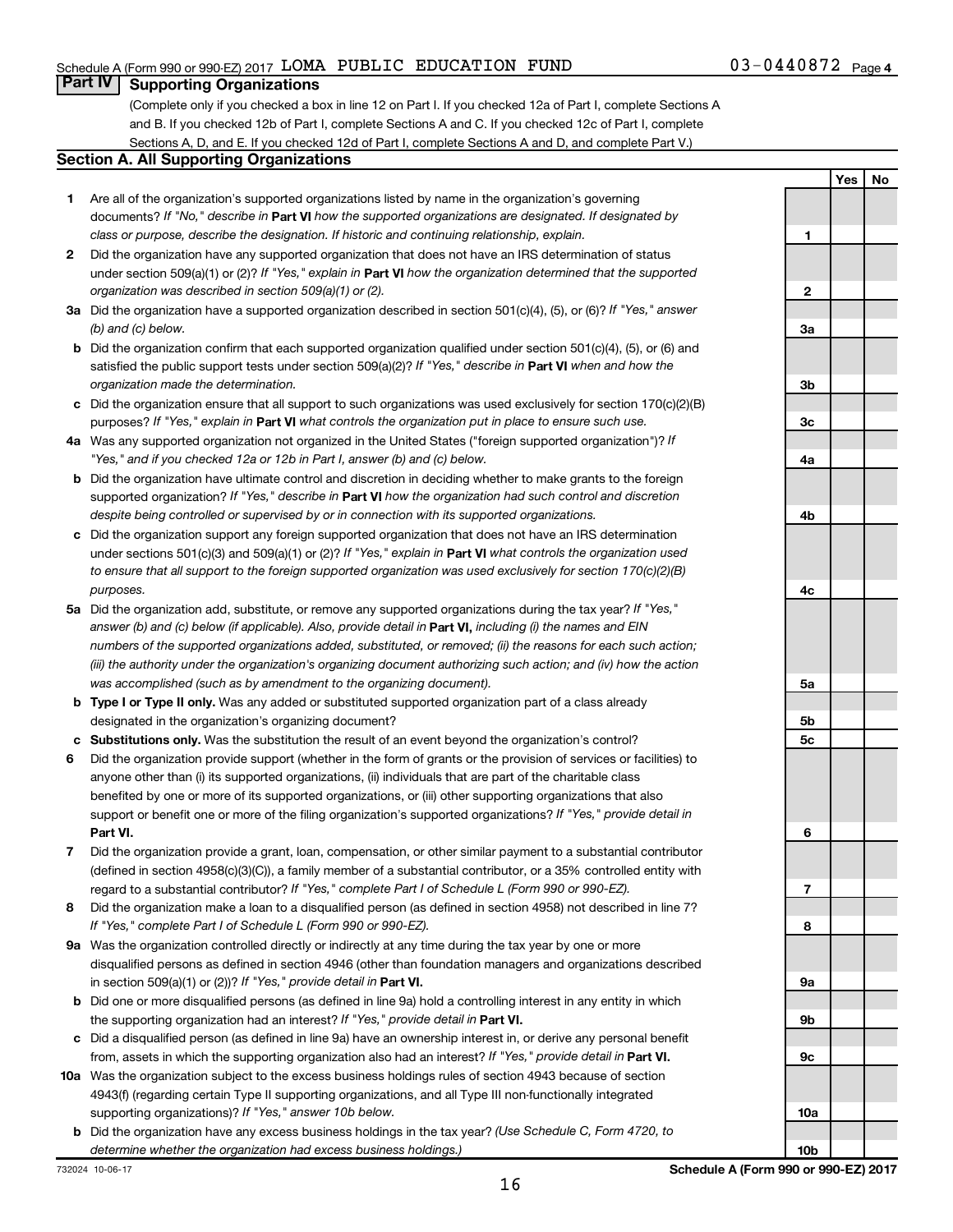### Schedule A (Form 990 or 990-EZ) 2017  $\,$  LOMA PUBLIC EDUCATION FUND  $\,$  03-0440872  $\,$  Page **Part IV Supporting Organizations** *(continued)*

|    |                                                                                                                                 |                 | Yes | No |
|----|---------------------------------------------------------------------------------------------------------------------------------|-----------------|-----|----|
| 11 | Has the organization accepted a gift or contribution from any of the following persons?                                         |                 |     |    |
|    | a A person who directly or indirectly controls, either alone or together with persons described in (b) and (c)                  |                 |     |    |
|    | below, the governing body of a supported organization?                                                                          | 11a             |     |    |
|    | <b>b</b> A family member of a person described in (a) above?                                                                    | 11 <sub>b</sub> |     |    |
|    | c A 35% controlled entity of a person described in (a) or (b) above? If "Yes" to a, b, or c, provide detail in Part VI.         | 11c             |     |    |
|    | <b>Section B. Type I Supporting Organizations</b>                                                                               |                 |     |    |
|    |                                                                                                                                 |                 | Yes | No |
| 1  | Did the directors, trustees, or membership of one or more supported organizations have the power to                             |                 |     |    |
|    | regularly appoint or elect at least a majority of the organization's directors or trustees at all times during the              |                 |     |    |
|    | tax year? If "No," describe in Part VI how the supported organization(s) effectively operated, supervised, or                   |                 |     |    |
|    | controlled the organization's activities. If the organization had more than one supported organization,                         |                 |     |    |
|    | describe how the powers to appoint and/or remove directors or trustees were allocated among the supported                       |                 |     |    |
|    | organizations and what conditions or restrictions, if any, applied to such powers during the tax year.                          | 1               |     |    |
| 2  | Did the organization operate for the benefit of any supported organization other than the supported                             |                 |     |    |
|    | organization(s) that operated, supervised, or controlled the supporting organization? If "Yes," explain in                      |                 |     |    |
|    | Part VI how providing such benefit carried out the purposes of the supported organization(s) that operated,                     |                 |     |    |
|    | supervised, or controlled the supporting organization.                                                                          | $\mathbf{2}$    |     |    |
|    | <b>Section C. Type II Supporting Organizations</b>                                                                              |                 |     |    |
|    |                                                                                                                                 |                 | Yes | No |
| 1. | Were a majority of the organization's directors or trustees during the tax year also a majority of the directors                |                 |     |    |
|    | or trustees of each of the organization's supported organization(s)? If "No," describe in Part VI how control                   |                 |     |    |
|    | or management of the supporting organization was vested in the same persons that controlled or managed                          |                 |     |    |
|    | the supported organization(s).                                                                                                  | 1               |     |    |
|    | <b>Section D. All Type III Supporting Organizations</b>                                                                         |                 |     |    |
|    |                                                                                                                                 |                 | Yes | No |
| 1  | Did the organization provide to each of its supported organizations, by the last day of the fifth month of the                  |                 |     |    |
|    | organization's tax year, (i) a written notice describing the type and amount of support provided during the prior tax           |                 |     |    |
|    | year, (ii) a copy of the Form 990 that was most recently filed as of the date of notification, and (iii) copies of the          |                 |     |    |
|    | organization's governing documents in effect on the date of notification, to the extent not previously provided?                | 1               |     |    |
| 2  | Were any of the organization's officers, directors, or trustees either (i) appointed or elected by the supported                |                 |     |    |
|    | organization(s) or (ii) serving on the governing body of a supported organization? If "No," explain in Part VI how              |                 |     |    |
|    | the organization maintained a close and continuous working relationship with the supported organization(s).                     | 2               |     |    |
| 3  | By reason of the relationship described in (2), did the organization's supported organizations have a                           |                 |     |    |
|    | significant voice in the organization's investment policies and in directing the use of the organization's                      |                 |     |    |
|    | income or assets at all times during the tax year? If "Yes," describe in Part VI the role the organization's                    |                 |     |    |
|    | supported organizations played in this regard.                                                                                  | З               |     |    |
|    | Section E. Type III Functionally Integrated Supporting Organizations                                                            |                 |     |    |
| 1  | Check the box next to the method that the organization used to satisfy the Integral Part Test during the yealsee instructions). |                 |     |    |
| а  | The organization satisfied the Activities Test. Complete line 2 below.                                                          |                 |     |    |
| b  | The organization is the parent of each of its supported organizations. Complete line 3 below.                                   |                 |     |    |
| с  | The organization supported a governmental entity. Describe in Part VI how you supported a government entity (see instructions). |                 |     |    |
| 2  | Activities Test. Answer (a) and (b) below.                                                                                      |                 | Yes | No |
| а  | Did substantially all of the organization's activities during the tax year directly further the exempt purposes of              |                 |     |    |
|    | the supported organization(s) to which the organization was responsive? If "Yes," then in Part VI identify                      |                 |     |    |
|    | those supported organizations and explain how these activities directly furthered their exempt purposes,                        |                 |     |    |
|    | how the organization was responsive to those supported organizations, and how the organization determined                       |                 |     |    |
|    | that these activities constituted substantially all of its activities.                                                          | 2a              |     |    |
| b  | Did the activities described in (a) constitute activities that, but for the organization's involvement, one or more             |                 |     |    |
|    | of the organization's supported organization(s) would have been engaged in? If "Yes," explain in Part VI the                    |                 |     |    |
|    | reasons for the organization's position that its supported organization(s) would have engaged in these                          |                 |     |    |
|    | activities but for the organization's involvement.                                                                              | 2b              |     |    |
| 3  | Parent of Supported Organizations. Answer (a) and (b) below.                                                                    |                 |     |    |
| а  | Did the organization have the power to regularly appoint or elect a majority of the officers, directors, or                     |                 |     |    |
|    | trustees of each of the supported organizations? Provide details in Part VI.                                                    | За              |     |    |
|    | <b>b</b> Did the organization exercise a substantial degree of direction over the policies, programs, and activities of each    |                 |     |    |
|    | of its supported organizations? If "Yes," describe in Part VI the role played by the organization in this regard.               | Зb              |     |    |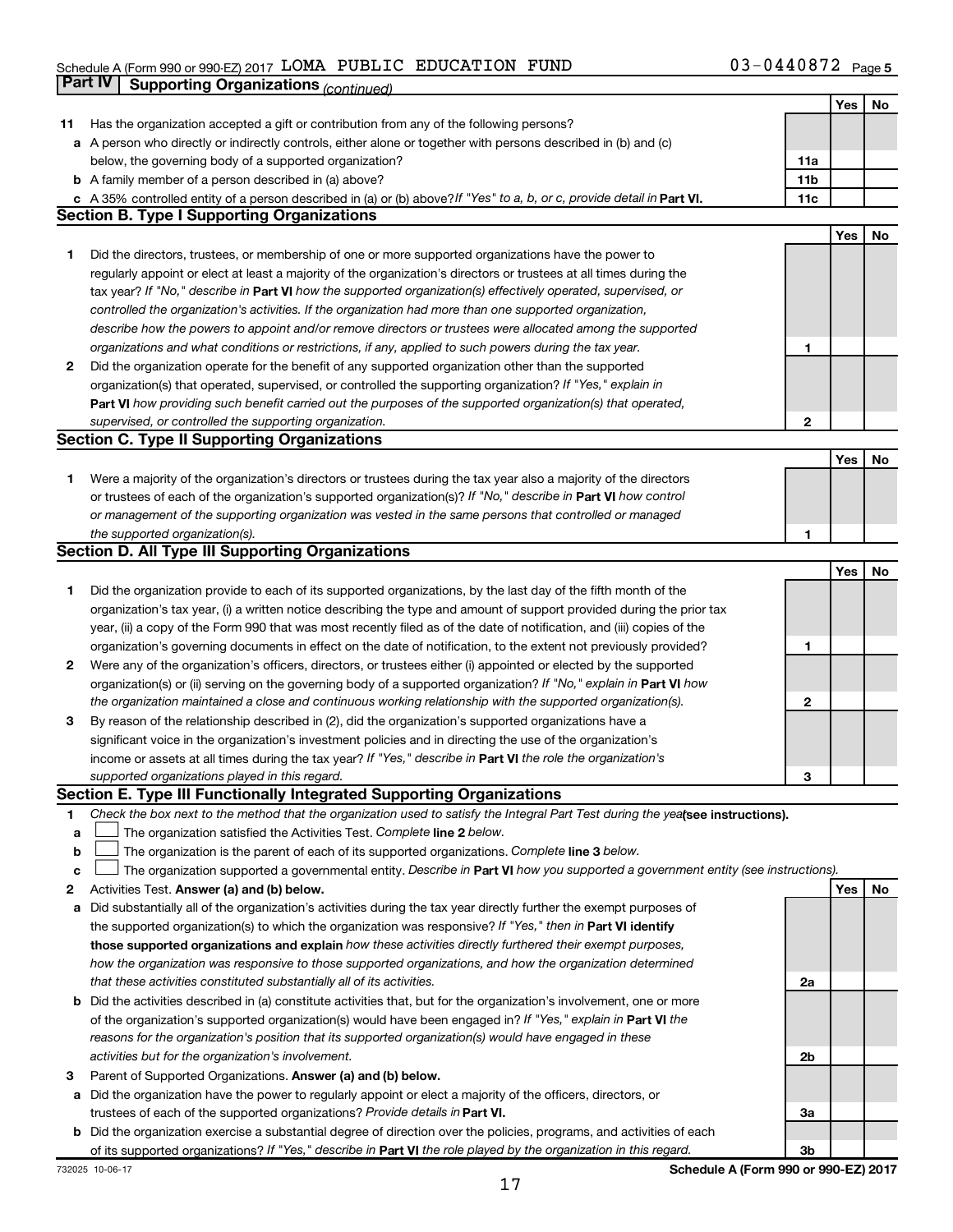### Schedule A (Form 990 or 990-EZ) 2017  $\,$  LOMA PUBLIC EDUCATION FUND  $\,$  03-0440872  $\,$  Page **Part V Type III Non-Functionally Integrated 509(a)(3) Supporting Organizations**

1 **Letter See instructions.** All Check here if the organization satisfied the Integral Part Test as a qualifying trust on Nov. 20, 1970 (explain in Part VI.) See instructions. All other Type III non-functionally integrated supporting organizations must complete Sections A through E.

|                                         | Section A - Adjusted Net Income                                              |                | (A) Prior Year | (B) Current Year<br>(optional) |
|-----------------------------------------|------------------------------------------------------------------------------|----------------|----------------|--------------------------------|
| 1                                       | Net short-term capital gain                                                  | $\blacksquare$ |                |                                |
| 2                                       | Recoveries of prior-year distributions                                       | $\mathbf{2}$   |                |                                |
| 3                                       | Other gross income (see instructions)                                        | 3              |                |                                |
| 4                                       | Add lines 1 through 3                                                        | 4              |                |                                |
| 5                                       | Depreciation and depletion                                                   | 5              |                |                                |
| 6                                       | Portion of operating expenses paid or incurred for production or             |                |                |                                |
|                                         | collection of gross income or for management, conservation, or               |                |                |                                |
|                                         | maintenance of property held for production of income (see instructions)     | 6              |                |                                |
| 7                                       | Other expenses (see instructions)                                            | $\overline{7}$ |                |                                |
| 8                                       | Adjusted Net Income (subtract lines 5, 6, and 7 from line 4)                 | 8              |                |                                |
|                                         | Section B - Minimum Asset Amount                                             |                | (A) Prior Year | (B) Current Year<br>(optional) |
| 1                                       | Aggregate fair market value of all non-exempt-use assets (see                |                |                |                                |
|                                         | instructions for short tax year or assets held for part of year):            |                |                |                                |
|                                         | a Average monthly value of securities                                        | 1a             |                |                                |
|                                         | <b>b</b> Average monthly cash balances                                       | 1 <sub>b</sub> |                |                                |
|                                         | c Fair market value of other non-exempt-use assets                           | 1c             |                |                                |
|                                         | d Total (add lines 1a, 1b, and 1c)                                           | 1d             |                |                                |
|                                         | <b>e</b> Discount claimed for blockage or other                              |                |                |                                |
|                                         | factors (explain in detail in Part VI):                                      |                |                |                                |
| $\mathbf{2}$                            | Acquisition indebtedness applicable to non-exempt-use assets                 | $\mathbf{2}$   |                |                                |
| 3                                       | Subtract line 2 from line 1d                                                 | 3              |                |                                |
| 4                                       | Cash deemed held for exempt use. Enter 1-1/2% of line 3 (for greater amount, |                |                |                                |
|                                         | see instructions)                                                            | 4              |                |                                |
| 5                                       | Net value of non-exempt-use assets (subtract line 4 from line 3)             | 5              |                |                                |
| 6                                       | Multiply line 5 by .035                                                      | 6              |                |                                |
| 7                                       | Recoveries of prior-year distributions                                       | $\overline{7}$ |                |                                |
| 8                                       | Minimum Asset Amount (add line 7 to line 6)                                  | 8              |                |                                |
| <b>Section C - Distributable Amount</b> |                                                                              |                |                | <b>Current Year</b>            |
| 1                                       | Adjusted net income for prior year (from Section A, line 8, Column A)        | $\mathbf{1}$   |                |                                |
| 2                                       | Enter 85% of line 1                                                          | $\mathbf{2}$   |                |                                |
| 3                                       | Minimum asset amount for prior year (from Section B, line 8, Column A)       | 3              |                |                                |
| 4                                       | Enter greater of line 2 or line 3                                            | 4              |                |                                |
| 5                                       | Income tax imposed in prior year                                             | 5              |                |                                |
| 6                                       | Distributable Amount. Subtract line 5 from line 4, unless subject to         |                |                |                                |
|                                         | emergency temporary reduction (see instructions)                             | 6              |                |                                |
|                                         |                                                                              |                |                |                                |

**7** Check here if the current year is the organization's first as a non-functionally integrated Type III supporting organization (see † instructions).

**Schedule A (Form 990 or 990-EZ) 2017**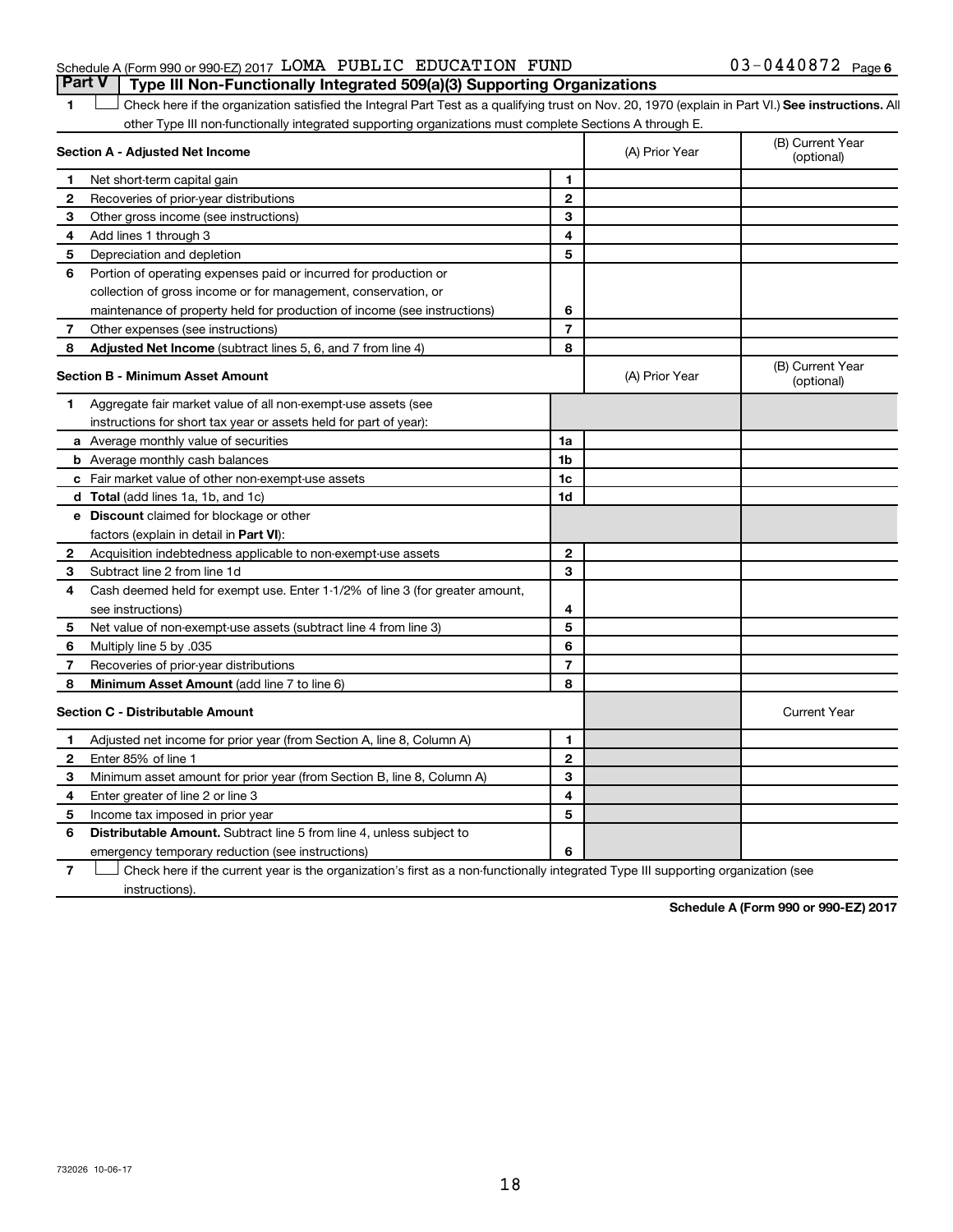### Schedule A (Form 990 or 990-EZ) 2017  $\,$  LOMA PUBLIC EDUCATION FUND  $\,$  03-0440872  $\,$  Page

| <b>Part V</b> | Type III Non-Functionally Integrated 509(a)(3) Supporting Organizations (continued)        |                                                                                      |                                       |                                                |  |  |  |  |  |
|---------------|--------------------------------------------------------------------------------------------|--------------------------------------------------------------------------------------|---------------------------------------|------------------------------------------------|--|--|--|--|--|
|               | <b>Current Year</b><br><b>Section D - Distributions</b>                                    |                                                                                      |                                       |                                                |  |  |  |  |  |
| 1             | Amounts paid to supported organizations to accomplish exempt purposes                      |                                                                                      |                                       |                                                |  |  |  |  |  |
| 2             |                                                                                            | Amounts paid to perform activity that directly furthers exempt purposes of supported |                                       |                                                |  |  |  |  |  |
|               | organizations, in excess of income from activity                                           |                                                                                      |                                       |                                                |  |  |  |  |  |
| 3             | Administrative expenses paid to accomplish exempt purposes of supported organizations      |                                                                                      |                                       |                                                |  |  |  |  |  |
| 4             | Amounts paid to acquire exempt-use assets                                                  |                                                                                      |                                       |                                                |  |  |  |  |  |
| 5             | Qualified set-aside amounts (prior IRS approval required)                                  |                                                                                      |                                       |                                                |  |  |  |  |  |
| 6             | Other distributions (describe in Part VI). See instructions.                               |                                                                                      |                                       |                                                |  |  |  |  |  |
| 7             | Total annual distributions. Add lines 1 through 6.                                         |                                                                                      |                                       |                                                |  |  |  |  |  |
| 8             | Distributions to attentive supported organizations to which the organization is responsive |                                                                                      |                                       |                                                |  |  |  |  |  |
|               | (provide details in Part VI). See instructions.                                            |                                                                                      |                                       |                                                |  |  |  |  |  |
| 9             | Distributable amount for 2017 from Section C, line 6                                       |                                                                                      |                                       |                                                |  |  |  |  |  |
| 10            | Line 8 amount divided by line 9 amount                                                     |                                                                                      |                                       |                                                |  |  |  |  |  |
|               |                                                                                            | (i)                                                                                  | (ii)                                  | (iii)                                          |  |  |  |  |  |
|               | Section E - Distribution Allocations (see instructions)                                    | <b>Excess Distributions</b>                                                          | <b>Underdistributions</b><br>Pre-2017 | <b>Distributable</b><br><b>Amount for 2017</b> |  |  |  |  |  |
| 1.            | Distributable amount for 2017 from Section C, line 6                                       |                                                                                      |                                       |                                                |  |  |  |  |  |
| $\mathbf{2}$  | Underdistributions, if any, for years prior to 2017 (reason-                               |                                                                                      |                                       |                                                |  |  |  |  |  |
|               | able cause required- explain in Part VI). See instructions.                                |                                                                                      |                                       |                                                |  |  |  |  |  |
| 3             | Excess distributions carryover, if any, to 2017                                            |                                                                                      |                                       |                                                |  |  |  |  |  |
| a             |                                                                                            |                                                                                      |                                       |                                                |  |  |  |  |  |
|               | <b>b</b> From 2013                                                                         |                                                                                      |                                       |                                                |  |  |  |  |  |
|               | c From 2014                                                                                |                                                                                      |                                       |                                                |  |  |  |  |  |
|               | d From 2015                                                                                |                                                                                      |                                       |                                                |  |  |  |  |  |
|               | e From 2016                                                                                |                                                                                      |                                       |                                                |  |  |  |  |  |
|               | f Total of lines 3a through e                                                              |                                                                                      |                                       |                                                |  |  |  |  |  |
|               | <b>g</b> Applied to underdistributions of prior years                                      |                                                                                      |                                       |                                                |  |  |  |  |  |
|               | <b>h</b> Applied to 2017 distributable amount                                              |                                                                                      |                                       |                                                |  |  |  |  |  |
|               | Carryover from 2012 not applied (see instructions)                                         |                                                                                      |                                       |                                                |  |  |  |  |  |
|               | Remainder. Subtract lines 3g, 3h, and 3i from 3f.                                          |                                                                                      |                                       |                                                |  |  |  |  |  |
| 4             | Distributions for 2017 from Section D,                                                     |                                                                                      |                                       |                                                |  |  |  |  |  |
|               | $line 7$ :                                                                                 |                                                                                      |                                       |                                                |  |  |  |  |  |
|               | a Applied to underdistributions of prior years                                             |                                                                                      |                                       |                                                |  |  |  |  |  |
|               | <b>b</b> Applied to 2017 distributable amount                                              |                                                                                      |                                       |                                                |  |  |  |  |  |
| с             | Remainder. Subtract lines 4a and 4b from 4.                                                |                                                                                      |                                       |                                                |  |  |  |  |  |
| 5             | Remaining underdistributions for years prior to 2017, if                                   |                                                                                      |                                       |                                                |  |  |  |  |  |
|               | any. Subtract lines 3g and 4a from line 2. For result greater                              |                                                                                      |                                       |                                                |  |  |  |  |  |
|               | than zero, explain in Part VI. See instructions.                                           |                                                                                      |                                       |                                                |  |  |  |  |  |
| 6             | Remaining underdistributions for 2017. Subtract lines 3h                                   |                                                                                      |                                       |                                                |  |  |  |  |  |
|               | and 4b from line 1. For result greater than zero, explain in                               |                                                                                      |                                       |                                                |  |  |  |  |  |
|               | <b>Part VI.</b> See instructions.                                                          |                                                                                      |                                       |                                                |  |  |  |  |  |
| $\mathbf{7}$  | Excess distributions carryover to 2018. Add lines 3j                                       |                                                                                      |                                       |                                                |  |  |  |  |  |
|               | and 4c.                                                                                    |                                                                                      |                                       |                                                |  |  |  |  |  |
| 8             | Breakdown of line 7:                                                                       |                                                                                      |                                       |                                                |  |  |  |  |  |
|               | a Excess from 2013                                                                         |                                                                                      |                                       |                                                |  |  |  |  |  |
|               | <b>b</b> Excess from 2014                                                                  |                                                                                      |                                       |                                                |  |  |  |  |  |
|               | c Excess from 2015                                                                         |                                                                                      |                                       |                                                |  |  |  |  |  |
|               | d Excess from 2016                                                                         |                                                                                      |                                       |                                                |  |  |  |  |  |
|               | e Excess from 2017                                                                         |                                                                                      |                                       |                                                |  |  |  |  |  |

**Schedule A (Form 990 or 990-EZ) 2017**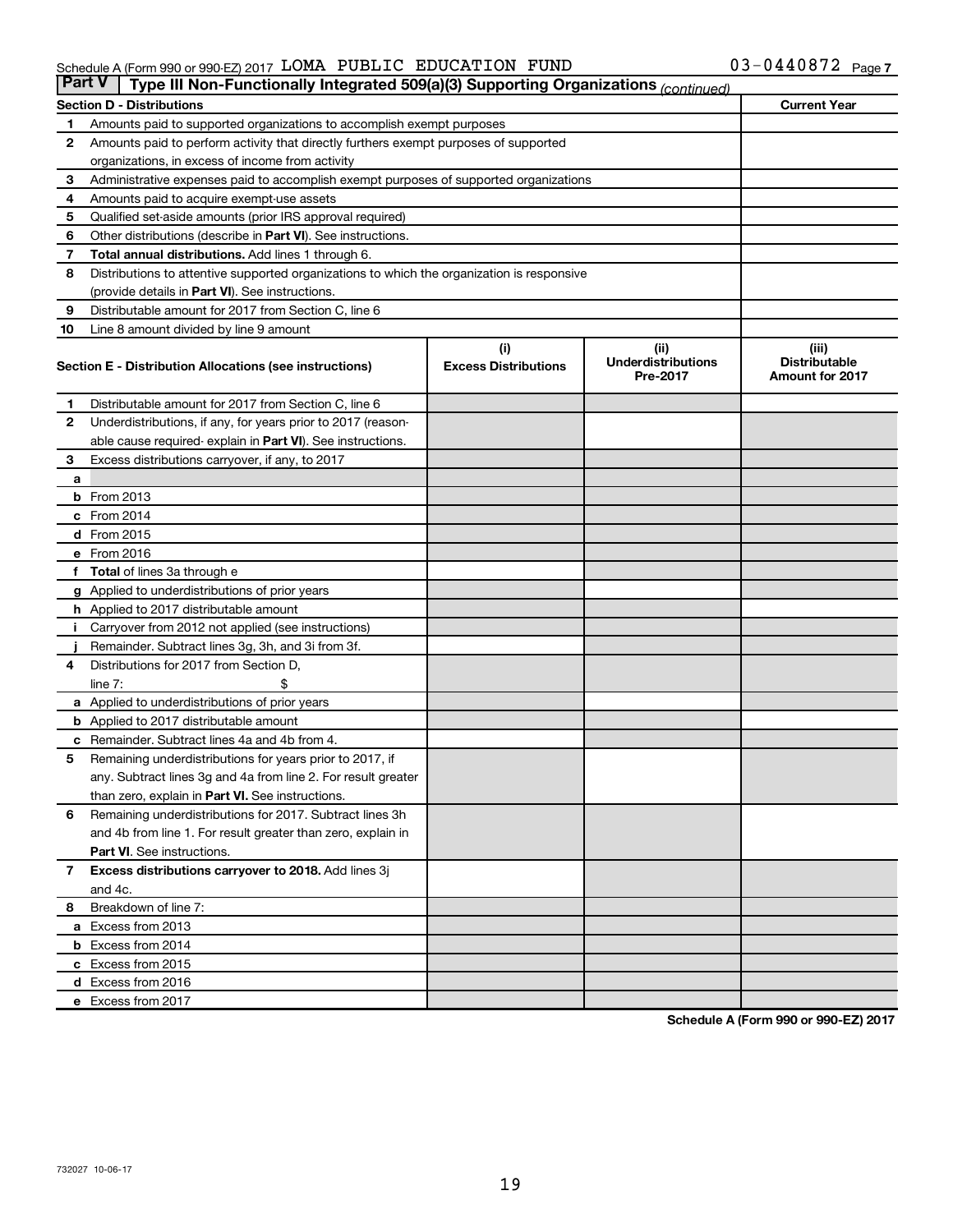|                | Schedule A (Form 990 or 990-EZ) 2017 LOMA PUBLIC EDUCATION FUND                                                                                                                                                                                                                                                                                                                                                                                                                                                                                                      |  | $03 - 0440872$ Page 8 |
|----------------|----------------------------------------------------------------------------------------------------------------------------------------------------------------------------------------------------------------------------------------------------------------------------------------------------------------------------------------------------------------------------------------------------------------------------------------------------------------------------------------------------------------------------------------------------------------------|--|-----------------------|
| <b>Part VI</b> | Supplemental Information. Provide the explanations required by Part II, line 10; Part II, line 17a or 17b; Part III, line 12;<br>Part IV, Section A, lines 1, 2, 3b, 3c, 4b, 4c, 5a, 6, 9a, 9b, 9c, 11a, 11b, and 11c; Part IV, Section B, lines 1 and 2; Part IV, Section C,<br>line 1; Part IV, Section D, lines 2 and 3; Part IV, Section E, lines 1c, 2a, 2b, 3a, and 3b; Part V, line 1; Part V, Section B, line 1e; Part V,<br>Section D, lines 5, 6, and 8; and Part V, Section E, lines 2, 5, and 6. Also complete this part for any additional information. |  |                       |
|                | (See instructions.)                                                                                                                                                                                                                                                                                                                                                                                                                                                                                                                                                  |  |                       |
|                |                                                                                                                                                                                                                                                                                                                                                                                                                                                                                                                                                                      |  |                       |
|                |                                                                                                                                                                                                                                                                                                                                                                                                                                                                                                                                                                      |  |                       |
|                |                                                                                                                                                                                                                                                                                                                                                                                                                                                                                                                                                                      |  |                       |
|                |                                                                                                                                                                                                                                                                                                                                                                                                                                                                                                                                                                      |  |                       |
|                |                                                                                                                                                                                                                                                                                                                                                                                                                                                                                                                                                                      |  |                       |
|                |                                                                                                                                                                                                                                                                                                                                                                                                                                                                                                                                                                      |  |                       |
|                |                                                                                                                                                                                                                                                                                                                                                                                                                                                                                                                                                                      |  |                       |
|                |                                                                                                                                                                                                                                                                                                                                                                                                                                                                                                                                                                      |  |                       |
|                |                                                                                                                                                                                                                                                                                                                                                                                                                                                                                                                                                                      |  |                       |
|                |                                                                                                                                                                                                                                                                                                                                                                                                                                                                                                                                                                      |  |                       |
|                |                                                                                                                                                                                                                                                                                                                                                                                                                                                                                                                                                                      |  |                       |
|                |                                                                                                                                                                                                                                                                                                                                                                                                                                                                                                                                                                      |  |                       |
|                |                                                                                                                                                                                                                                                                                                                                                                                                                                                                                                                                                                      |  |                       |
|                |                                                                                                                                                                                                                                                                                                                                                                                                                                                                                                                                                                      |  |                       |
|                |                                                                                                                                                                                                                                                                                                                                                                                                                                                                                                                                                                      |  |                       |
|                |                                                                                                                                                                                                                                                                                                                                                                                                                                                                                                                                                                      |  |                       |
|                |                                                                                                                                                                                                                                                                                                                                                                                                                                                                                                                                                                      |  |                       |
|                |                                                                                                                                                                                                                                                                                                                                                                                                                                                                                                                                                                      |  |                       |
|                |                                                                                                                                                                                                                                                                                                                                                                                                                                                                                                                                                                      |  |                       |
|                |                                                                                                                                                                                                                                                                                                                                                                                                                                                                                                                                                                      |  |                       |
|                |                                                                                                                                                                                                                                                                                                                                                                                                                                                                                                                                                                      |  |                       |
|                |                                                                                                                                                                                                                                                                                                                                                                                                                                                                                                                                                                      |  |                       |
|                |                                                                                                                                                                                                                                                                                                                                                                                                                                                                                                                                                                      |  |                       |
|                |                                                                                                                                                                                                                                                                                                                                                                                                                                                                                                                                                                      |  |                       |
|                |                                                                                                                                                                                                                                                                                                                                                                                                                                                                                                                                                                      |  |                       |
|                |                                                                                                                                                                                                                                                                                                                                                                                                                                                                                                                                                                      |  |                       |
|                |                                                                                                                                                                                                                                                                                                                                                                                                                                                                                                                                                                      |  |                       |
|                |                                                                                                                                                                                                                                                                                                                                                                                                                                                                                                                                                                      |  |                       |
|                |                                                                                                                                                                                                                                                                                                                                                                                                                                                                                                                                                                      |  |                       |
|                |                                                                                                                                                                                                                                                                                                                                                                                                                                                                                                                                                                      |  |                       |
|                |                                                                                                                                                                                                                                                                                                                                                                                                                                                                                                                                                                      |  |                       |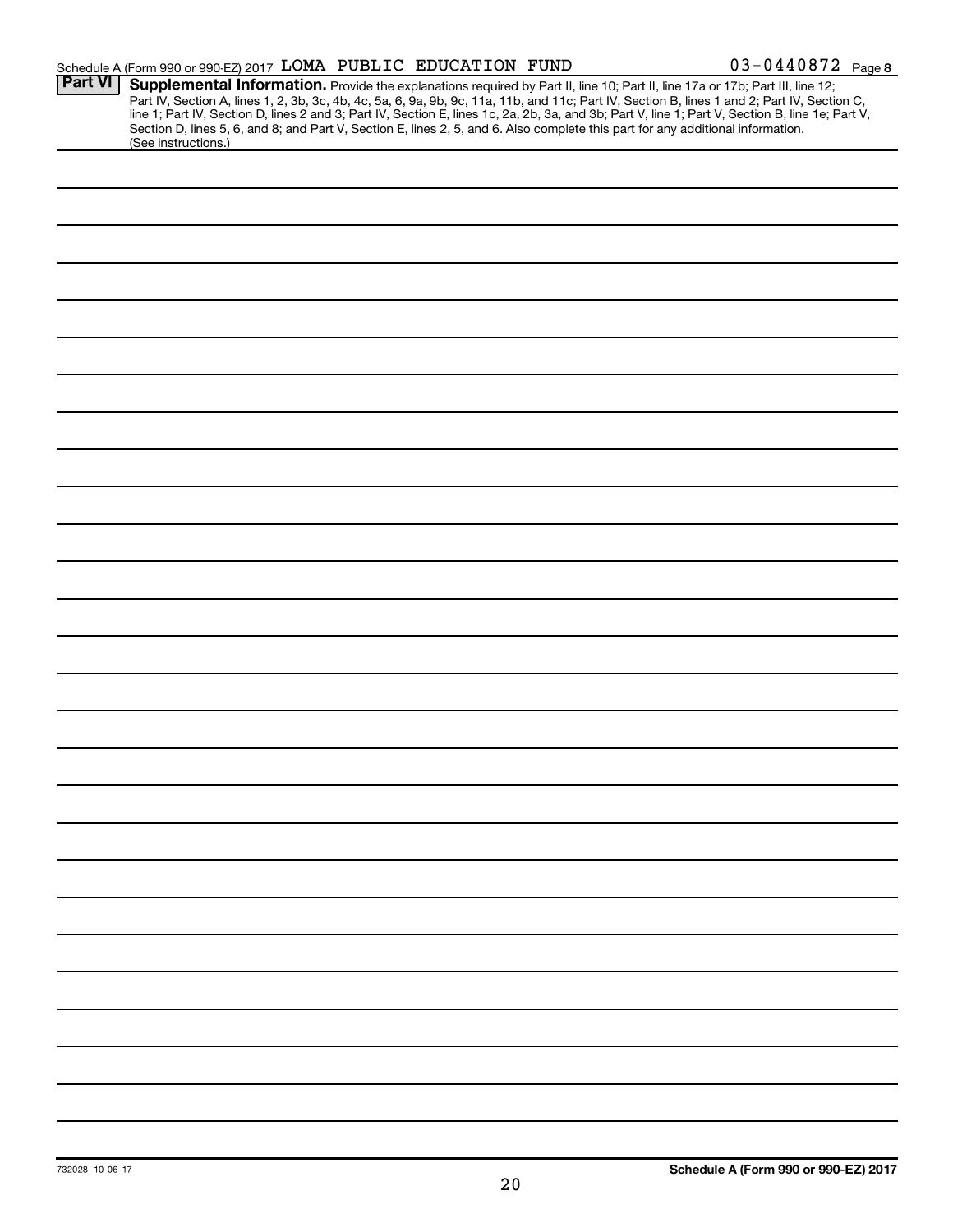Department of the Treasury Internal Revenue Service **(Form 990, 990-EZ,**

# **Schedule B Schedule of Contributors**

**or 990-PF) | Attach to Form 990, Form 990-EZ, or Form 990-PF. | Go to www.irs.gov/Form990 for the latest information.** OMB No. 1545-0047

**2017**

**Name of the organization Employer identification number**

| 03-0440872 |  |
|------------|--|
|------------|--|

|                                       | LOMA PUBLIC EDUCATION FUND                                                | 03-0440872 |
|---------------------------------------|---------------------------------------------------------------------------|------------|
| <b>Organization type (check one):</b> |                                                                           |            |
| Filers of:                            | Section:                                                                  |            |
| Form 990 or 990-FZ                    | $ \mathbf{X} $ 501(c)( 3) (enter number) organization                     |            |
|                                       | 4947(a)(1) nonexempt charitable trust not treated as a private foundation |            |
|                                       | 527 political organization                                                |            |
| Form 990-PF                           | 501(c)(3) exempt private foundation                                       |            |
|                                       | 4947(a)(1) nonexempt charitable trust treated as a private foundation     |            |

501(c)(3) taxable private foundation  $\Box$ 

Check if your organization is covered by the General Rule or a Special Rule.

**Note:**  Only a section 501(c)(7), (8), or (10) organization can check boxes for both the General Rule and a Special Rule. See instructions.

### **General Rule**

 $\Box$ 

For an organization filing Form 990, 990-EZ, or 990-PF that received, during the year, contributions totaling \$5,000 or more (in money or property) from any one contributor. Complete Parts I and II. See instructions for determining a contributor's total contributions.

### **Special Rules**

any one contributor, during the year, total contributions of the greater of (1) \$5,000; or (2) 2% of the amount on (i) Form 990, Part VIII, line 1h;  $\boxed{\text{X}}$  For an organization described in section 501(c)(3) filing Form 990 or 990-EZ that met the 33 1/3% support test of the regulations under sections 509(a)(1) and 170(b)(1)(A)(vi), that checked Schedule A (Form 990 or 990-EZ), Part II, line 13, 16a, or 16b, and that received from or (ii) Form 990-EZ, line 1. Complete Parts I and II.

year, total contributions of more than \$1,000 *exclusively* for religious, charitable, scientific, literary, or educational purposes, or for For an organization described in section 501(c)(7), (8), or (10) filing Form 990 or 990-EZ that received from any one contributor, during the the prevention of cruelty to children or animals. Complete Parts I, II, and III.  $\Box$ 

purpose. Don't complete any of the parts unless the General Rule applies to this organization because it received nonexclusively year, contributions exclusively for religious, charitable, etc., purposes, but no such contributions totaled more than \$1,000. If this box is checked, enter here the total contributions that were received during the year for an exclusively religious, charitable, etc., For an organization described in section 501(c)(7), (8), or (10) filing Form 990 or 990-EZ that received from any one contributor, during the religious, charitable, etc., contributions totaling \$5,000 or more during the year  $\ldots$  $\ldots$  $\ldots$  $\ldots$  $\ldots$  $\ldots$  $\Box$ 

**Caution:**  An organization that isn't covered by the General Rule and/or the Special Rules doesn't file Schedule B (Form 990, 990-EZ, or 990-PF),  **must** but it answer "No" on Part IV, line 2, of its Form 990; or check the box on line H of its Form 990-EZ or on its Form 990-PF, Part I, line 2, to certify that it doesn't meet the filing requirements of Schedule B (Form 990, 990-EZ, or 990-PF).

LHA For Paperwork Reduction Act Notice, see the instructions for Form 990, 990-EZ, or 990-PF. Schedule B (Form 990, 990-EZ, or 990-PF) (2017)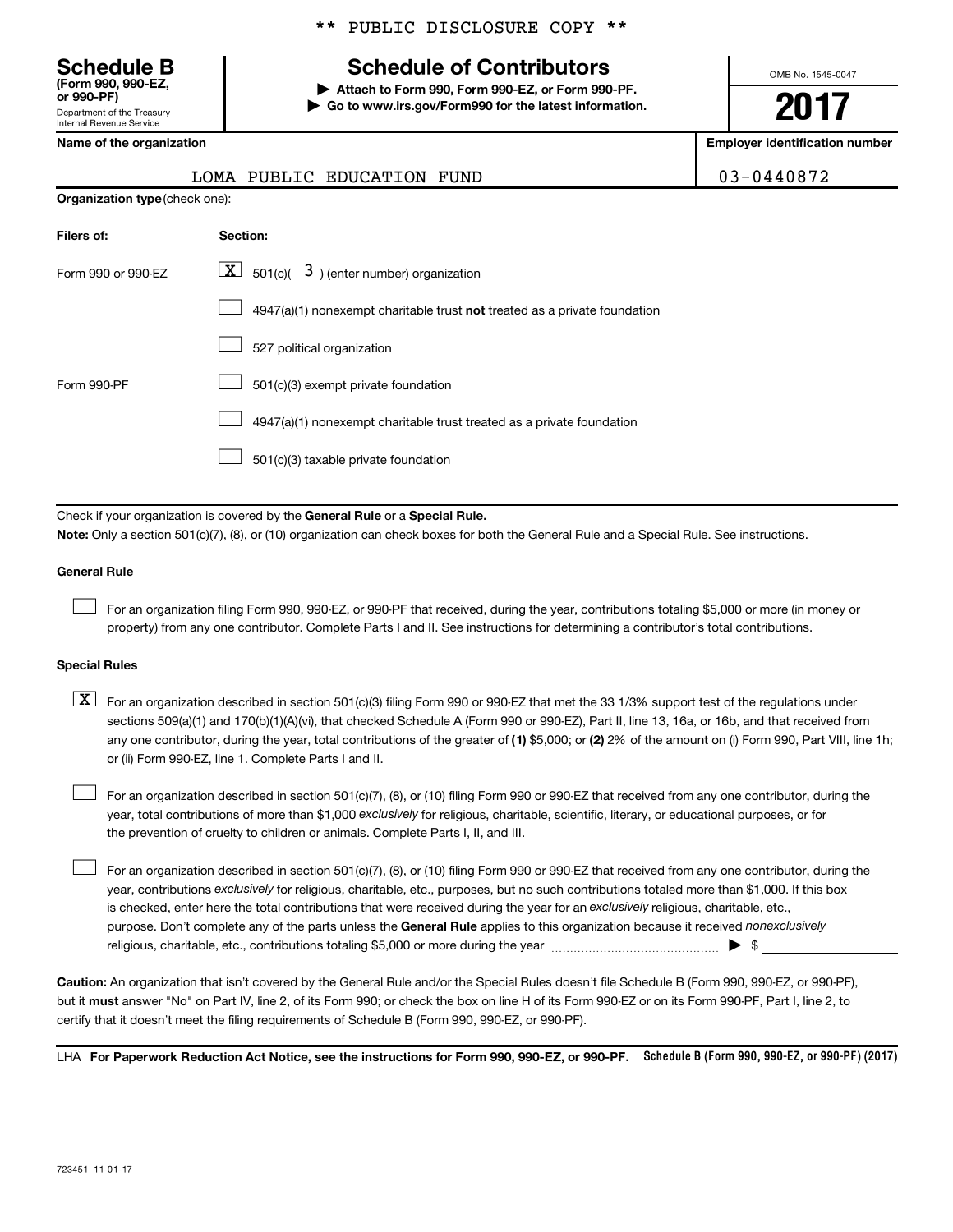### Schedule B (Form 990, 990-EZ, or 990-PF) (2017)

| Name of organization |  |
|----------------------|--|
|----------------------|--|

# LOMA PUBLIC EDUCATION FUND 03-0440872

| Part I     | Contributors (see instructions). Use duplicate copies of Part I if additional space is needed. |                                   |                                                                                                             |
|------------|------------------------------------------------------------------------------------------------|-----------------------------------|-------------------------------------------------------------------------------------------------------------|
| (a)<br>No. | (b)<br>Name, address, and ZIP + 4                                                              | (c)<br><b>Total contributions</b> | (d)<br>Type of contribution                                                                                 |
| 1          |                                                                                                | 10,000.<br>\$                     | $\boxed{\textbf{X}}$<br>Person<br>Payroll<br>Noncash<br>(Complete Part II for<br>noncash contributions.)    |
| (a)<br>No. | (b)<br>Name, address, and ZIP + 4                                                              | (c)<br><b>Total contributions</b> | (d)<br>Type of contribution                                                                                 |
| 2          |                                                                                                | 11,953.<br>\$                     | Person<br>Payroll<br>$\overline{\mathbf{x}}$<br>Noncash<br>(Complete Part II for<br>noncash contributions.) |
| (a)<br>No. | (b)<br>Name, address, and ZIP + 4                                                              | (c)<br><b>Total contributions</b> | (d)<br>Type of contribution                                                                                 |
| 3          |                                                                                                | 20,000.<br>\$                     | $\mathbf{X}$<br>Person<br>Payroll<br>Noncash<br>(Complete Part II for<br>noncash contributions.)            |
| (a)<br>No. | (b)<br>Name, address, and ZIP + 4                                                              | (c)<br><b>Total contributions</b> | (d)<br>Type of contribution                                                                                 |
| 4          |                                                                                                | 5,000.<br>\$                      | $\boxed{\textbf{X}}$<br>Person<br>Payroll<br>Noncash<br>(Complete Part II for<br>noncash contributions.)    |
| (a)<br>No. | (b)<br>Name, address, and ZIP + 4                                                              | (c)<br><b>Total contributions</b> | (d)<br>Type of contribution                                                                                 |
|            |                                                                                                | \$                                | Person<br>Payroll<br>Noncash<br>(Complete Part II for<br>noncash contributions.)                            |
| (a)<br>No. | (b)<br>Name, address, and ZIP + 4                                                              | (c)<br><b>Total contributions</b> | (d)<br>Type of contribution                                                                                 |
|            |                                                                                                | \$                                | Person<br>Payroll<br>Noncash<br>(Complete Part II for<br>noncash contributions.)                            |

**Schedule B (Form 990, 990-EZ, or 990-PF) (2017)**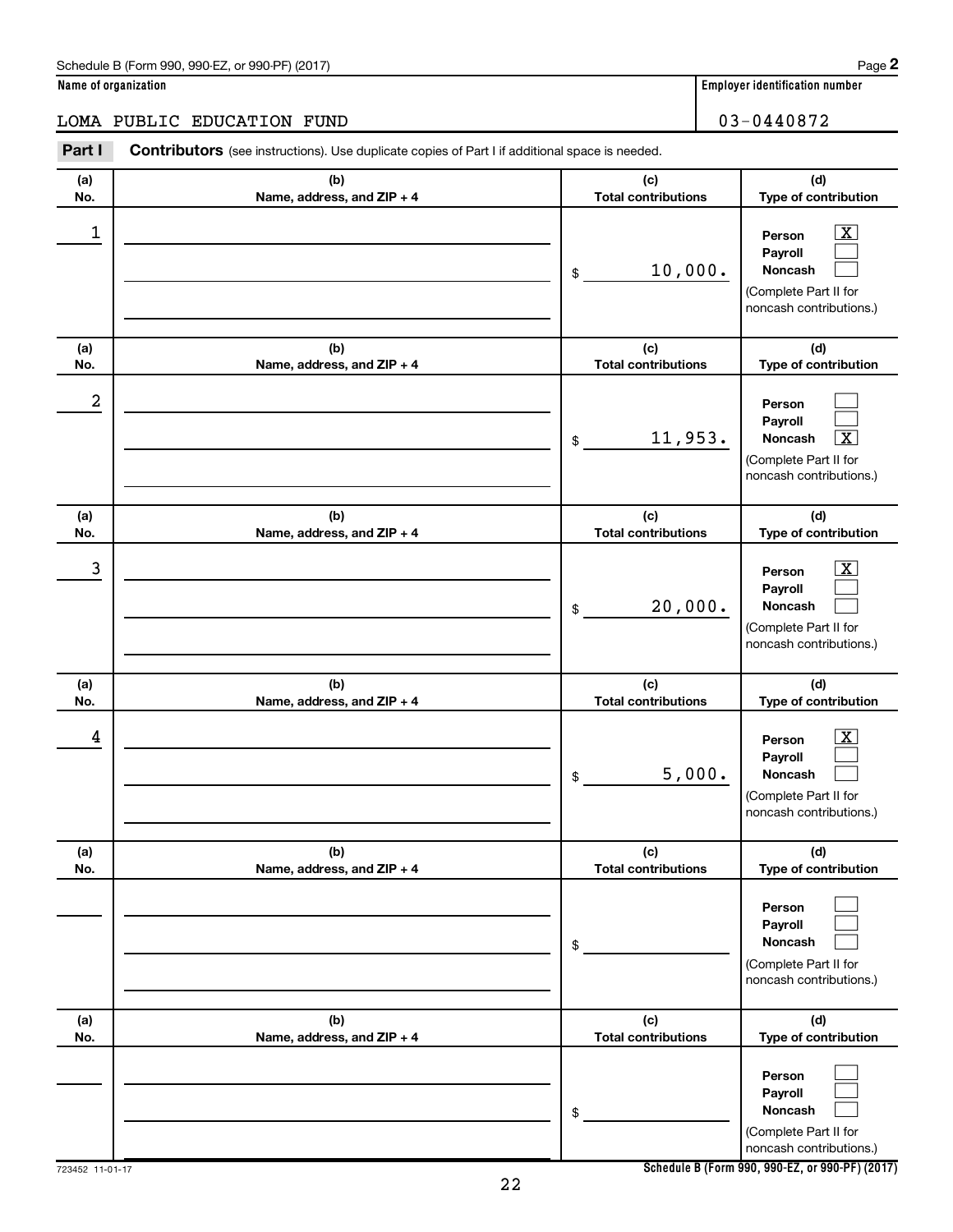|  |  | $\blacksquare$ |
|--|--|----------------|

### LOMA PUBLIC EDUCATION FUND 03-0440872

Part II Noncash Property (see instructions). Use duplicate copies of Part II if additional space is needed.

| (a)<br>No.<br>from<br>Part I | (b)<br>Description of noncash property given | (c)<br>FMV (or estimate)<br>(See instructions.) | (d)<br>Date received |
|------------------------------|----------------------------------------------|-------------------------------------------------|----------------------|
| 2                            | 170 SHARES PAYPAL                            |                                                 |                      |
|                              |                                              | 11,953.<br>\$                                   | 10/22/17             |
| (a)<br>No.<br>from<br>Part I | (b)<br>Description of noncash property given | (c)<br>FMV (or estimate)<br>(See instructions.) | (d)<br>Date received |
|                              |                                              | \$                                              |                      |
| (a)<br>No.<br>from<br>Part I | (b)<br>Description of noncash property given | (c)<br>FMV (or estimate)<br>(See instructions.) | (d)<br>Date received |
|                              |                                              | \$                                              |                      |
| (a)<br>No.<br>from<br>Part I | (b)<br>Description of noncash property given | (c)<br>FMV (or estimate)<br>(See instructions.) | (d)<br>Date received |
|                              |                                              | \$                                              |                      |
| (a)<br>No.<br>from<br>Part I | (b)<br>Description of noncash property given | (c)<br>FMV (or estimate)<br>(See instructions.) | (d)<br>Date received |
|                              |                                              | \$                                              |                      |
| (a)<br>No.<br>from<br>Part I | (b)<br>Description of noncash property given | (c)<br>FMV (or estimate)<br>(See instructions.) | (d)<br>Date received |
|                              |                                              | \$                                              |                      |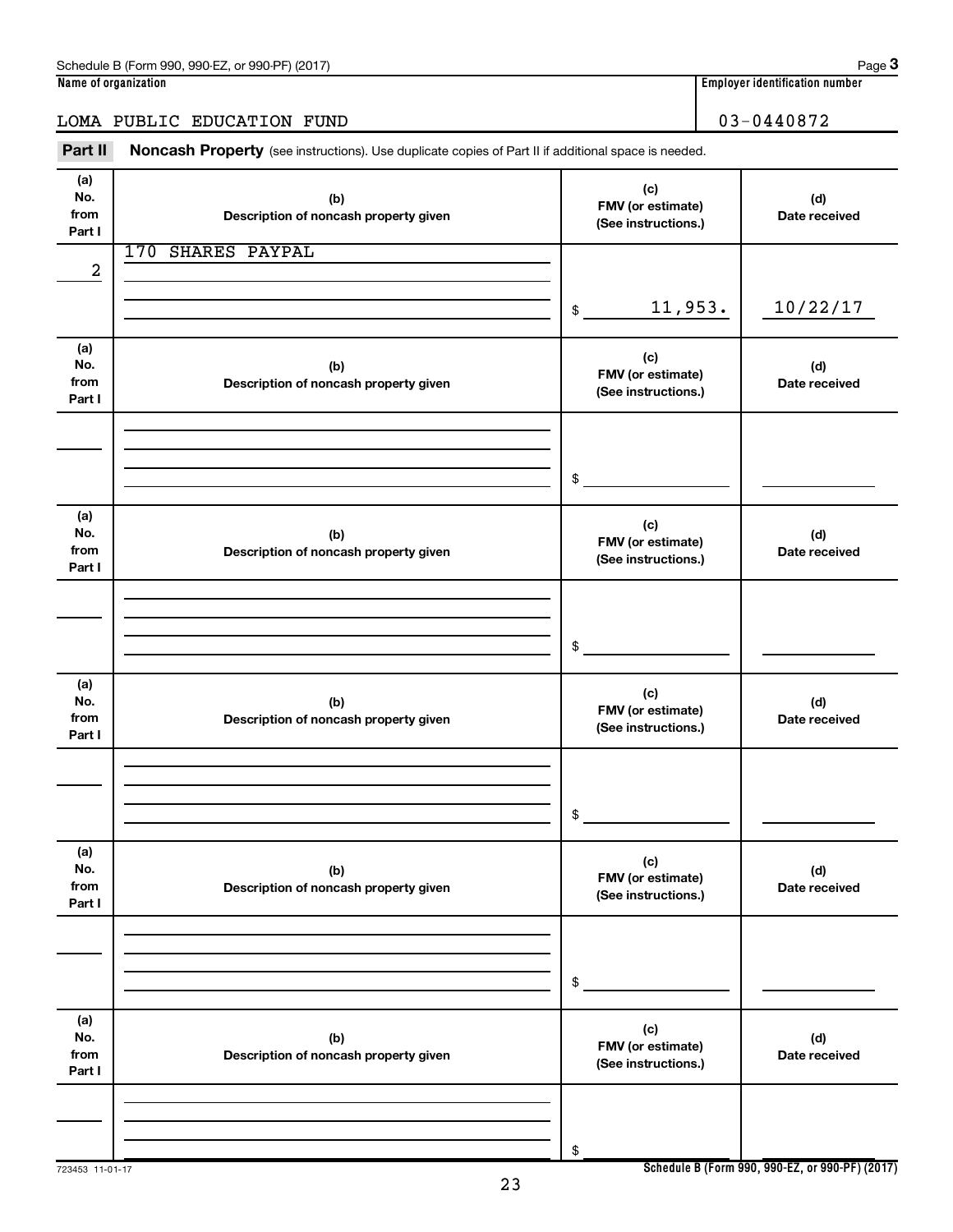| Name of organization |                                                                                                                                                          | <b>Employer identification number</b> |                                                                                                                                                          |  |  |  |  |  |
|----------------------|----------------------------------------------------------------------------------------------------------------------------------------------------------|---------------------------------------|----------------------------------------------------------------------------------------------------------------------------------------------------------|--|--|--|--|--|
|                      | LOMA PUBLIC EDUCATION FUND                                                                                                                               |                                       | 03-0440872                                                                                                                                               |  |  |  |  |  |
| Part III             | the year from any one contributor. Complete columns (a) through (e) and the following line entry. For organizations                                      |                                       | Exclusively religious, charitable, etc., contributions to organizations described in section $501(c)(7)$ , (8), or (10) that total more than \$1,000 for |  |  |  |  |  |
|                      | completing Part III, enter the total of exclusively religious, charitable, etc., contributions of \$1,000 or less for the year. (Enter this info. once.) |                                       |                                                                                                                                                          |  |  |  |  |  |
| (a) No.              | Use duplicate copies of Part III if additional space is needed.                                                                                          |                                       |                                                                                                                                                          |  |  |  |  |  |
| from<br>Part I       | (b) Purpose of gift                                                                                                                                      | (c) Use of gift                       | (d) Description of how gift is held                                                                                                                      |  |  |  |  |  |
|                      |                                                                                                                                                          |                                       |                                                                                                                                                          |  |  |  |  |  |
|                      |                                                                                                                                                          |                                       |                                                                                                                                                          |  |  |  |  |  |
|                      |                                                                                                                                                          |                                       |                                                                                                                                                          |  |  |  |  |  |
|                      |                                                                                                                                                          | (e) Transfer of gift                  |                                                                                                                                                          |  |  |  |  |  |
|                      |                                                                                                                                                          |                                       |                                                                                                                                                          |  |  |  |  |  |
|                      | Transferee's name, address, and ZIP + 4                                                                                                                  |                                       | Relationship of transferor to transferee                                                                                                                 |  |  |  |  |  |
|                      |                                                                                                                                                          |                                       |                                                                                                                                                          |  |  |  |  |  |
|                      |                                                                                                                                                          |                                       |                                                                                                                                                          |  |  |  |  |  |
|                      |                                                                                                                                                          |                                       |                                                                                                                                                          |  |  |  |  |  |
| (a) No.              |                                                                                                                                                          |                                       |                                                                                                                                                          |  |  |  |  |  |
| from<br>Part I       | (b) Purpose of gift                                                                                                                                      | (c) Use of gift                       | (d) Description of how gift is held                                                                                                                      |  |  |  |  |  |
|                      |                                                                                                                                                          |                                       |                                                                                                                                                          |  |  |  |  |  |
|                      |                                                                                                                                                          |                                       |                                                                                                                                                          |  |  |  |  |  |
|                      |                                                                                                                                                          |                                       |                                                                                                                                                          |  |  |  |  |  |
|                      | (e) Transfer of gift                                                                                                                                     |                                       |                                                                                                                                                          |  |  |  |  |  |
|                      |                                                                                                                                                          |                                       |                                                                                                                                                          |  |  |  |  |  |
|                      | Transferee's name, address, and ZIP + 4                                                                                                                  |                                       | Relationship of transferor to transferee                                                                                                                 |  |  |  |  |  |
|                      |                                                                                                                                                          |                                       |                                                                                                                                                          |  |  |  |  |  |
|                      |                                                                                                                                                          |                                       |                                                                                                                                                          |  |  |  |  |  |
| (a) No.              |                                                                                                                                                          |                                       |                                                                                                                                                          |  |  |  |  |  |
| from<br>Part I       | (b) Purpose of gift                                                                                                                                      | (c) Use of gift                       | (d) Description of how gift is held                                                                                                                      |  |  |  |  |  |
|                      |                                                                                                                                                          |                                       |                                                                                                                                                          |  |  |  |  |  |
|                      |                                                                                                                                                          |                                       |                                                                                                                                                          |  |  |  |  |  |
|                      |                                                                                                                                                          |                                       |                                                                                                                                                          |  |  |  |  |  |
|                      |                                                                                                                                                          | (e) Transfer of gift                  |                                                                                                                                                          |  |  |  |  |  |
|                      |                                                                                                                                                          |                                       |                                                                                                                                                          |  |  |  |  |  |
|                      | Transferee's name, address, and ZIP + 4                                                                                                                  |                                       | Relationship of transferor to transferee                                                                                                                 |  |  |  |  |  |
|                      |                                                                                                                                                          |                                       |                                                                                                                                                          |  |  |  |  |  |
|                      |                                                                                                                                                          |                                       |                                                                                                                                                          |  |  |  |  |  |
|                      |                                                                                                                                                          |                                       |                                                                                                                                                          |  |  |  |  |  |
| (a) No.<br>from      | (b) Purpose of gift                                                                                                                                      | (c) Use of gift                       | (d) Description of how gift is held                                                                                                                      |  |  |  |  |  |
| Part I               |                                                                                                                                                          |                                       |                                                                                                                                                          |  |  |  |  |  |
|                      |                                                                                                                                                          |                                       |                                                                                                                                                          |  |  |  |  |  |
|                      |                                                                                                                                                          |                                       |                                                                                                                                                          |  |  |  |  |  |
|                      |                                                                                                                                                          |                                       |                                                                                                                                                          |  |  |  |  |  |
|                      |                                                                                                                                                          | (e) Transfer of gift                  |                                                                                                                                                          |  |  |  |  |  |
|                      | Transferee's name, address, and ZIP + 4                                                                                                                  |                                       | Relationship of transferor to transferee                                                                                                                 |  |  |  |  |  |
|                      |                                                                                                                                                          |                                       |                                                                                                                                                          |  |  |  |  |  |
|                      |                                                                                                                                                          |                                       |                                                                                                                                                          |  |  |  |  |  |
|                      |                                                                                                                                                          |                                       |                                                                                                                                                          |  |  |  |  |  |
|                      |                                                                                                                                                          |                                       |                                                                                                                                                          |  |  |  |  |  |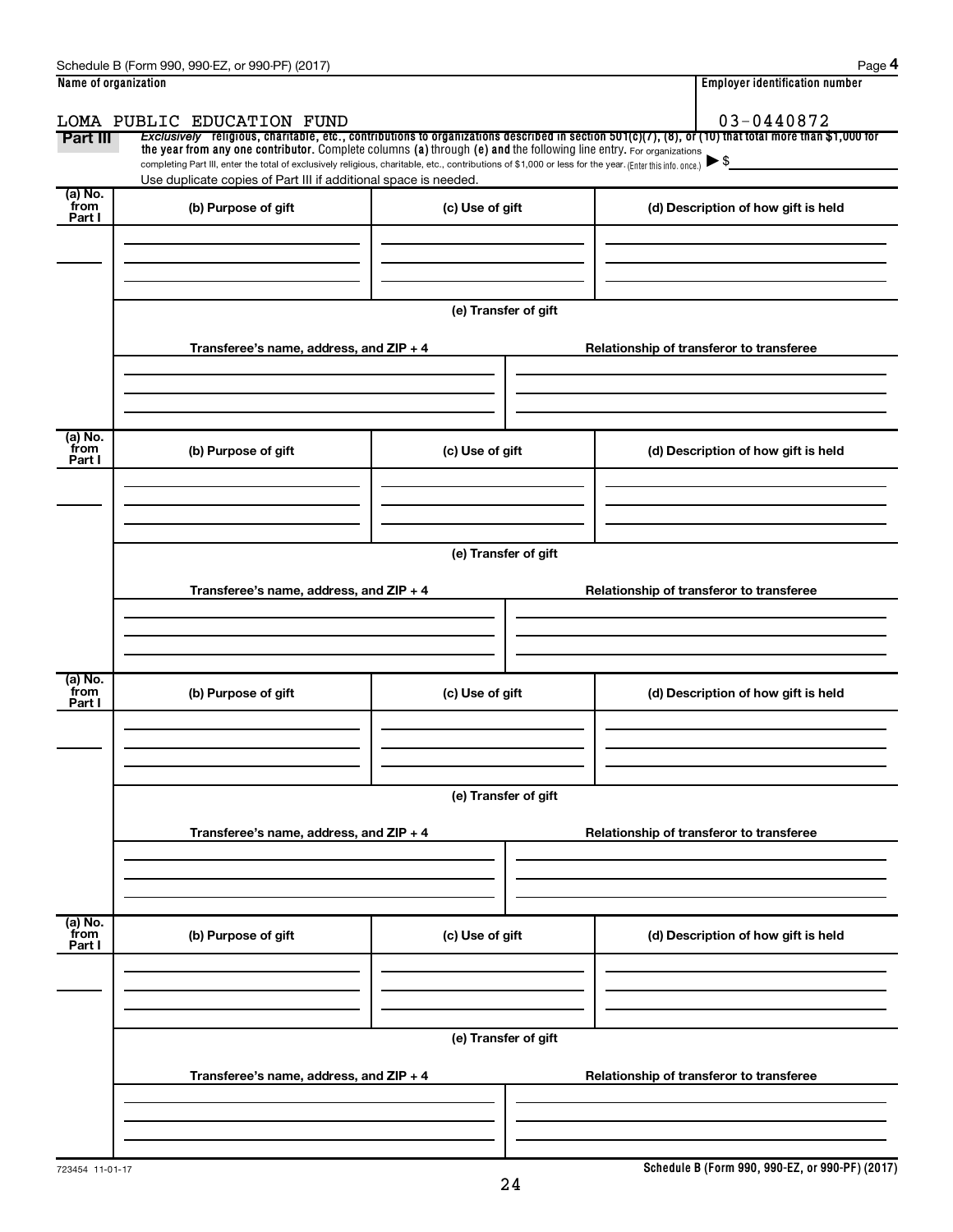| Department of the Treasury<br>Attach to Form 990 or Form 990-EZ.<br>Internal Revenue Service<br>Inspection<br>Go to www.irs.gov/Form990 for the latest instructions.                                                                                                                                                                                                                                                                                                                                                                                                                                                                                                                                                                                                                                                                                                         |  |  |  |  |  |  |  |  |  |  |
|------------------------------------------------------------------------------------------------------------------------------------------------------------------------------------------------------------------------------------------------------------------------------------------------------------------------------------------------------------------------------------------------------------------------------------------------------------------------------------------------------------------------------------------------------------------------------------------------------------------------------------------------------------------------------------------------------------------------------------------------------------------------------------------------------------------------------------------------------------------------------|--|--|--|--|--|--|--|--|--|--|
| <b>Employer identification number</b><br>Name of the organization<br>03-0440872<br>LOMA PUBLIC EDUCATION FUND                                                                                                                                                                                                                                                                                                                                                                                                                                                                                                                                                                                                                                                                                                                                                                |  |  |  |  |  |  |  |  |  |  |
| Part I<br>Fundraising Activities. Complete if the organization answered "Yes" on Form 990, Part IV, line 17. Form 990-EZ filers are not                                                                                                                                                                                                                                                                                                                                                                                                                                                                                                                                                                                                                                                                                                                                      |  |  |  |  |  |  |  |  |  |  |
| required to complete this part.<br>1 Indicate whether the organization raised funds through any of the following activities. Check all that apply.<br>Mail solicitations<br>Solicitation of non-government grants<br>a<br>e<br>Internet and email solicitations<br>f<br>Solicitation of government grants<br>b<br>Phone solicitations<br>Special fundraising events<br>с<br>g<br>In-person solicitations<br>d<br>2 a Did the organization have a written or oral agreement with any individual (including officers, directors, trustees, or<br>Yes<br><b>No</b><br>key employees listed in Form 990, Part VII) or entity in connection with professional fundraising services?<br>b If "Yes," list the 10 highest paid individuals or entities (fundraisers) pursuant to agreements under which the fundraiser is to be<br>compensated at least \$5,000 by the organization. |  |  |  |  |  |  |  |  |  |  |
| (v) Amount paid<br>(iii) Did<br>(vi) Amount paid<br>(i) Name and address of individual<br>(iv) Gross receipts<br>fundraiser<br>to (or retained by)<br>(ii) Activity<br>to (or retained by)<br>have custody<br>fundraiser<br>or entity (fundraiser)<br>from activity<br>or control of<br>organization<br>contributions?<br>listed in col. (i)                                                                                                                                                                                                                                                                                                                                                                                                                                                                                                                                 |  |  |  |  |  |  |  |  |  |  |
| Yes<br>No                                                                                                                                                                                                                                                                                                                                                                                                                                                                                                                                                                                                                                                                                                                                                                                                                                                                    |  |  |  |  |  |  |  |  |  |  |
|                                                                                                                                                                                                                                                                                                                                                                                                                                                                                                                                                                                                                                                                                                                                                                                                                                                                              |  |  |  |  |  |  |  |  |  |  |
|                                                                                                                                                                                                                                                                                                                                                                                                                                                                                                                                                                                                                                                                                                                                                                                                                                                                              |  |  |  |  |  |  |  |  |  |  |
|                                                                                                                                                                                                                                                                                                                                                                                                                                                                                                                                                                                                                                                                                                                                                                                                                                                                              |  |  |  |  |  |  |  |  |  |  |
|                                                                                                                                                                                                                                                                                                                                                                                                                                                                                                                                                                                                                                                                                                                                                                                                                                                                              |  |  |  |  |  |  |  |  |  |  |
|                                                                                                                                                                                                                                                                                                                                                                                                                                                                                                                                                                                                                                                                                                                                                                                                                                                                              |  |  |  |  |  |  |  |  |  |  |
|                                                                                                                                                                                                                                                                                                                                                                                                                                                                                                                                                                                                                                                                                                                                                                                                                                                                              |  |  |  |  |  |  |  |  |  |  |
|                                                                                                                                                                                                                                                                                                                                                                                                                                                                                                                                                                                                                                                                                                                                                                                                                                                                              |  |  |  |  |  |  |  |  |  |  |
|                                                                                                                                                                                                                                                                                                                                                                                                                                                                                                                                                                                                                                                                                                                                                                                                                                                                              |  |  |  |  |  |  |  |  |  |  |
|                                                                                                                                                                                                                                                                                                                                                                                                                                                                                                                                                                                                                                                                                                                                                                                                                                                                              |  |  |  |  |  |  |  |  |  |  |
| Total                                                                                                                                                                                                                                                                                                                                                                                                                                                                                                                                                                                                                                                                                                                                                                                                                                                                        |  |  |  |  |  |  |  |  |  |  |
| 3 List all states in which the organization is registered or licensed to solicit contributions or has been notified it is exempt from registration<br>or licensing                                                                                                                                                                                                                                                                                                                                                                                                                                                                                                                                                                                                                                                                                                           |  |  |  |  |  |  |  |  |  |  |
|                                                                                                                                                                                                                                                                                                                                                                                                                                                                                                                                                                                                                                                                                                                                                                                                                                                                              |  |  |  |  |  |  |  |  |  |  |
|                                                                                                                                                                                                                                                                                                                                                                                                                                                                                                                                                                                                                                                                                                                                                                                                                                                                              |  |  |  |  |  |  |  |  |  |  |
|                                                                                                                                                                                                                                                                                                                                                                                                                                                                                                                                                                                                                                                                                                                                                                                                                                                                              |  |  |  |  |  |  |  |  |  |  |
|                                                                                                                                                                                                                                                                                                                                                                                                                                                                                                                                                                                                                                                                                                                                                                                                                                                                              |  |  |  |  |  |  |  |  |  |  |

**For Paperwork Reduction Act Notice, see the Instructions for Form 990 or 990-EZ. Schedule G (Form 990 or 990-EZ) 2017** LHA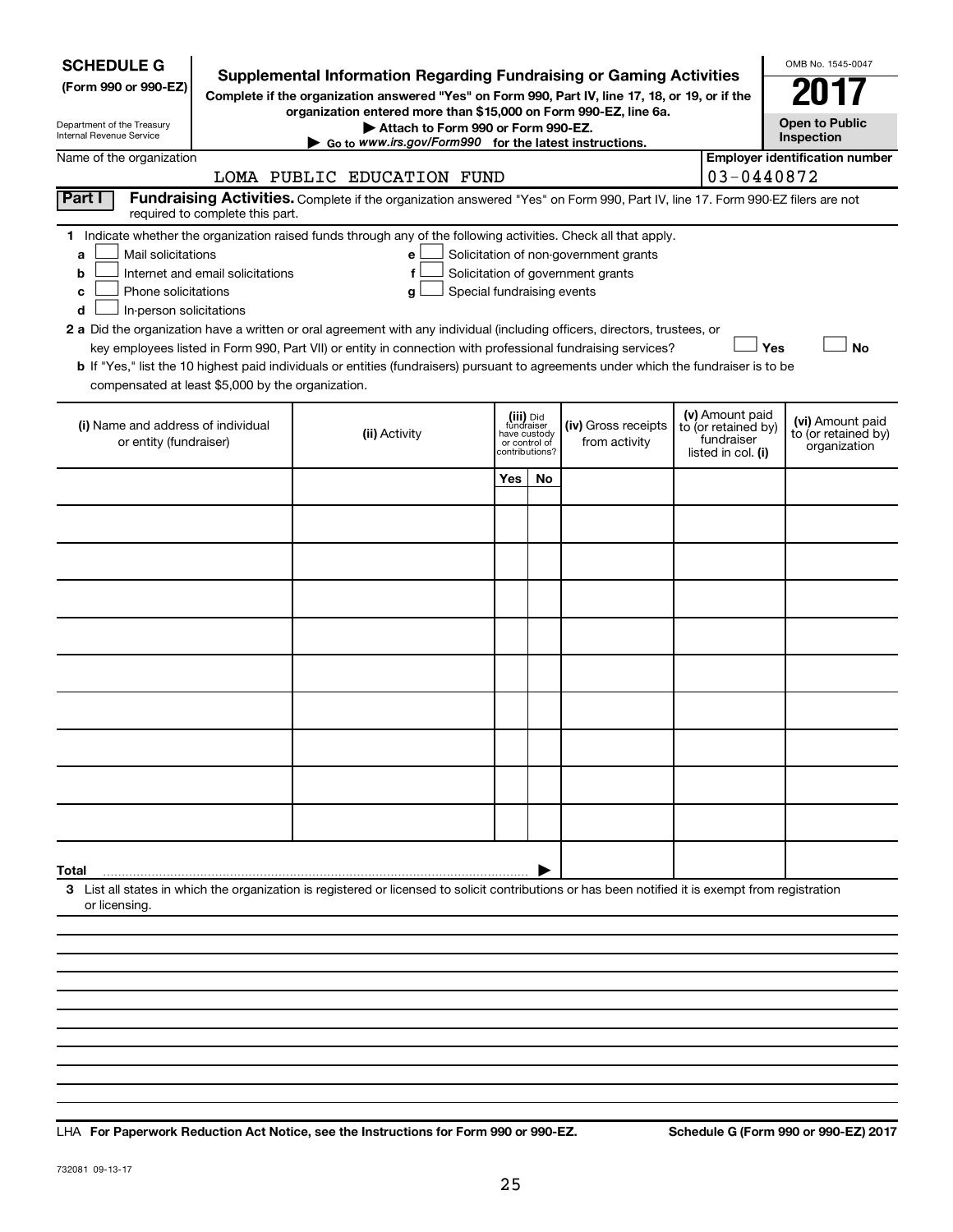### Schedule G (Form 990 or 990-EZ) 2017  $\verb|LOMA\>$   $\verb|PUBLIC\>$   $\verb|EDUCATION\>$   $\verb|FUND$   $\verb|03-0440872\>$   $\verb|Page|$

03-0440872 Page 2

Part II | Fundraising Events. Complete if the organization answered "Yes" on Form 990, Part IV, line 18, or reported more than \$15,000 of fundraising event contributions and gross income on Form 990-EZ, lines 1 and 6b. List events with gross receipts greater than \$5,000.

|                        |    | OF IDITIONS IN POSTED SHOWING THE ORIGINAL CONTRACT ON A SUBSTRAINING OF THE STATES OF SHOWING STREET IN A SUBSTRAINER ON A SUBSTRAINER ON A SUBSTRAINER ON A SUBSTRAINER ON A SUBSTRAINER ON A SUBSTRAINER ON A SUBSTRAINER O |                        |                         |                  |                            |
|------------------------|----|--------------------------------------------------------------------------------------------------------------------------------------------------------------------------------------------------------------------------------|------------------------|-------------------------|------------------|----------------------------|
|                        |    |                                                                                                                                                                                                                                | (a) Event $#1$         | $(b)$ Event #2          | (c) Other events | (d) Total events           |
|                        |    |                                                                                                                                                                                                                                | GALA AUCTIONTOURNAMENT | GOLF                    | <b>NONE</b>      | (add col. (a) through      |
|                        |    |                                                                                                                                                                                                                                | (event type)           | (event type)            | (total number)   | col. (c)                   |
|                        |    |                                                                                                                                                                                                                                |                        |                         |                  |                            |
| Revenue                | 1. |                                                                                                                                                                                                                                | 299,629.               | 23,326.                 |                  | 322, 955.                  |
|                        |    |                                                                                                                                                                                                                                |                        |                         |                  |                            |
|                        |    |                                                                                                                                                                                                                                |                        |                         |                  |                            |
|                        |    |                                                                                                                                                                                                                                | 299,629.               | 23,326.                 |                  | 322,955.                   |
|                        | 3  | Gross income (line 1 minus line 2)                                                                                                                                                                                             |                        |                         |                  |                            |
|                        |    |                                                                                                                                                                                                                                |                        |                         |                  |                            |
|                        |    |                                                                                                                                                                                                                                |                        |                         |                  |                            |
|                        | 5. |                                                                                                                                                                                                                                |                        |                         |                  |                            |
|                        |    |                                                                                                                                                                                                                                |                        |                         |                  |                            |
| Direct Expenses        |    |                                                                                                                                                                                                                                | 13,563.                | 12,951.                 |                  | 26,514.                    |
|                        |    |                                                                                                                                                                                                                                | 23,623.                | 1,206.                  |                  | 24,829.                    |
|                        |    |                                                                                                                                                                                                                                |                        |                         |                  |                            |
|                        | 8  |                                                                                                                                                                                                                                |                        |                         |                  |                            |
|                        | 9  |                                                                                                                                                                                                                                | 13, 161.               | 1,144.                  |                  | 14,305.                    |
|                        | 10 | Direct expense summary. Add lines 4 through 9 in column (d)                                                                                                                                                                    |                        |                         |                  | 65,648.<br>257, 307.       |
| <b>Part III</b>        |    | 11 Net income summary. Subtract line 10 from line 3, column (d)<br>Gaming. Complete if the organization answered "Yes" on Form 990, Part IV, line 19, or reported more than                                                    |                        |                         |                  |                            |
|                        |    | \$15,000 on Form 990-EZ, line 6a.                                                                                                                                                                                              |                        |                         |                  |                            |
|                        |    |                                                                                                                                                                                                                                | (a) Bingo              | (b) Pull tabs/instant   | (c) Other gaming | (d) Total gaming (add      |
| Revenue                |    |                                                                                                                                                                                                                                |                        | bingo/progressive bingo |                  | col. (a) through col. (c)) |
|                        |    |                                                                                                                                                                                                                                |                        |                         |                  |                            |
|                        | 1. |                                                                                                                                                                                                                                |                        |                         |                  |                            |
|                        |    |                                                                                                                                                                                                                                |                        |                         |                  |                            |
|                        |    |                                                                                                                                                                                                                                |                        |                         |                  |                            |
| <b>Direct Expenses</b> | 3  |                                                                                                                                                                                                                                |                        |                         |                  |                            |
|                        |    |                                                                                                                                                                                                                                |                        |                         |                  |                            |
|                        | 4  |                                                                                                                                                                                                                                |                        |                         |                  |                            |
|                        | 5. |                                                                                                                                                                                                                                |                        |                         |                  |                            |
|                        |    |                                                                                                                                                                                                                                | Yes<br>%               | Yes<br>%                | Yes<br>%         |                            |
|                        |    | 6 Volunteer labor                                                                                                                                                                                                              | No                     | No                      | No               |                            |
|                        |    |                                                                                                                                                                                                                                |                        |                         |                  |                            |
|                        | 7  | Direct expense summary. Add lines 2 through 5 in column (d)                                                                                                                                                                    |                        |                         |                  |                            |
|                        |    |                                                                                                                                                                                                                                |                        |                         |                  |                            |
|                        | 8  |                                                                                                                                                                                                                                |                        |                         |                  |                            |
| 9                      |    | Enter the state(s) in which the organization conducts gaming activities:                                                                                                                                                       |                        |                         |                  |                            |
|                        |    |                                                                                                                                                                                                                                |                        |                         |                  | Yes<br>No                  |
|                        |    | <b>b</b> If "No," explain:                                                                                                                                                                                                     |                        |                         |                  |                            |
|                        |    |                                                                                                                                                                                                                                |                        |                         |                  |                            |
|                        |    |                                                                                                                                                                                                                                |                        |                         |                  | Yes<br>No                  |
|                        |    | <b>b</b> If "Yes," explain:                                                                                                                                                                                                    |                        |                         |                  |                            |
|                        |    |                                                                                                                                                                                                                                |                        |                         |                  |                            |
|                        |    |                                                                                                                                                                                                                                |                        |                         |                  |                            |

732082 09-13-17

**Schedule G (Form 990 or 990-EZ) 2017**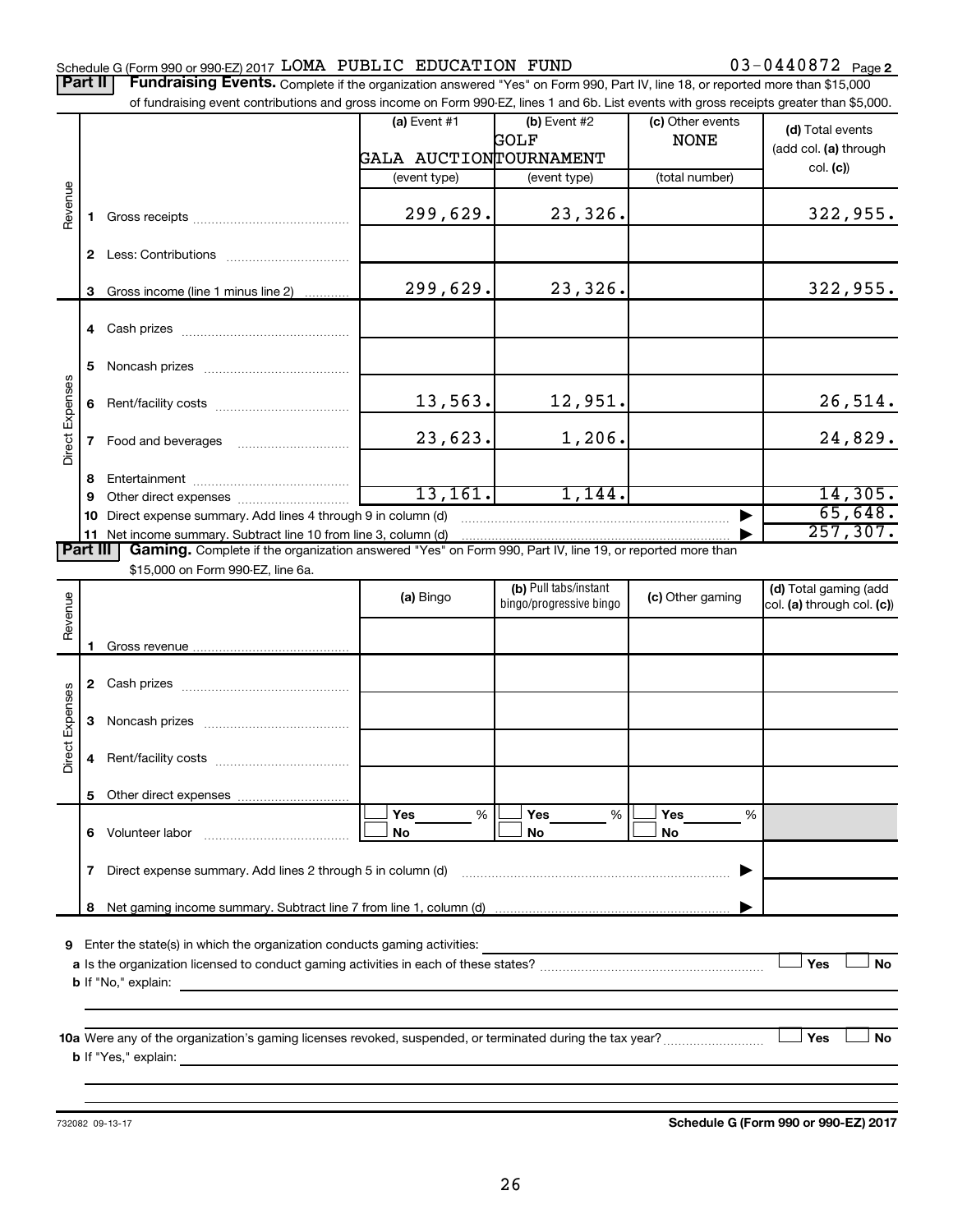| Schedule G (Form 990 or 990-EZ) 2017 LOMA PUBLIC EDUCATION FUND                                                                                                                                                                                              |                 |     | $03 - 0440872$ Page 3 |
|--------------------------------------------------------------------------------------------------------------------------------------------------------------------------------------------------------------------------------------------------------------|-----------------|-----|-----------------------|
|                                                                                                                                                                                                                                                              |                 | Yes | No                    |
| 12 Is the organization a grantor, beneficiary or trustee of a trust, or a member of a partnership or other entity formed                                                                                                                                     |                 |     |                       |
|                                                                                                                                                                                                                                                              |                 | Yes | No                    |
| 13 Indicate the percentage of gaming activity conducted in:                                                                                                                                                                                                  |                 |     |                       |
|                                                                                                                                                                                                                                                              | 13а             |     | %                     |
| <b>b</b> An outside facility <i>www.communicality www.communicality.communicality www.communicality www.communicality.communicality www.communicality.com</i>                                                                                                | 13 <sub>b</sub> |     | %                     |
| 14 Enter the name and address of the person who prepares the organization's gaming/special events books and records:                                                                                                                                         |                 |     |                       |
|                                                                                                                                                                                                                                                              |                 |     |                       |
|                                                                                                                                                                                                                                                              |                 |     |                       |
| 15a Does the organization have a contract with a third party from whom the organization receives gaming revenue?                                                                                                                                             |                 | Yes | No                    |
|                                                                                                                                                                                                                                                              |                 |     |                       |
| of gaming revenue retained by the third party $\triangleright$ \$                                                                                                                                                                                            |                 |     |                       |
| <u> 1990 - Johann Barbara, martin a</u><br>c If "Yes," enter name and address of the third party:                                                                                                                                                            |                 |     |                       |
|                                                                                                                                                                                                                                                              |                 |     |                       |
|                                                                                                                                                                                                                                                              |                 |     |                       |
|                                                                                                                                                                                                                                                              |                 |     |                       |
| 16 Gaming manager information:                                                                                                                                                                                                                               |                 |     |                       |
| Name $\blacktriangleright$<br><u> 1989 - Johann Barn, mars and de Branch Barn, mars and de Branch Barn, mars and de Branch Barn, mars and de Br</u>                                                                                                          |                 |     |                       |
|                                                                                                                                                                                                                                                              |                 |     |                       |
| Gaming manager compensation > \$                                                                                                                                                                                                                             |                 |     |                       |
|                                                                                                                                                                                                                                                              |                 |     |                       |
|                                                                                                                                                                                                                                                              |                 |     |                       |
| Director/officer<br>Employee<br>Independent contractor                                                                                                                                                                                                       |                 |     |                       |
| <b>17</b> Mandatory distributions:                                                                                                                                                                                                                           |                 |     |                       |
| a Is the organization required under state law to make charitable distributions from the gaming proceeds to                                                                                                                                                  |                 |     |                       |
|                                                                                                                                                                                                                                                              |                 |     | $\Box$ Yes $\Box$ No  |
| <b>b</b> Enter the amount of distributions required under state law to be distributed to other exempt organizations or spent in the                                                                                                                          |                 |     |                       |
| organization's own exempt activities during the tax year $\triangleright$ \$                                                                                                                                                                                 |                 |     |                       |
| <b>Part IV</b><br>Supplemental Information. Provide the explanations required by Part I, line 2b, columns (iii) and (v); and Part III, lines 9, 9b, 10b, 15b,<br>15c, 16, and 17b, as applicable. Also provide any additional information. See instructions. |                 |     |                       |
|                                                                                                                                                                                                                                                              |                 |     |                       |
|                                                                                                                                                                                                                                                              |                 |     |                       |
|                                                                                                                                                                                                                                                              |                 |     |                       |
|                                                                                                                                                                                                                                                              |                 |     |                       |
|                                                                                                                                                                                                                                                              |                 |     |                       |
|                                                                                                                                                                                                                                                              |                 |     |                       |
|                                                                                                                                                                                                                                                              |                 |     |                       |
|                                                                                                                                                                                                                                                              |                 |     |                       |
|                                                                                                                                                                                                                                                              |                 |     |                       |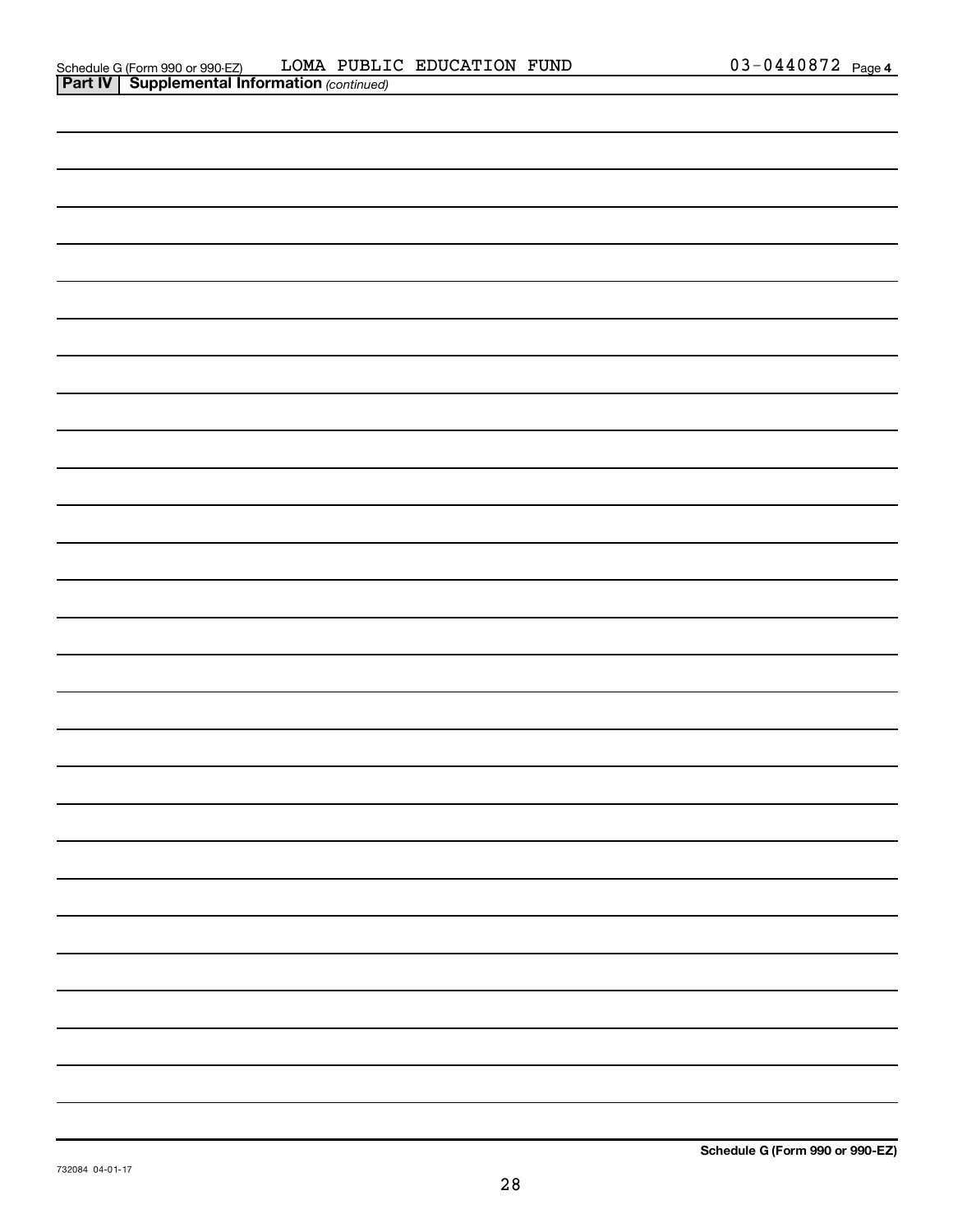| <b>SCHEDULE I</b><br>(Form 990)                                                                                                                                                                                                                                                                            |           | <b>Grants and Other Assistance to Organizations,</b><br>Governments, and Individuals in the United States |                                                                              |                                         |                                                                |                                          | OMB No. 1545-0047                                                                         |
|------------------------------------------------------------------------------------------------------------------------------------------------------------------------------------------------------------------------------------------------------------------------------------------------------------|-----------|-----------------------------------------------------------------------------------------------------------|------------------------------------------------------------------------------|-----------------------------------------|----------------------------------------------------------------|------------------------------------------|-------------------------------------------------------------------------------------------|
|                                                                                                                                                                                                                                                                                                            |           | Complete if the organization answered "Yes" on Form 990, Part IV, line 21 or 22.                          |                                                                              |                                         |                                                                |                                          |                                                                                           |
| Department of the Treasury<br>Internal Revenue Service                                                                                                                                                                                                                                                     |           |                                                                                                           | Attach to Form 990.<br>Go to www.irs.gov/Form990 for the latest information. |                                         |                                                                |                                          | <b>Open to Public</b><br>Inspection                                                       |
| Name of the organization<br>LOMA PUBLIC EDUCATION FUND                                                                                                                                                                                                                                                     |           |                                                                                                           |                                                                              |                                         |                                                                |                                          | <b>Employer identification number</b><br>03-0440872                                       |
| Part I<br><b>General Information on Grants and Assistance</b>                                                                                                                                                                                                                                              |           |                                                                                                           |                                                                              |                                         |                                                                |                                          |                                                                                           |
| Does the organization maintain records to substantiate the amount of the grants or assistance, the grantees' eligibility for the grants or assistance, and the selection<br>$\mathbf 1$<br>2 Describe in Part IV the organization's procedures for monitoring the use of grant funds in the United States. |           |                                                                                                           |                                                                              |                                         |                                                                |                                          | $ \mathbf{X} $ Yes<br>l No                                                                |
| Part II<br>Grants and Other Assistance to Domestic Organizations and Domestic Governments. Complete if the organization answered "Yes" on Form 990, Part IV, line 21, for any                                                                                                                              |           |                                                                                                           |                                                                              |                                         |                                                                |                                          |                                                                                           |
| recipient that received more than \$5,000. Part II can be duplicated if additional space is needed.                                                                                                                                                                                                        |           |                                                                                                           |                                                                              |                                         |                                                                |                                          |                                                                                           |
| 1 (a) Name and address of organization<br>or government                                                                                                                                                                                                                                                    | $(b)$ EIN | (c) IRC section<br>(if applicable)                                                                        | (d) Amount of<br>cash grant                                                  | (e) Amount of<br>non-cash<br>assistance | (f) Method of<br>valuation (book,<br>FMV, appraisal,<br>other) | (g) Description of<br>noncash assistance | (h) Purpose of grant<br>or assistance                                                     |
| LOMA PRIETA JOINT UNIFIED SCHOOL<br>DISTRICT - 23800 SUMMIT ROAD - LOS<br>GATOS, CA 95033                                                                                                                                                                                                                  |           |                                                                                                           | 575,905.                                                                     | 0                                       |                                                                |                                          | TO SUPPORT ACADEMIC AND<br>PHYSICAL EDUCATION<br>PROGRAMS AT THE<br>ELEMENTARY AND MIDDLE |
|                                                                                                                                                                                                                                                                                                            |           |                                                                                                           |                                                                              |                                         |                                                                |                                          |                                                                                           |
|                                                                                                                                                                                                                                                                                                            |           |                                                                                                           |                                                                              |                                         |                                                                |                                          |                                                                                           |
|                                                                                                                                                                                                                                                                                                            |           |                                                                                                           |                                                                              |                                         |                                                                |                                          |                                                                                           |
|                                                                                                                                                                                                                                                                                                            |           |                                                                                                           |                                                                              |                                         |                                                                |                                          |                                                                                           |
|                                                                                                                                                                                                                                                                                                            |           |                                                                                                           |                                                                              |                                         |                                                                |                                          |                                                                                           |
| Enter total number of section 501(c)(3) and government organizations listed in the line 1 table<br>$\mathbf{2}$<br>Enter total number of other organizations listed in the line 1 table<br>з<br>For Paperwork Reduction Act Notice, see the Instructions for Form 990.<br>LHA                              |           |                                                                                                           |                                                                              |                                         |                                                                |                                          | Schedule I (Form 990) (2017)                                                              |

SEE PART IV FOR COLUMN (H) DESCRIPTIONS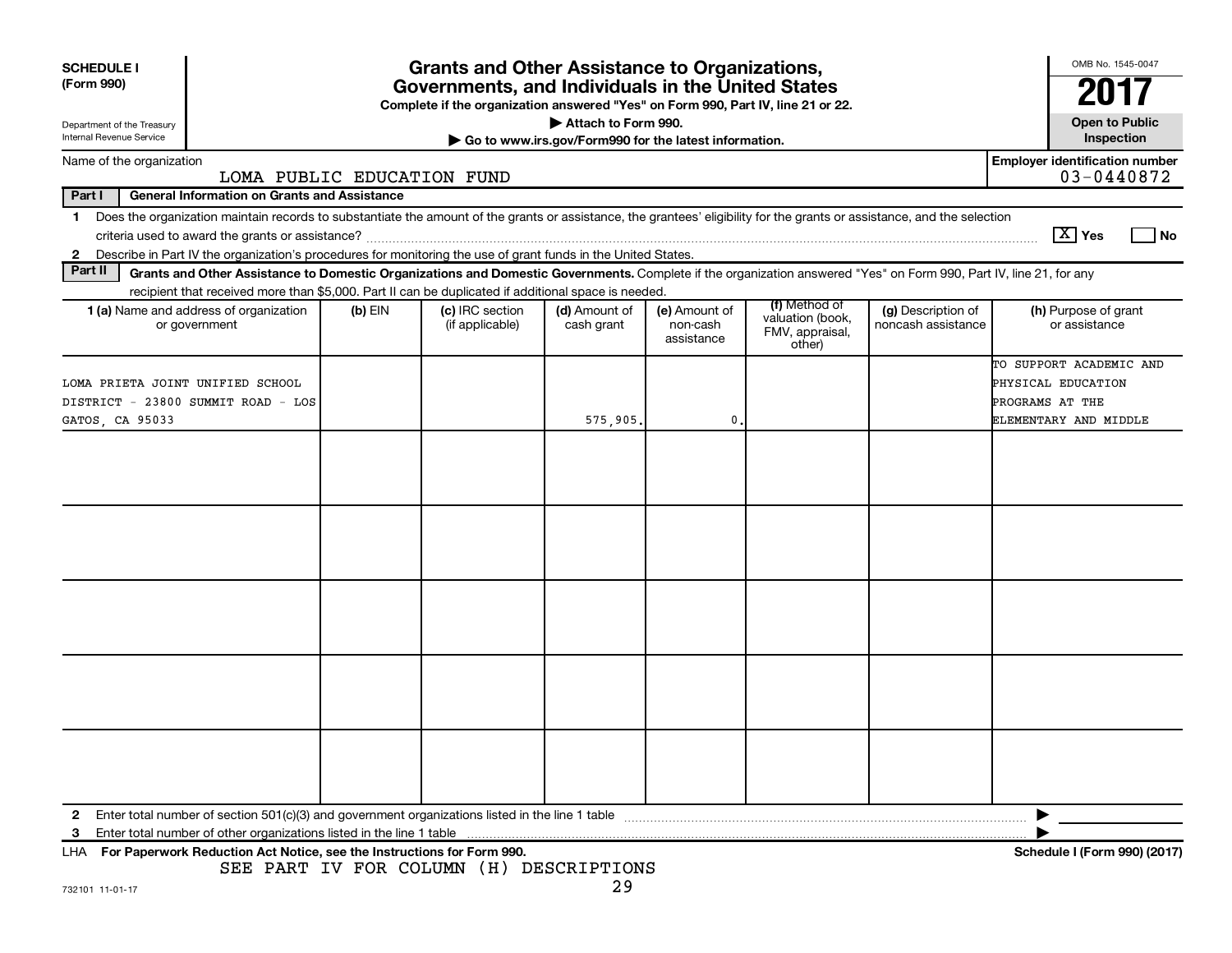#### Schedule I (Form 990) (2017)

| LOMA PUBLIC EDUCATION FUND |  |  |
|----------------------------|--|--|
|----------------------------|--|--|

03-0440872

**2**

Part III | Grants and Other Assistance to Domestic Individuals. Complete if the organization answered "Yes" on Form 990, Part IV, line 22. Part III can be duplicated if additional space is needed.

| (a) Type of grant or assistance | (b) Number of<br>recipients | (c) Amount of<br>cash grant | (d) Amount of non-<br>cash assistance | (e) Method of valuation<br>(book, FMV, appraisal, other) | (f) Description of noncash assistance |
|---------------------------------|-----------------------------|-----------------------------|---------------------------------------|----------------------------------------------------------|---------------------------------------|
|                                 |                             |                             |                                       |                                                          |                                       |
|                                 |                             |                             |                                       |                                                          |                                       |
|                                 |                             |                             |                                       |                                                          |                                       |
|                                 |                             |                             |                                       |                                                          |                                       |
|                                 |                             |                             |                                       |                                                          |                                       |
|                                 |                             |                             |                                       |                                                          |                                       |
|                                 |                             |                             |                                       |                                                          |                                       |
|                                 |                             |                             |                                       |                                                          |                                       |
|                                 |                             |                             |                                       |                                                          |                                       |
|                                 |                             |                             |                                       |                                                          |                                       |

Part IV | Supplemental Information. Provide the information required in Part I, line 2; Part III, column (b); and any other additional information.

PART II, LINE 1, COLUMN (H):

NAME OF ORGANIZATION OR GOVERNMENT:

LOMA PRIETA JOINT UNIFIED SCHOOL DISTRICT

(H) PURPOSE OF GRANT OR ASSISTANCE: TO SUPPORT ACADEMIC AND PHYSICAL

EDUCATION PROGRAMS AT THE ELEMENTARY AND MIDDLE SCHOOLS.

PART I, LINE 2

GRANTS ARE ONLY MADE FOR EXPENSES THAT HAVE ALREADY BEEN INCURRED.

GRANTEES ARE REQUIRED TO SUBMIT APPROPRIATE DOCUMENTATION OF EXPENSES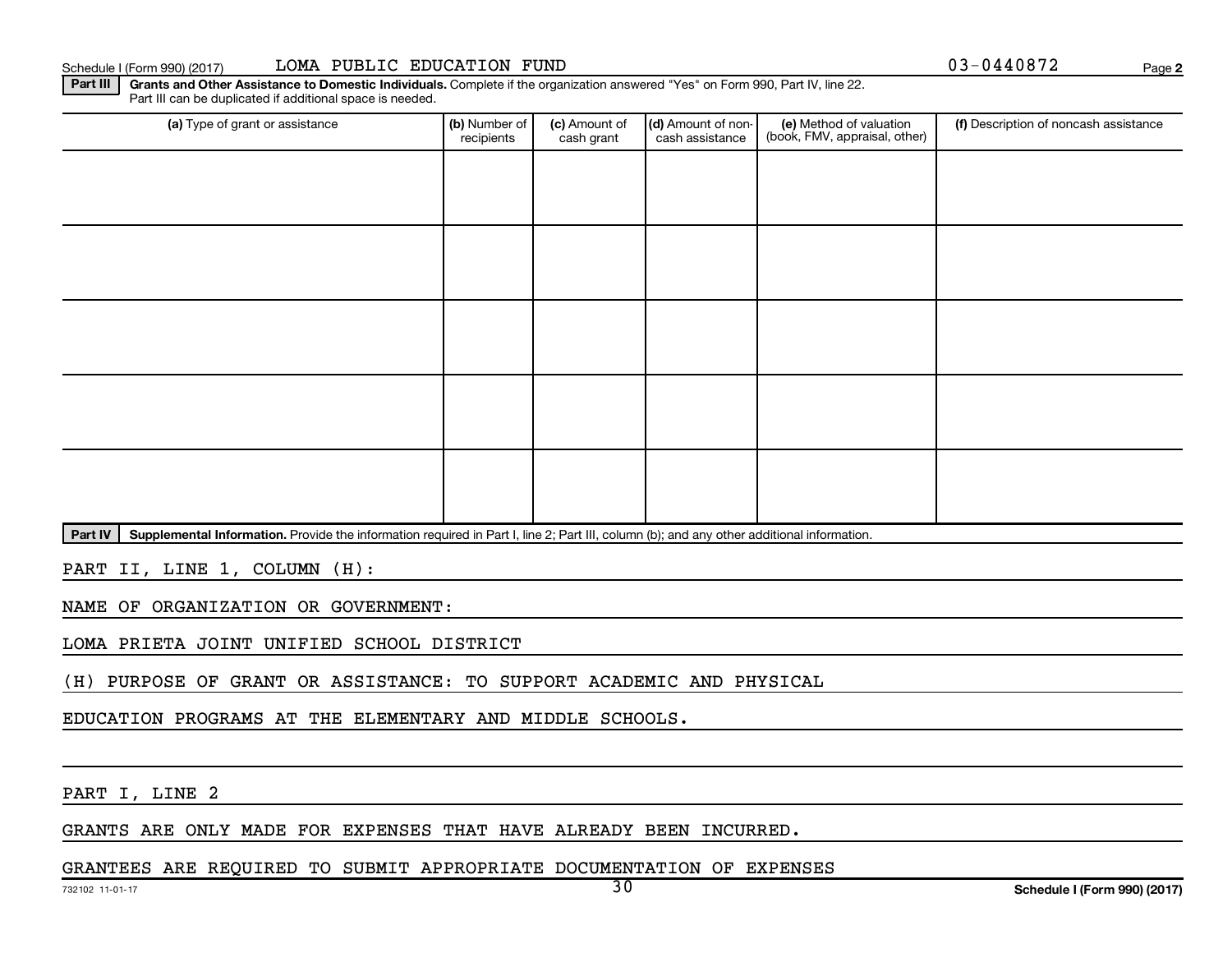| <u>Schedule I (Form 990)</u> |  |
|------------------------------|--|

**Part IV Supplemental Information**

PAID SUCH AS VENDOR INVOICES OR TEACHER SALARY INFORMATION FOR EACH

GRANT AMOUNT REQUESTED. THIS DOCUMENTATION IS REVIEWED BY THE BOARD

MEMBERS BEFORE GRANTS ARE PAID.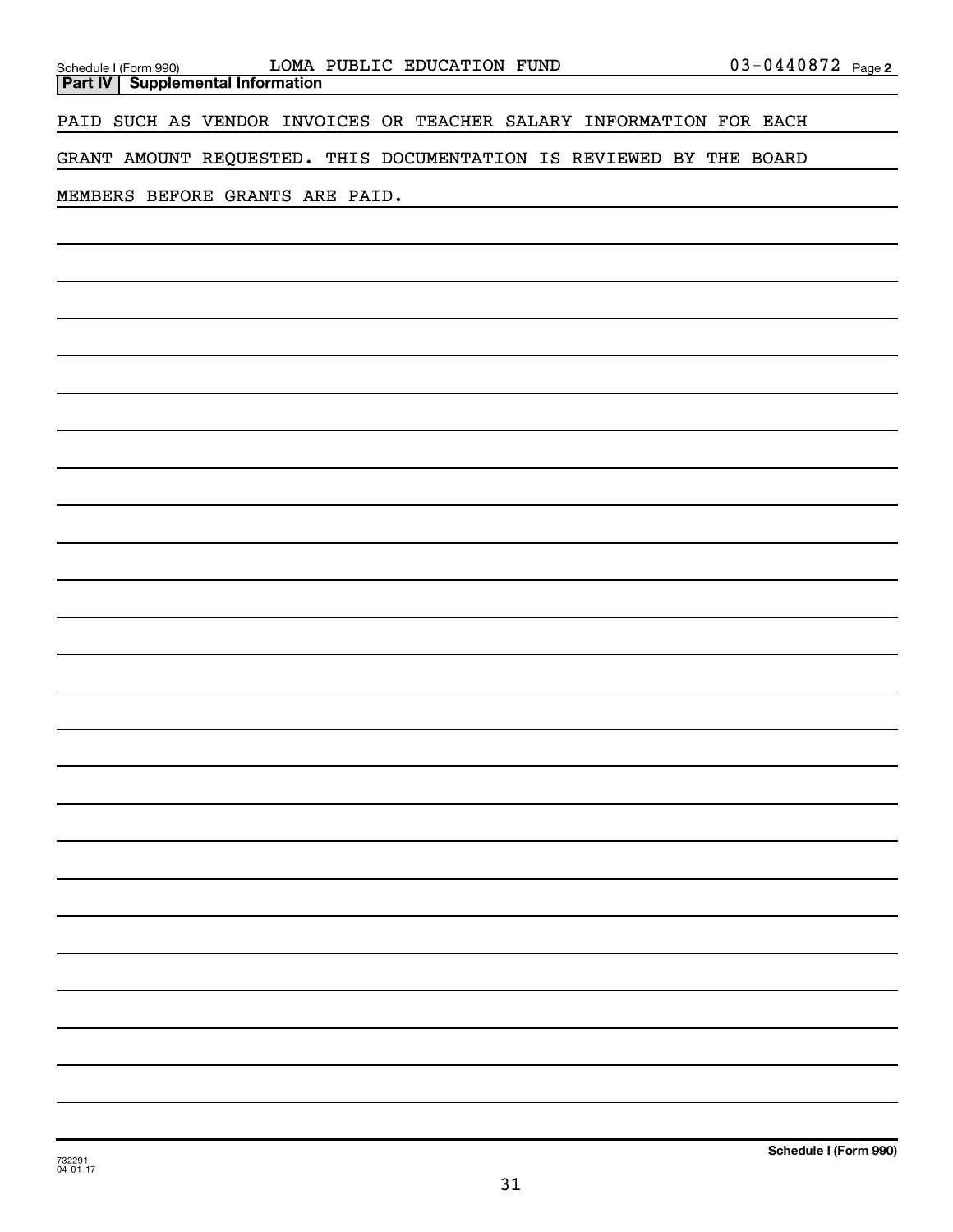**(Form 990 or 990-EZ)**

**SCHEDULE O Supplemental Information to Form 990 or 990-EZ** <br> **Complete to provide information for responses to specific questions on** 

**Complete to provide information for responses to specific questions on Form 990 or 990-EZ or to provide any additional information. | Attach to Form 990 or 990-EZ.**

**| Go to www.irs.gov/Form990 for the latest information.**

Department of the Treasury Internal Revenue Service Name of the organization

LOMA PUBLIC EDUCATION FUND  $\vert$  03-0440872

**Employer identification number**

OMB No. 1545-0047

**Open to Public Inspection**

FORM 990, PART III, LINE 1, DESCRIPTION OF ORGANIZATION MISSION:

DISTRICT TO SUPPORT VARIOUS PROGRAMS.

FORM 990, PART VI, SECTION B, LINE 11B:

THE TREASURER REVIEWS THE TAX RETURN AND DISCUSSES ANY OPEN

ISSUES/QUESTIONS WITH THE TAX PREPARER. THE BOARD OF DIRECTORS IS PROVIDED

A COPY OF THE TAX RETURN BEFORE ITS FINAL FILING.

FORM 990, PART VI, SECTION C, LINE 19:

GOVERNING DOCUMENTS AND FINANCIAL STATEMENTS ARE AVAILABLE TO THE PUBLIC

UPON REQUEST.